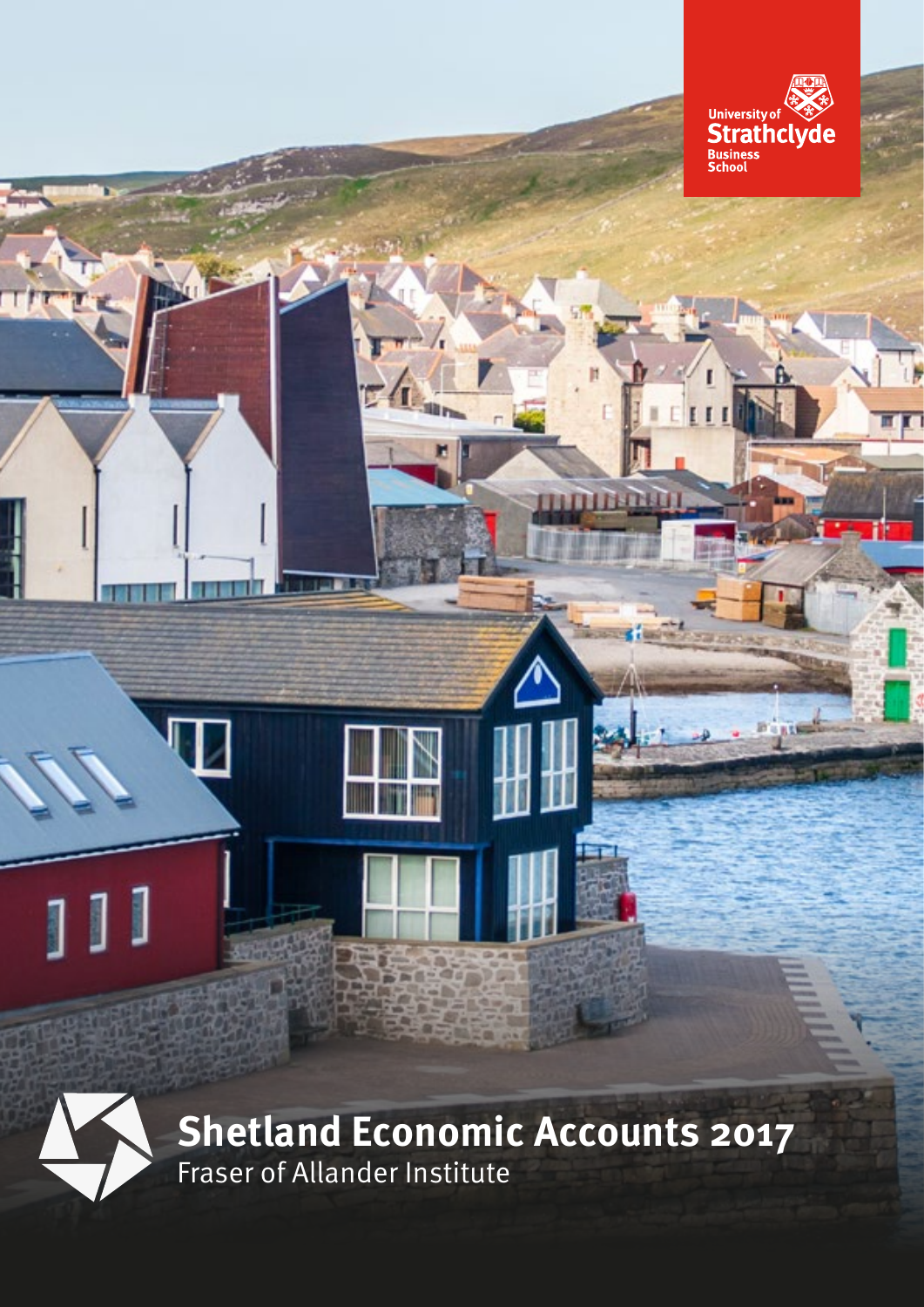#### **Disclaimer**

The analysis in this report has been conducted by the Fraser of Allander Institute (FAI) at the University of Strathclyde. The FAI is a leading academic research centre focused on the Scottish economy. The business survey was undertaken by AB Associates and SSQC.

The report was commissioned by Shetland Islands Council and completed in May 2021.

The analysis and writing-up of the results was undertaken independently by the FAI. The FAI is committed to providing the highest quality analytical advice and analysis. We are therefore happy to respond to requests for technical advice and analysis. Any technical errors or omissions are those of the FAI.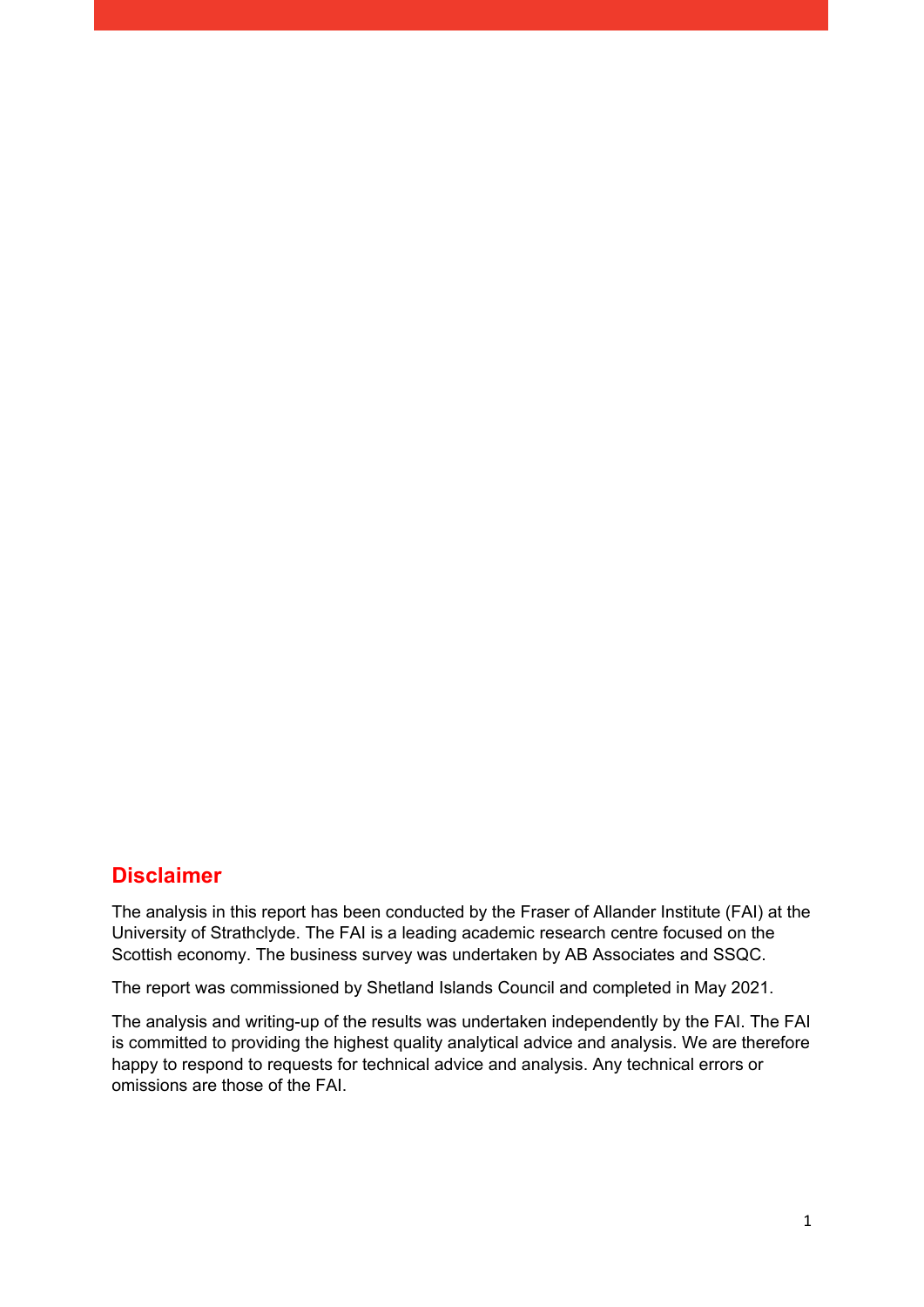### <span id="page-2-0"></span>**Executive summary**

- Shetland GRDP in 2017 was £584.4 million, amounting to £25,443 per person which is 0.48% higher than the Scottish average
- Between 2011 and 2017 there was a £47.8 million increase in GRPD in real terms.
- $\blacksquare$  The five sectors which account for most employment in Shetland (in descending order) are: Schools, Construction, Retail, Social Work and Public Administration.
- $\blacksquare$  The five sectors which account for most value added (in descending order) are: Aquaculture, Retail, Public Administration, Construction and Schools.
- $\blacksquare$  The five sectors which account for most output (in descending order) are: Aquaculture, Fish processing, Public Administration, Retail and Construction.
- There were various changes in the sectoral contributions to value added and output between 2011 and 2017. There was a significant increase in Aquaculture and reduction in the Oil sector (driven by reclassification of the oil terminal)
- Wages and salaries are the largest source of income of Shetland households, accounting for 70% of average income.
- On average household expenditure in Shetland in 2017 was £36,374 per annum with £22,030 of this spend within the Shetland region.
- The value of exports from Shetland in 2017 was £597.6 million and the value of imports £422.7 million, a trade surplus of £175 million.
- Over the 6 year period between 2011 and 2017 exports have grown, in real terms, at a rate of 1.75% while imports have grown 0.75%.
- $\blacksquare$  The two largest export industries are aquaculture and fishing, which between them account for nearly 40% of total exports.
- The total value of tourism in 2017 was £23.2 million, up from £15.2 million in 2011 (in real terms).
- The IO table was used to calculate a range of multipliers, with the two largest for output being Fish processing and Agriculture, indicating their importance to the Shetland economy.
- The IO table was used to estimate the impacts of COVID on the Shetland economy using the Hypothetical extraction method.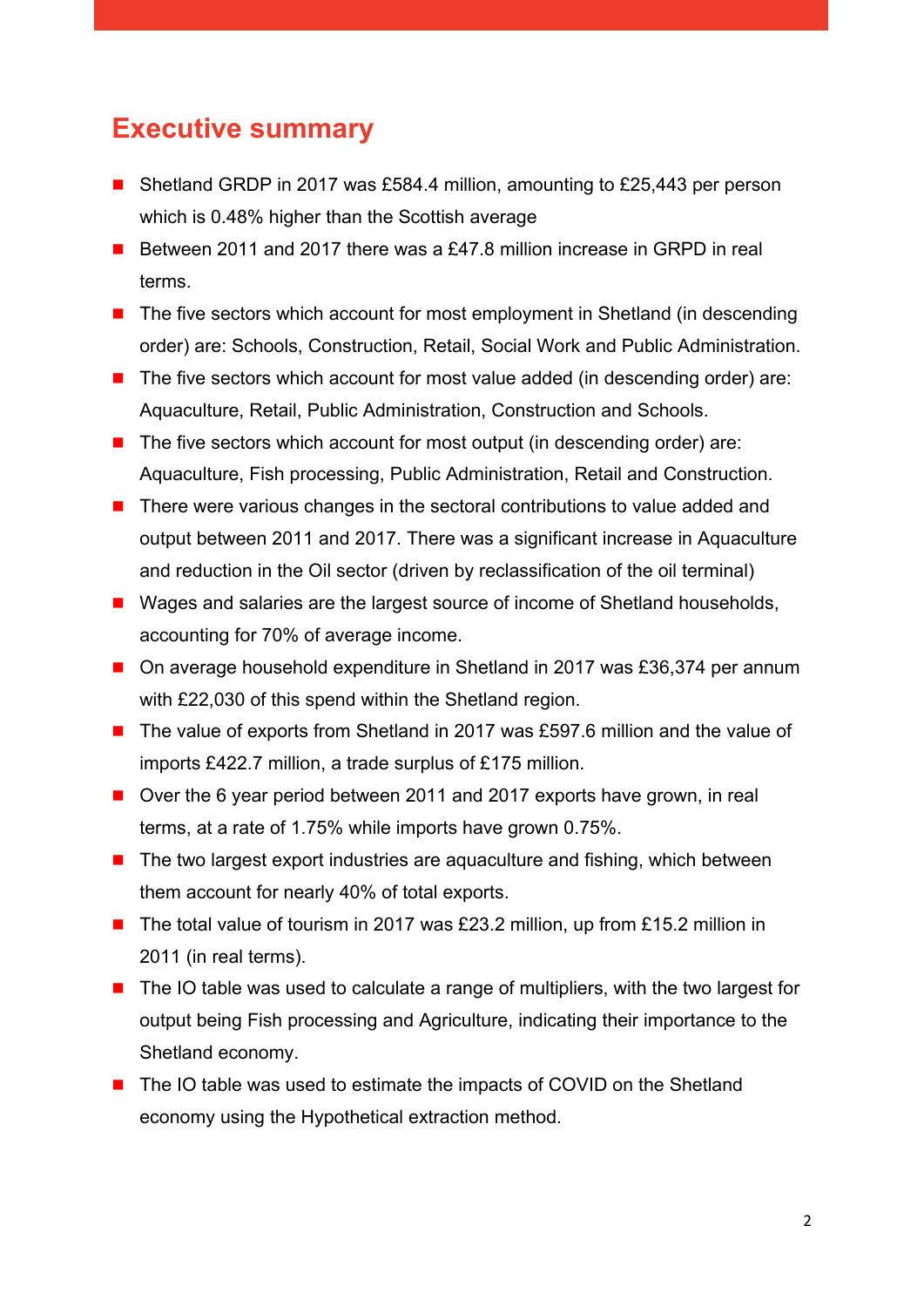## **Table of Contents**

| $\mathbf 1$ . |  |
|---------------|--|
| 2.            |  |
| 2.1           |  |
| 2.2           |  |
| 2.3           |  |
|               |  |
| 3.1           |  |
| 3.2           |  |
|               |  |
| 4.1           |  |
| 4.1.1         |  |
| 4.1.2         |  |
| 4.2           |  |
| 4.3           |  |
| 4.4           |  |
|               |  |
| 5.1           |  |
| 5.2           |  |
|               |  |
| 6.1           |  |
| 6.2           |  |
| 6.3           |  |
|               |  |
|               |  |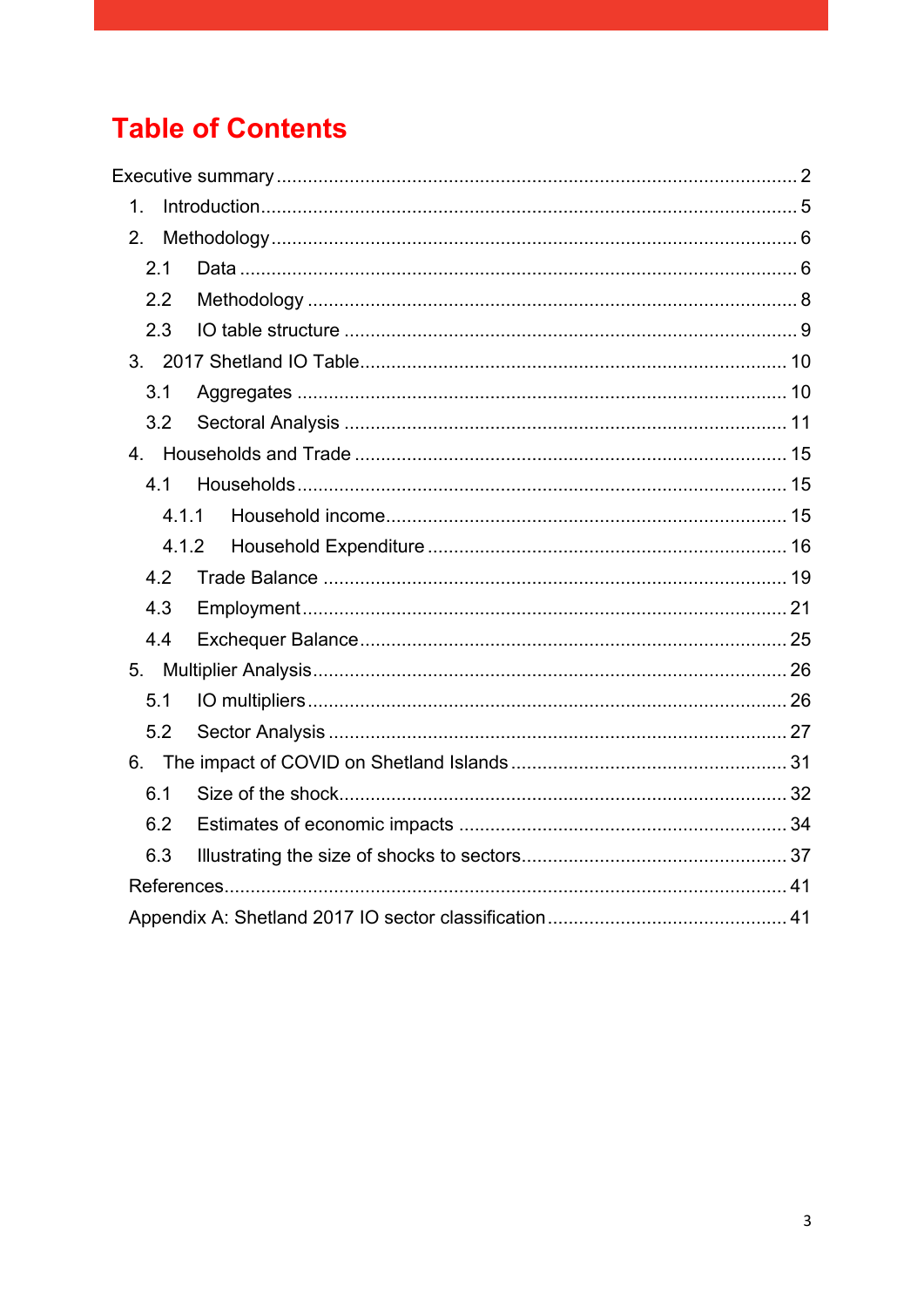## **List of Tables**

| Table 2.1: Number of businesses within the business survey……………………………………7                   |    |
|---------------------------------------------------------------------------------------------|----|
| Table 3.1: Output, value added and employment of economic sectors 12                        |    |
|                                                                                             |    |
| Table 4.2: Expenditure by household type and spending category  17                          |    |
| Table 4.3: Aggregated proportion of local and non-local spending  18                        |    |
|                                                                                             |    |
|                                                                                             |    |
| Table 5.1: Type 1 and Type 2 multipliers & employment effects and multipliers 28            |    |
|                                                                                             |    |
|                                                                                             |    |
| Table 6.1: Modelled first lockdown impact without policy response*  35                      |    |
| Table 6.2: Modelled first lockdown impact with public sector employment protected*          |    |
|                                                                                             | 35 |
| Table 6.3: Fall in output from an annualised 20% fall in activity in a specific sector, $E$ |    |
| thousand*.                                                                                  | 38 |
| Table 6.4: Fall in employment from a 20% fall in activity in a specific sector, FTE         |    |
| Employment*                                                                                 | 38 |
| Table 6.5: Fall in GVA from an annualised 20% fall in activity in a specific sector, $E$    |    |
|                                                                                             | 39 |
|                                                                                             |    |

# **List of Figures**

| Figure 3.1: Real sectoral output and GVA growth between 2011 and 2017, £m 13      |  |
|-----------------------------------------------------------------------------------|--|
| Figure 3.2: Sector employment growth between 2011 and 2017, FTE  14               |  |
|                                                                                   |  |
|                                                                                   |  |
| Figure 6.1: Percentage of UK businesses that had permanently or temporarily       |  |
|                                                                                   |  |
| Figure 6.3: Direct + indirect impact of temporary and permanent business closures |  |
|                                                                                   |  |
| Figure 6.2: Spill over impact of a 20% shutdown in construction on output in      |  |
|                                                                                   |  |
|                                                                                   |  |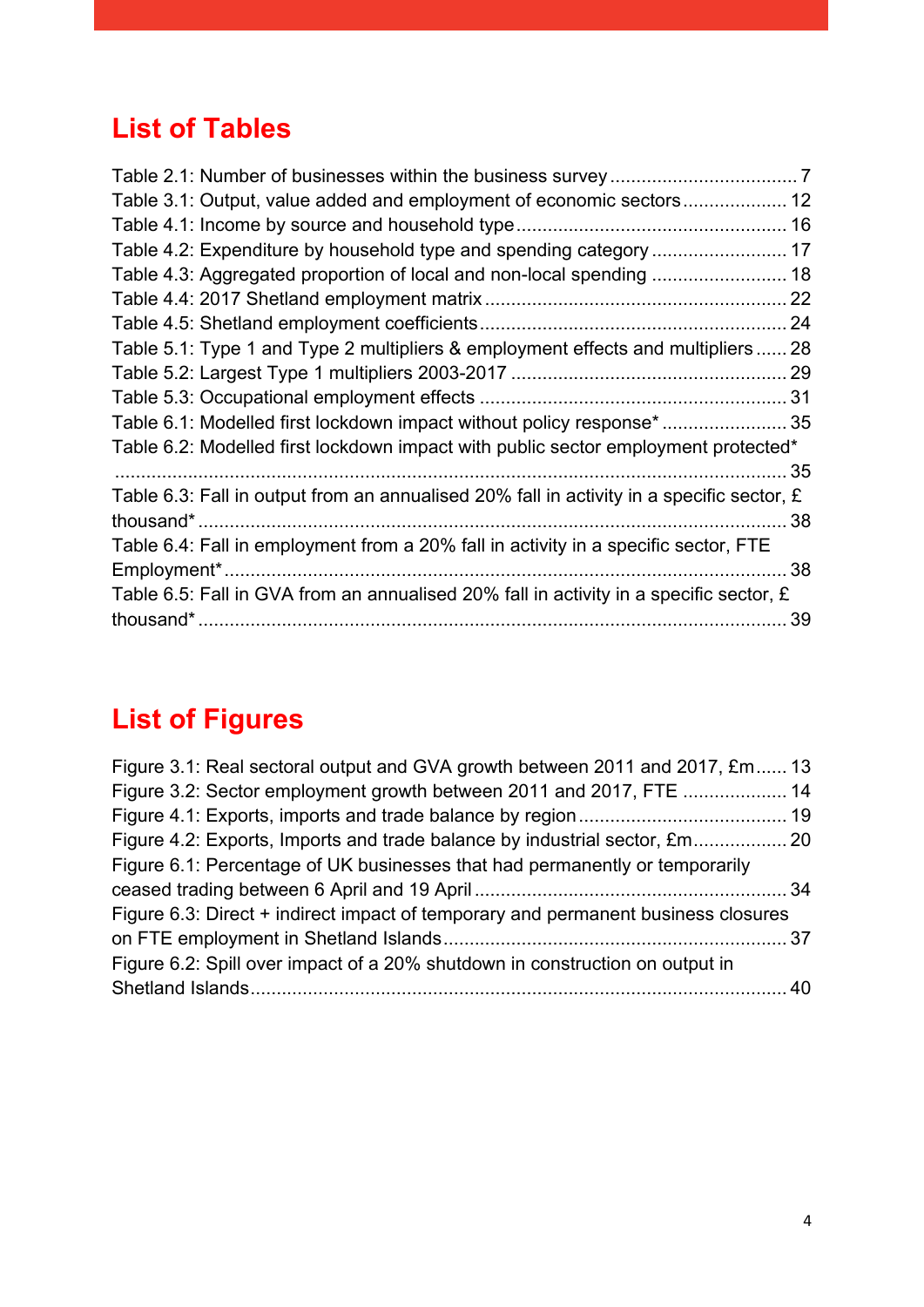## <span id="page-5-0"></span>**1. Introduction**

The purpose of this report is to present the findings from the economic analysis of Shetland for 2017, commissioned by Shetland Islands Council. There are four main objectives of this project:

- 1. Construction of an Input-Output (IO) table for the Shetland economy, consistent with recognised IO accounts conventions and formats;
- 2. Compile a Shetland Occupational Employment by Industry matrix compatible with the core IO table;
- 3. Analyse the IO table and related data and provide comment on the current structure and recent performance of the Shetland economy;
- 4. Compare and analyse the results of the foregoing activities with equivalent data from the previous study in 2011, and provide comment on the changes of the Shetland economy in that time. It is important that longer term structural changes to the economy are identified rather than minor or one-off fluctuations.

Unlike the previous study which used a Social Account Matrix (SAM) framework, in this study the standard IO framework is applied. The IO framework was chosen as this is the standard framework comparable with Scottish data. Unlike previous studies this report uses a combination of bottom-up and top-down methods in developing the Shetland IO tables. The bottom up approach uses primary data collected from a series of interviews and surveys while the top-down approach uses published data from national sources (such as ONS and the Scottish Government).

This report is structured as follows: Chapter 2 details the methodology adopted in the development of the Shetland IO table with attention on the data sources and the new hybrid approach. Chapter 3 reports the information from the Shetland IO table, giving aggregate and sectoral estimates for output, value added and employment which are then compared to the previous study. Chapter 4 presents the other information available from the IO table and primary data, including household income and expenditure and Shetland trade balance.

In Chapter 5 description and results of the multiplier analysis are given with Chapter 6 containing the economic modelling results from a range of scenarios.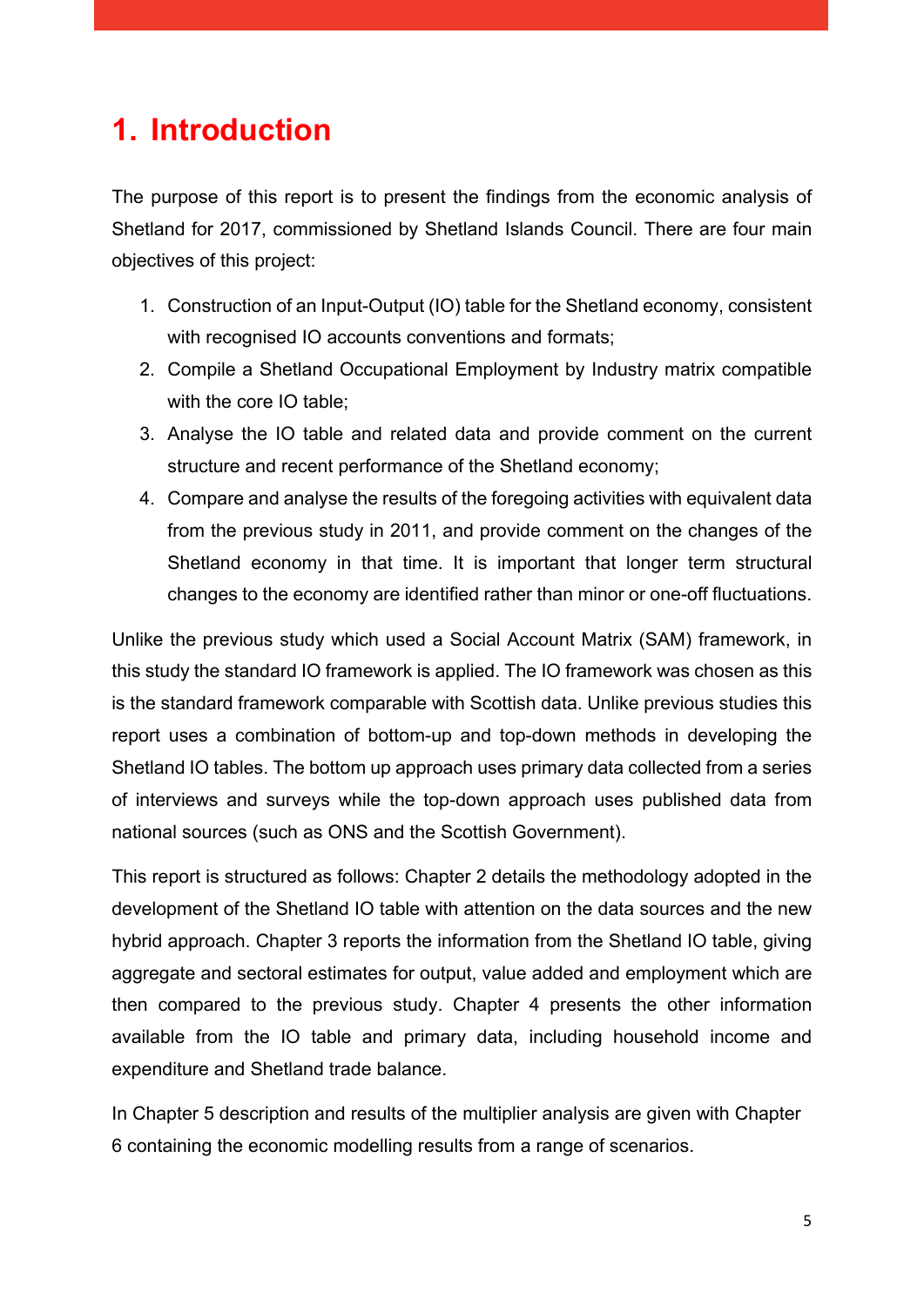## <span id="page-6-1"></span><span id="page-6-0"></span>**2. Methodology 2.1 Data**

The method used in the construction of the Shetland 2017 IO table was similar to that found in previous Shetland studies, albeit with extensions accounting for recent developments in the regionalisation of Input-Output tables literature.

As with previous works the starting point of the Shetland IO was the collection of a large amount of primary data through the use of surveys. These surveys were designed to give as much information as possible on the structure of sales and purchases in Shetland in 2017. The surveys used in this report were:

- $\blacksquare$  Shetland business survey
- Shetland household survey
- Shetland fishing fleet survey
- Shetland employment survey
- Shetland Islands Council survey

The business survey was a series of questionnaires completed by interview and handled by AB Associates and SSQC, with 75 interviews out of 150 requests. Through these questionnaires AB Associates and SSQC were able to gather a range of information regarding the businesses operations including: output; sales value and destination; inputs value and origin, and employment number, skill and cost. Table 2.1 contains the coverage of this survey in relation to overall employment.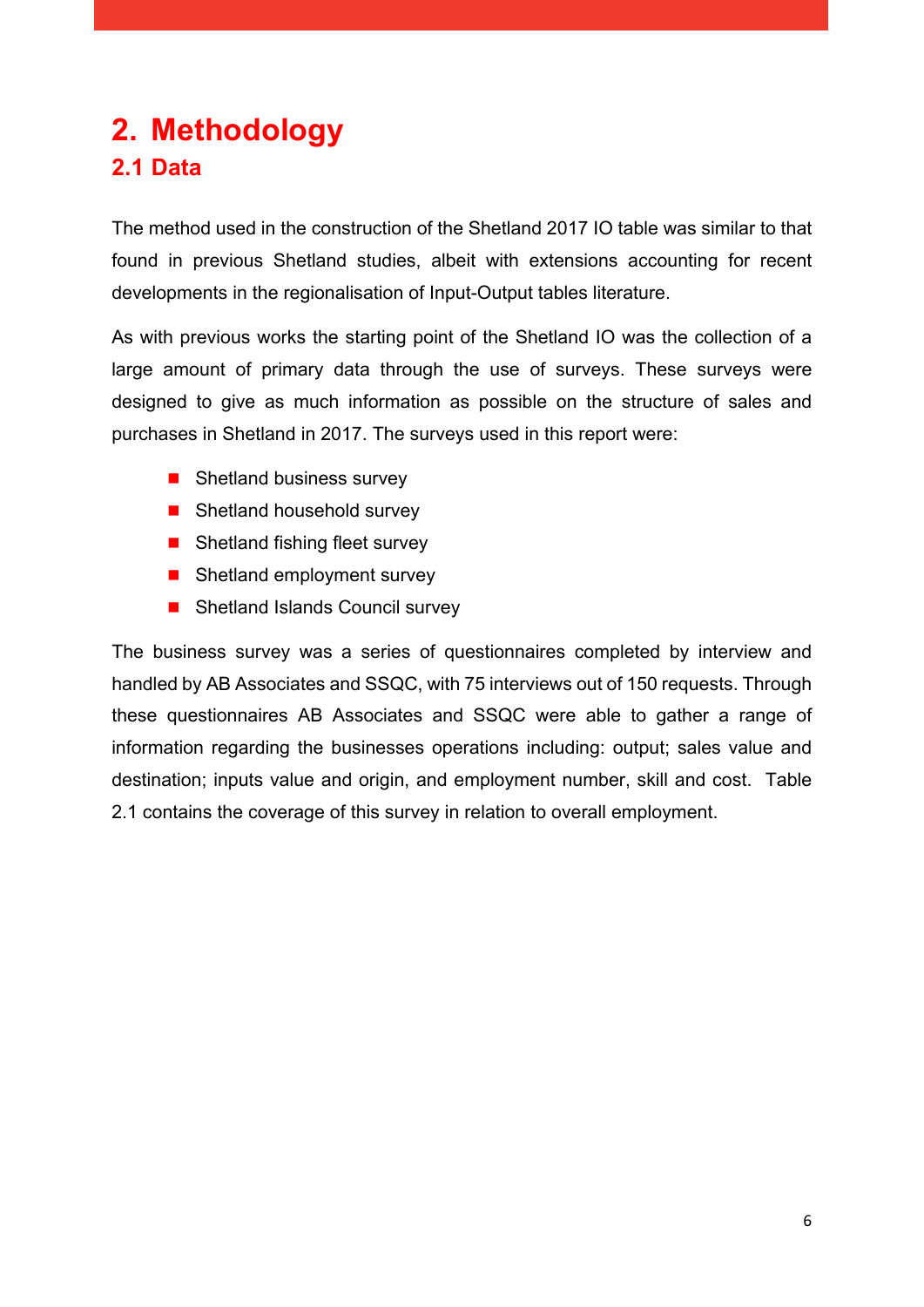|                                     | <b>Number of</b><br>businesses<br>surveyed | <b>Business</b><br>survey<br>full-time<br>employment | <b>Business</b><br>survey<br>part-time<br>employment | <b>Total</b><br><b>Shetland</b><br><b>FTEs</b> |
|-------------------------------------|--------------------------------------------|------------------------------------------------------|------------------------------------------------------|------------------------------------------------|
| Agriculture                         | $\overline{2}$                             | 4                                                    |                                                      | 346                                            |
| Fishing                             | 4                                          | 22                                                   | 5                                                    | 367                                            |
| Aquaculture                         | 6                                          | 151                                                  | 95                                                   | 430                                            |
| Oil                                 | 0                                          | $\mathbf 0$                                          | $\mathbf 0$                                          | 50                                             |
| Mining                              | 0                                          | $\overline{0}$                                       | 0                                                    | 20                                             |
| Fish processing                     | $\overline{c}$                             | 80                                                   | 46                                                   | 280                                            |
| Other food and drink                | 1                                          | 11                                                   | 7                                                    | 75                                             |
| Engineering                         | 3                                          | 16                                                   | 4                                                    | 189                                            |
| <b>Textiles</b>                     | $\overline{2}$                             | $\overline{2}$                                       | 0                                                    | 67                                             |
| Other manufacturing                 | $\boldsymbol{0}$                           | $\mathbf 0$                                          | 0                                                    | 467                                            |
| Electricity, gas and water          | $\overline{2}$                             | $\overline{2}$                                       | 6                                                    | 61                                             |
| Construction                        | 3                                          | 146                                                  | 42                                                   | 745                                            |
| Wholesale                           | 4                                          | 98                                                   | 266                                                  | 531                                            |
| Retail                              | 6                                          | $\mathbf 0$                                          | 0                                                    | 724                                            |
| Accommodation                       | 1                                          | 3                                                    | 5                                                    | 466                                            |
| Catering                            | 0                                          | $\overline{0}$                                       | $\overline{0}$                                       | 213                                            |
| Warehousing                         | 1                                          | 48                                                   | 12                                                   | 452                                            |
| Sea transport                       | 0                                          | $\overline{0}$                                       | $\mathbf 0$                                          | 54                                             |
| Land transport                      | 0                                          | $\overline{0}$                                       | 0                                                    | 260                                            |
| Air transport                       | 0                                          | $\overline{0}$                                       | 0                                                    | 171                                            |
| Communications                      | 3                                          | 14                                                   | 55                                                   | 209                                            |
| <b>Financial services</b>           | 1                                          | 8                                                    | 3                                                    | 38                                             |
| IT and retail estate services       | 1                                          | 7                                                    | 3                                                    | 35                                             |
| Technical and professional services | 5                                          | 8                                                    | 15                                                   | 252                                            |
| Public administration               | 6                                          | 8                                                    | 106                                                  | 615                                            |
| School                              | $\mathbf 0$                                | $\overline{0}$                                       | $\mathbf 0$                                          | 818                                            |
| College                             | $\overline{2}$                             | 74                                                   | 62                                                   | 71                                             |
| Health                              | 1                                          | 454                                                  | 486                                                  | 573                                            |
| Social work                         | 5                                          | 5                                                    | 64                                                   | 638                                            |
| Other services                      | 15                                         | 147                                                  | 445                                                  | 517                                            |
| <b>Total</b>                        | 75                                         | 1,308                                                | 1,728                                                | 9,734                                          |

<span id="page-7-0"></span>**Table 2.[1](#page-7-1):** Number of businesses within the business survey<sup>1</sup>

Demonstrated from Table 2.1, the business survey only covers a small number of Shetland businesses, and not all sectors are covered, meaning the business data survey was complemented with other data sources. One such data source was the Shetland Employment Survey 2017, which covers private sector employment in Shetland but does not contain any information on sales and purchases. In addition to the employment survey the Council survey was used which gives detail on each

<span id="page-7-1"></span><sup>&</sup>lt;sup>1</sup> For all non-council sectors (Public admin, Schools and Colleges), FTE was calculated using the Shetland business survey with Full time employee representing 1 FTE and part-time employee 0.5 FTE. The Shetland Islands Council contains information on public admin, Schools and Colleges FTEs.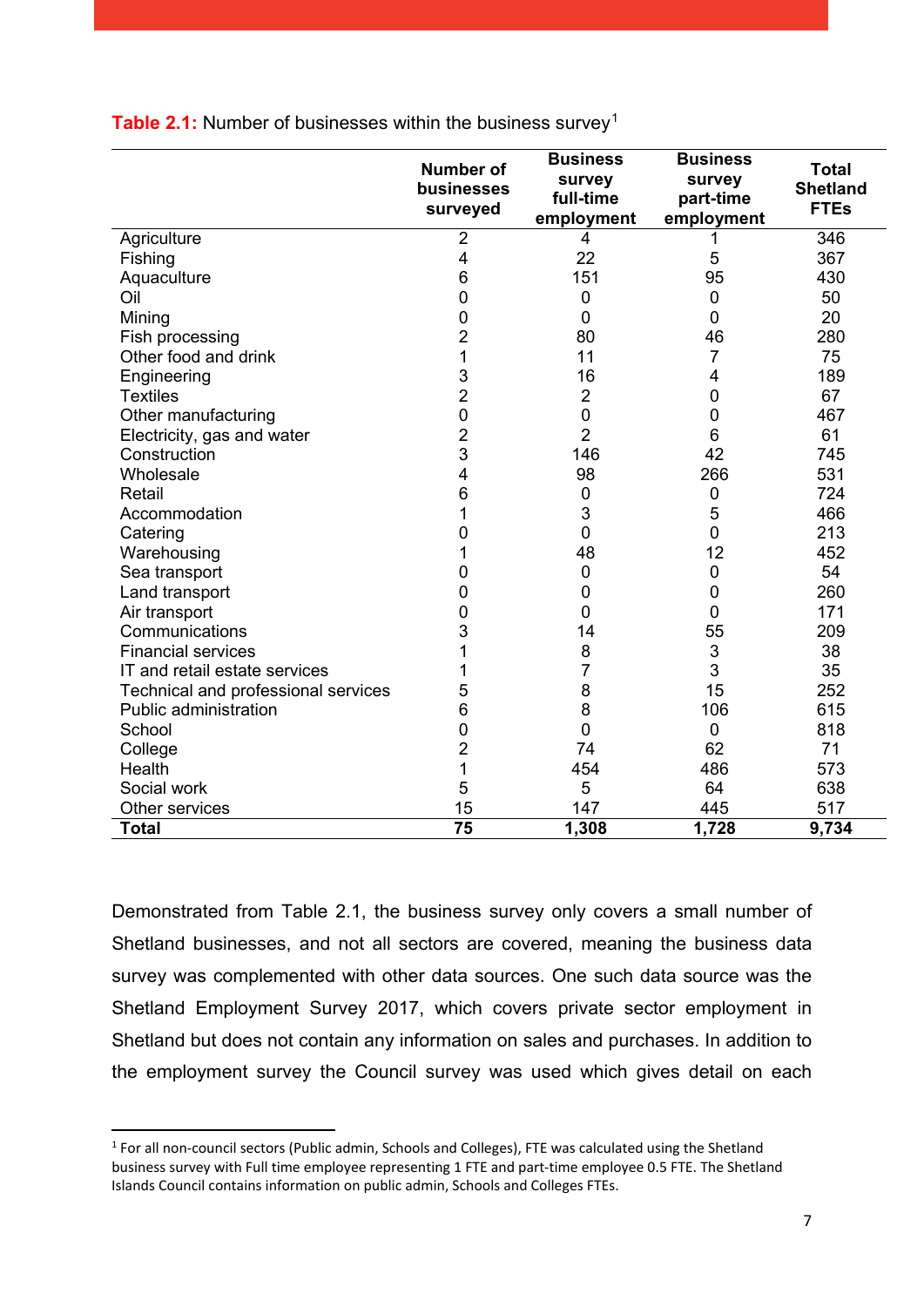employee in Shetland Islands Council (SIC). These are then matched with the relevant economic sector. Revenue and expenditure data for Shetland Islands Council was also made available.

Also, due to the importance to the local economy, an individual survey was carried out for the fishing industry. This fishing survey contains information on inputs, output and employment which is used to supplement the business survey.

In previous studies the Shetland IO table has been based solely on the primary data available from the surveys. However, since the previous studies there have been developments in the literature with regards to the regionalisation of IO tables, particularly with a Scottish focus. In this literature are a range of methodologies are used to estimate these now – in this study we use the FLQ method (Hermannnson,  $2017<sup>2</sup>$ ).

### <span id="page-8-0"></span>**2.2 Methodology**

A key issue in the development of the Shetland IO was estimating total sectoral output for each of the economic sectors. For sectors which are included in both the business and employment surveys the output was estimated by scaling output within the business survey by the employment data. This was not possible for the sectors which are not included in the business survey, and as such another method was needed. The standard scaling method would be to estimate the output by scaling Scottish sectoral output based on the Shetland sectors proportion of Scottish employment. However, this does not take into account difference in regional GVA intensities, thus we use ONS published numbers on Shetland GVA to estimate GVA and output for sectors not covered in the business survey.

Sectoral inputs (the A matrix) are estimated using a combination of top-down and bottom-up methodologies. For sectors surveyed in the business survey, inputs structures can be approximated using the purchases of goods and services by relevant location. By nature the surveys will not be able to cover all sales and purchases within the region (and some purchases may be difficult to categorise), meaning zero values are contained within the A matrix. These zero values are estimated using the

<span id="page-8-1"></span> <sup>2</sup> https://www.tandfonline.com/doi/full/10.1080/17421772.2016.1177194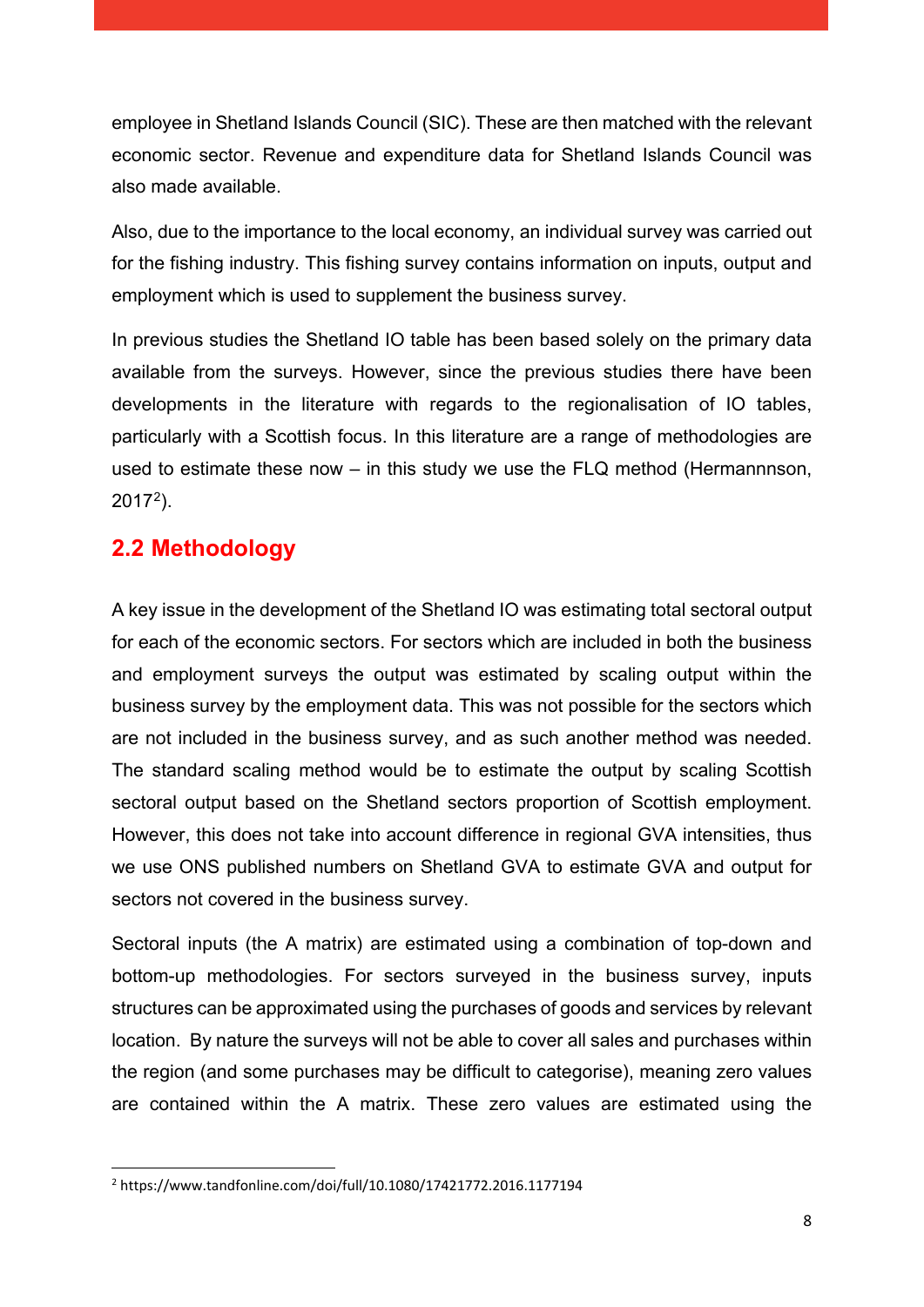regionalisation FLQ method which takes account of the relative size of industries within a region compared to the national average. For all sectors which are not included in the business survey the FLQ method is used to estimate all inputs.

Both the postal and face to face household surveys were used to estimate the household purchases column. The surveys contain information on a range of purchases (and related locations) which were matched to one of the 30 economic sectors or imports. As with the A matrix calculation the use of only the household survey data leaves zeros within the household purchases structures. These zero values are estimated by scaling the Scottish IO table purchases using sectoral location coefficients.

Government consumption was estimated using the Shetland Islands Council spend and revenue database made available for this project. This database contains detailed information on all government purchases and their location (i.e. in Shetland or outside). As information is available on all government purchases the column is generated using only the bottom-up approach.

For sectors which are included in the business survey, exports can be estimated using information on the value of sale and destination for export proportions by location. For zero values, in line with the regionalisation literature, it is assumed that Shetland sectoral exports to the rest of the UK and rest of the world are in the same proportion as Scotland as a whole. Rest of Scotland exports are used as the balancing item within the IO table (if these are not included in the business survey). Tourist's purchases are estimated using a combination of sales data from the business survey and sectoral location coefficients. Total tourist spend is estimated using the Shetland tourism survey.

#### <span id="page-9-0"></span>**2.3 IO table structure**

To be comparable, a similar sector classification structure to previous studies has been used. In total there are 30 industrial sectors in the IO table, these are listed in Appendix A.

IO tables have a standard outline with three distinct quadrants. The upper left hand quadrant of the IO records intermediate sales; i.e. all the inter-industry sales and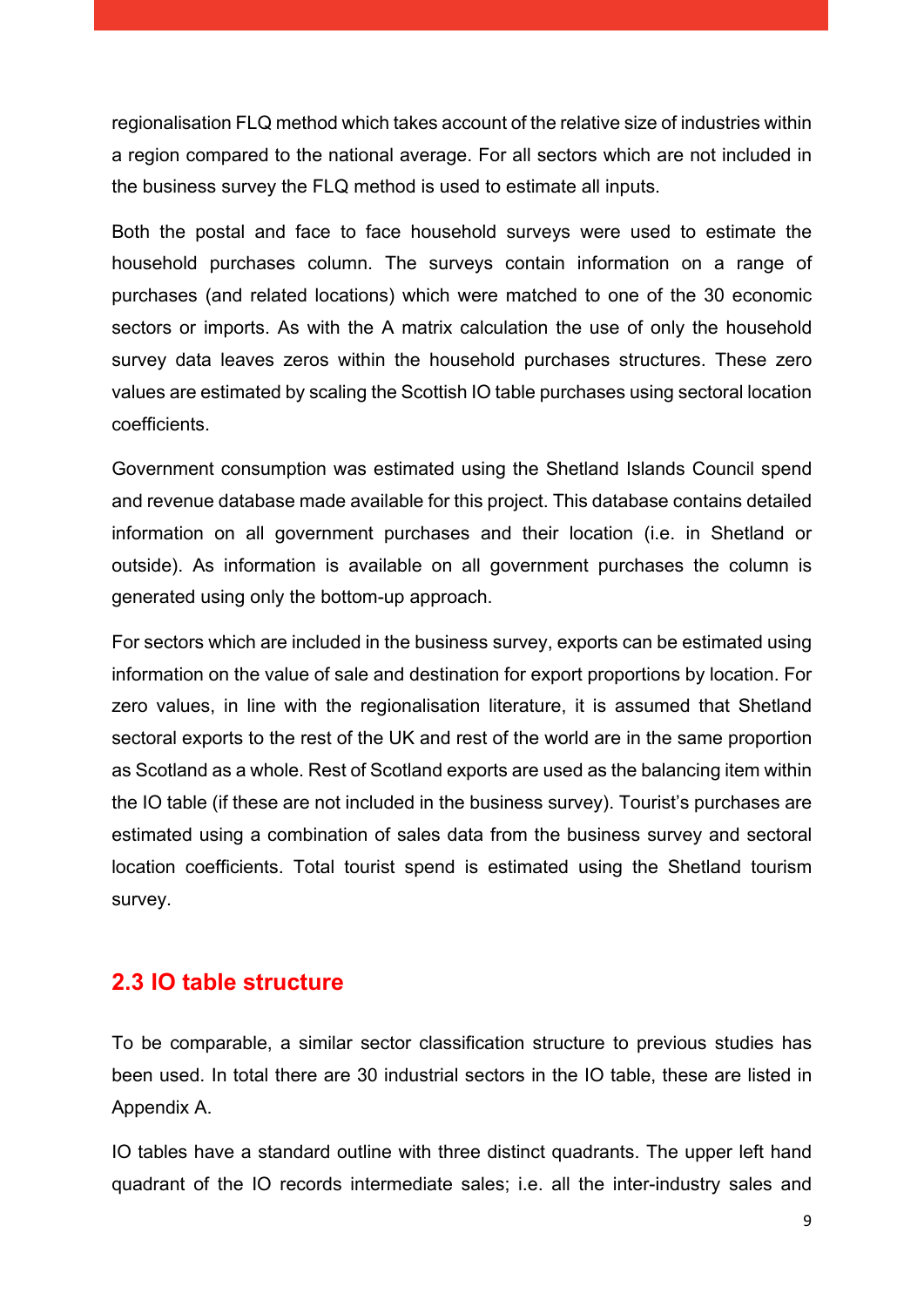purchases within the economy. An n x n matrix with rows representing sales of goods and services to other sectors (or self-sales) and the columns being the input purchases by each industry. This allows for the sectoral linkages to be easily identified. Totalling the row for each industry within the quadrant gives the intermediate sales for each sector with the column sales being total intermediate purchases by each industry.

As well as the intermediate economy, industries will sell output to other consumers (such as households, exports etc.). This information is contained within the final demand quadrant.

The value added quadrant (bottom left of the IO table) shows the inputs purchased by an industry from out with the industries within the economy. As with final demand, the value added quadrant can (in separate rows) be separated into a series of activities. To generate an output (along with materials) sectors rely on labour, which incurs a cost. These costs are contained within the compensation of employees row found within the value added quadrant.

Also, it is unlikely that a region's economy will be able to supply every good needed for each industry and as such some industries may need to import goods or services from outwith the region, i.e. imports, which is another activity within the value added quadrant. Finally there will be taxes paid by each industry, which are represented within the value added as they are outwith intermediate purchases.

## <span id="page-10-0"></span>**3. 2017 Shetland IO Table**

The Shetland IO table can be found in Appendix B. From these tables rows are read as the sales by the sector while the columns are sectoral/final demand consumption.

### <span id="page-10-1"></span>**3.1 Aggregates**

Several indicators can be used to measure total economic activity within a region, with the most common being total output, employment and Gross Regional Domestic Product (GRDP).

**The Total output is the value of sales across all economic sectors in basic** (producers) prices in 2017.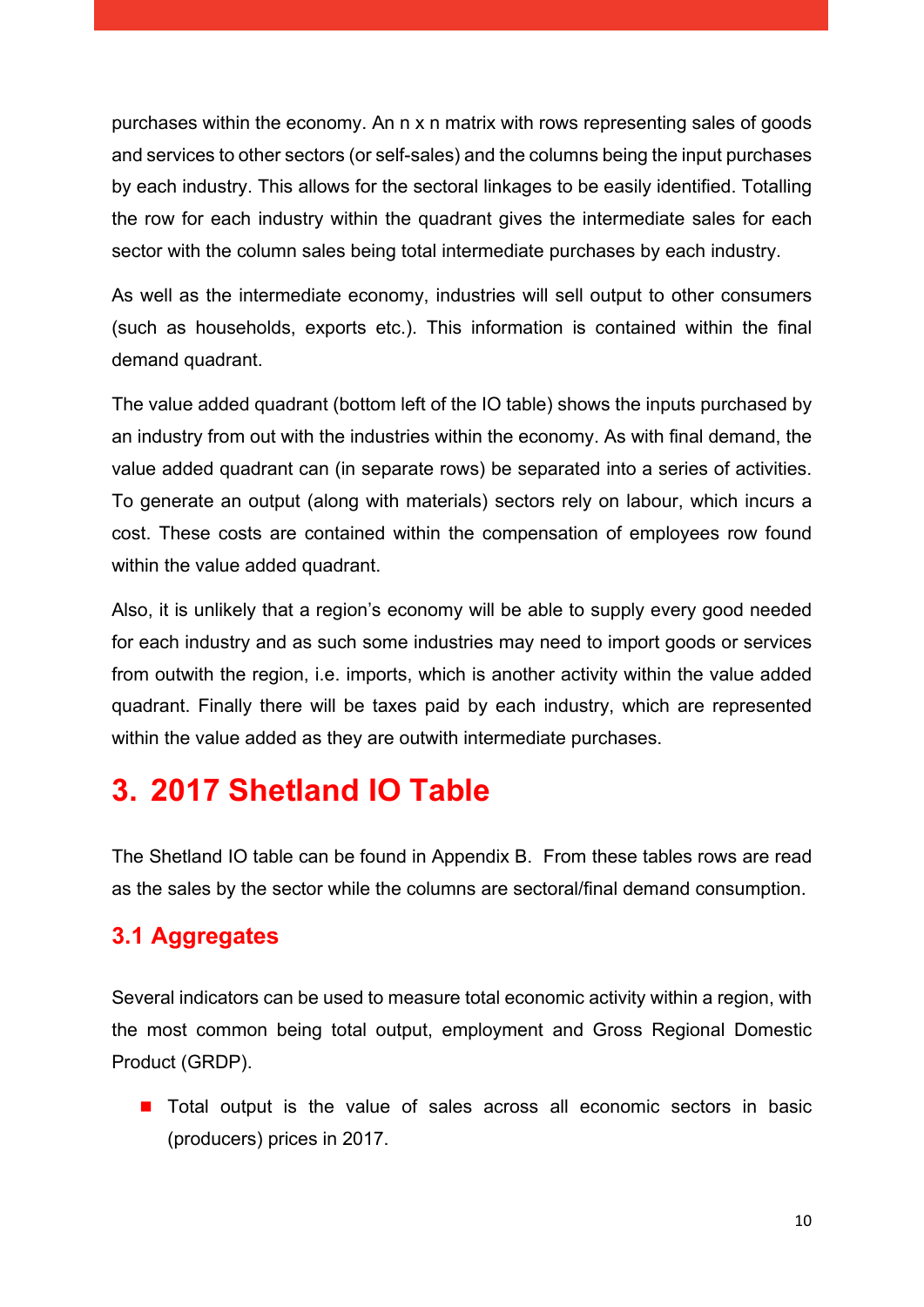- **Employment is the number of FTEs used to generate the total output. GRDP is** the total value added from the production of goods and services across all sectors within a region and is used as a measurement of living standards.
- GRDP is often expressed in a per capita basis, allowing for comparisons of regions to be made.

As IO tables are balanced (i.e. total sectoral inputs = total sectoral outputs) GRDP can be calculated by using the income method, which is the combination of income from employment, profits, other trade income (such as rent and interest) and taxes minus any subsidies. This is converted into a per capita basis by dividing by the population.

Shetland output in 2017 was estimated to be £1,265 million, representing a 4.76% increase since 2011 (average annual increase of 0.79%). £331 million of the output is in the form of employment income and £239.3 in gross profits. Over the 6 year period employment reduced by 762, which is an average annual reduction rate of 1.21%. The main driver for this (as demonstrated in the next section) is the difference in Public administration employment. Also, since the last report the Sullom Voe oil terminal transitioned from long term operator BP to Enquest, which also had an impact on employment in the region.

For 2017 the total GRDP, from the IO for Shetland was £584.4million, which on a per capita basis (23,080 residents) is £25,320. Overall this is a nominal increase of £99.5 million when compared with 2011 and a real increase £47.8million, corresponding to a real term increase of £2,072 in GRDP per person in Shetland over the period. Scottish GRDP for 2017 (from the 2017 Scottish IO table) was £25,443, £123 (0.48%) lower than that for Shetland.

### <span id="page-11-0"></span>**3.2 Sectoral Analysis**

As outlined in Section 1.2 the Shetland IO has 30 sectors with the contributions to output, value added and employment for each reported in Table 3.1.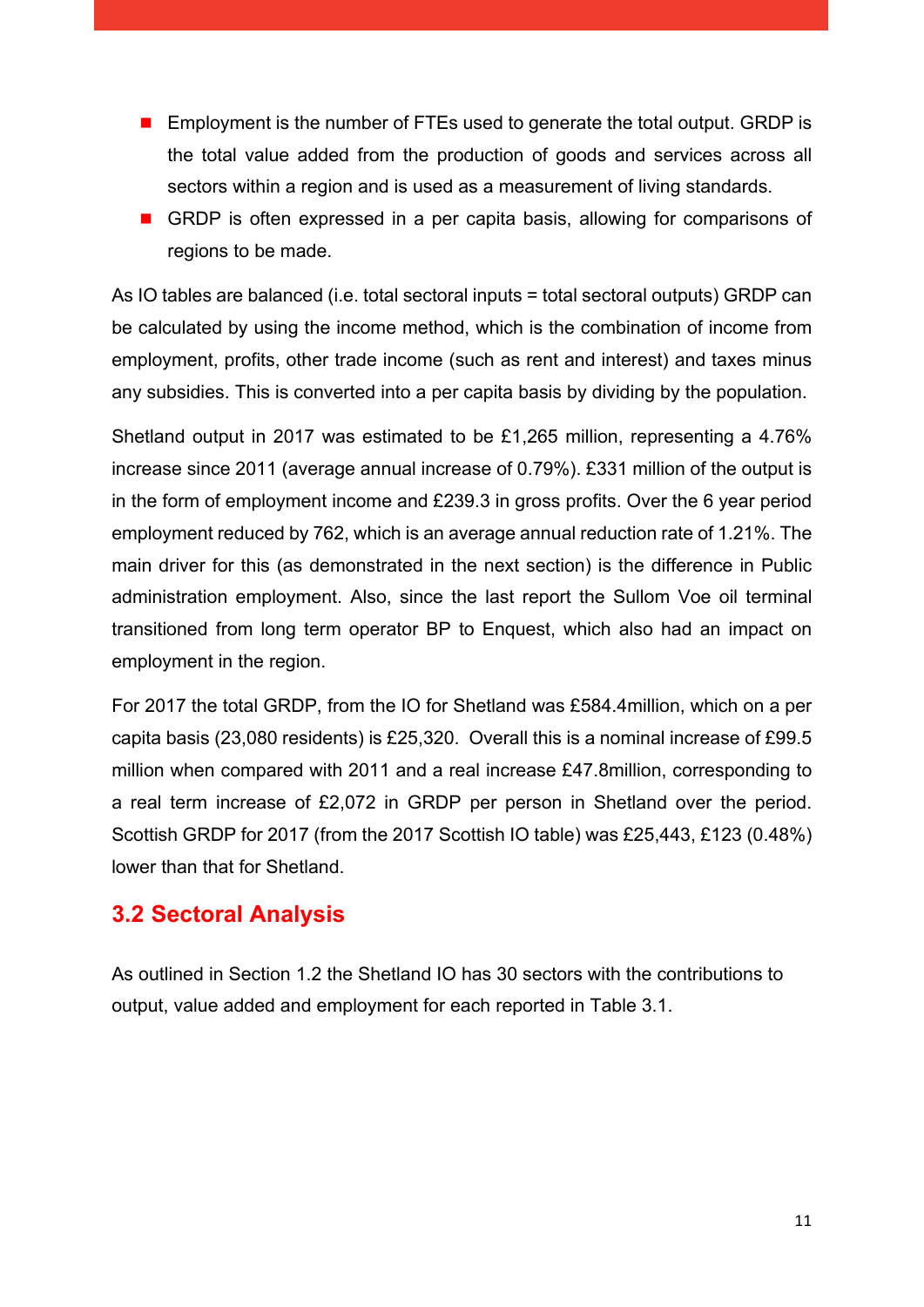<span id="page-12-0"></span>

|  | Table 3.1: Output, value added and employment of economic sectors |  |  |  |  |
|--|-------------------------------------------------------------------|--|--|--|--|
|--|-------------------------------------------------------------------|--|--|--|--|

|                                               | Output        | $\%$  | <b>GVA</b>    | $\%$  | <b>Employment</b> | %    |
|-----------------------------------------------|---------------|-------|---------------|-------|-------------------|------|
|                                               | $(\text{Em})$ |       | $(\text{Em})$ |       | (FTE)             |      |
| Agriculture                                   | 17.43         | 1.38  | 6.63          | 1.14  | 346               | 3.55 |
| Fishing                                       | 70.9          | 5.6   | 22.89         | 3.92  | 367               | 3.77 |
| Aquaculture                                   | 243.79        | 19.27 | 71.13         | 12.17 | 430               | 4.42 |
| Oil                                           | 4.43          | 0.35  | 1.54          | 0.26  | 50                | 0.51 |
| Mining                                        | 6.19          | 0.49  | 2.96          | 0.51  | 20                | 0.21 |
| Fish processing                               | 125.04        | 9.88  | 33.77         | 5.78  | 280               | 2.88 |
| Other food and drink                          | 7.25          | 0.57  | 2.2           | 0.38  | 75                | 0.77 |
| Engineering                                   | 18.33         | 1.45  | 12.1          | 2.07  | 189               | 1.94 |
| <b>Textiles</b>                               | 2.7           | 0.21  | 0.96          | 0.16  | 67                | 0.69 |
| Other manufacturing                           | 44.15         | 3.49  | 17.28         | 2.96  | 467               | 4.8  |
| Electricity, gas and<br>water                 | 26.29         | 2.08  | 9.41          | 1.61  | 61                | 0.63 |
| Construction                                  | 76.15         | 6.02  | 38.44         | 6.58  | 745               | 7.65 |
| Wholesale                                     | 31.48         | 2.49  | 14.79         | 2.53  | 531               | 5.46 |
| Retail                                        | 79.59         | 6.29  | 54.63         | 9.35  | 724               | 7.44 |
| Accommodation                                 | 23.72         | 1.88  | 16.6          | 2.84  | 466               | 4.79 |
| Catering                                      | 6.71          | 0.53  | 3.78          | 0.65  | 213               | 2.19 |
| Warehousing                                   | 93.37         | 7.38  | 42.76         | 7.31  | 452               | 4.65 |
| Sea transport                                 | 12.76         | 1.01  | 6.12          | 1.05  | 54                | 0.55 |
| Land transport                                | 34.04         | 2.69  | 17.37         | 2.97  | 260               | 2.67 |
| Air transport                                 | 29.45         | 2.33  | 8.6           | 1.47  | 171               | 1.76 |
| Communications                                | 4.42          | 0.35  | 3.37          | 0.58  | 209               | 2.15 |
| <b>Financial services</b>                     | 14.45         | 1.14  | 9.69          | 1.66  | 38                | 0.39 |
| IT and retail estate<br>services              | 17.55         | 1.39  | 13.83         | 2.37  | 35                | 0.36 |
| <b>Technical and</b><br>professional services | 19.53         | 1.54  | 14.48         | 2.48  | 252               | 2.59 |
| Public administration                         | 81.8          | 6.47  | 48.61         | 8.32  | 615               | 6.32 |
| School                                        | 46.38         | 3.67  | 36.14         | 6.18  | 818               | 8.4  |
| College                                       | 4.35          | 0.34  | 3.81          | 0.65  | 71                | 0.73 |
| Health                                        | 64.49         | 5.1   | 29.94         | 5.12  | 573               | 5.89 |
| Social work                                   | 28.18         | 2.23  | 21.13         | 3.62  | 638               | 6.55 |
| Other services                                | 30.12         | 2.38  | 19.44         | 3.33  | 517               | 5.31 |
| <b>Totals</b>                                 | 1265.06       |       | 584.39        |       | 9,734             |      |

From Table 3.1, determining the largest sectors to the Shetland economy depends on the criteria used.

In terms of output aquaculture is the largest sector in Shetland with an output of £243.8 which represents 19.27% of total regional output. The next four largest sectors in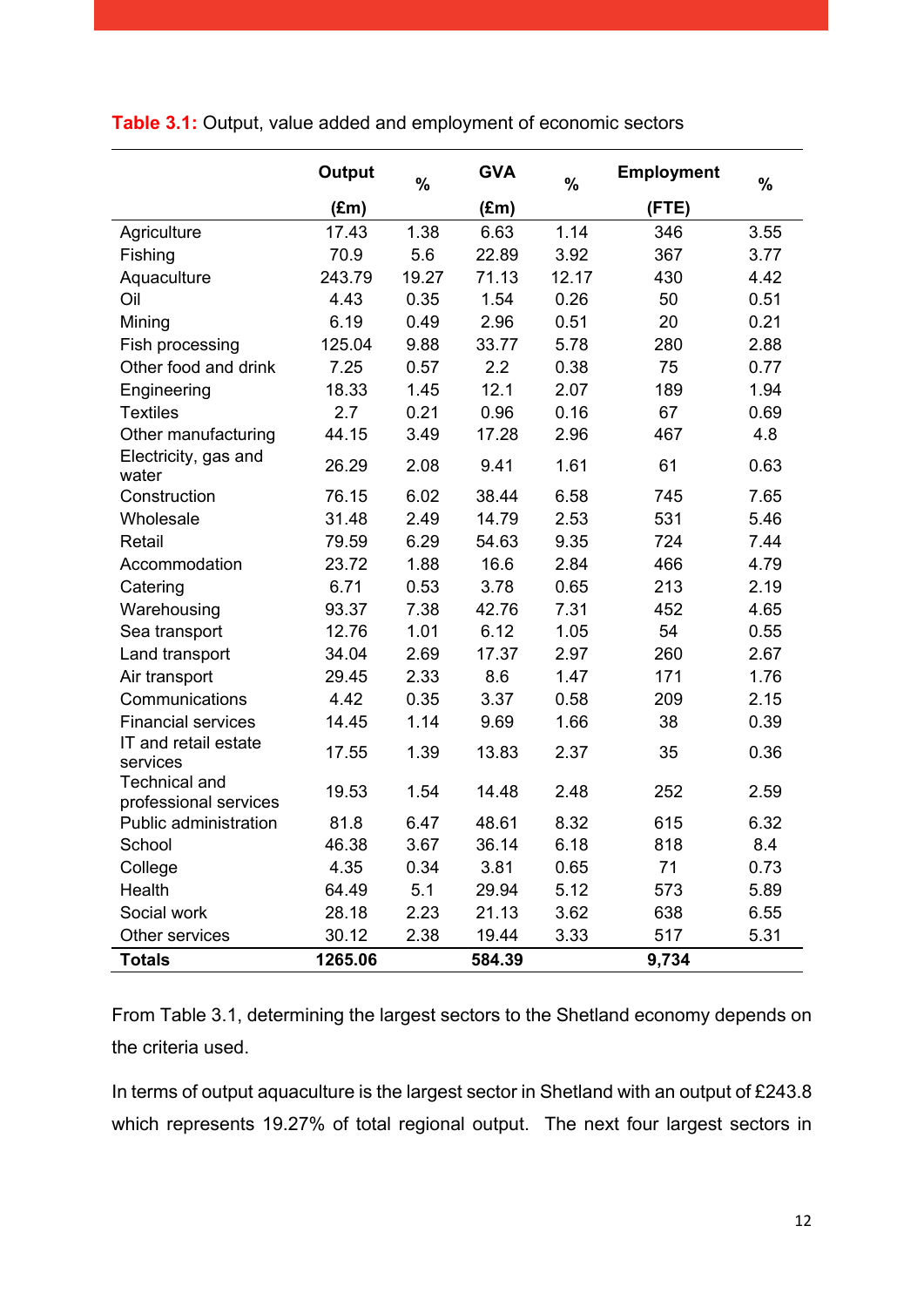terms of output (in descending order) are: Fish processing; Public administration, Retail and Construction.

Looking at value added aquaculture is again the largest contributor at 12.17%, which is lower than the sector's relative contribution to output. The next four highest value added contributing sectors (in descending order) are: retail, public administration, construction and schools.

Employment is dominated by the most labour intensive sectors with schools having the largest employment in Shetland, followed by (in descending order): Construction, Retail, Social work and Public administration.

Over time there will have been changes in the output, value added and employment growth rates by economic sector. Figure 3.1 reports on the sectoral output and value added growth (in real terms) between 2011 and 2017 and Figure 3.2 reports on the employment growth over the same period.



<span id="page-13-0"></span>**Figure 3.1:** Real sectoral output and GVA growth between 2011 and 2017, £m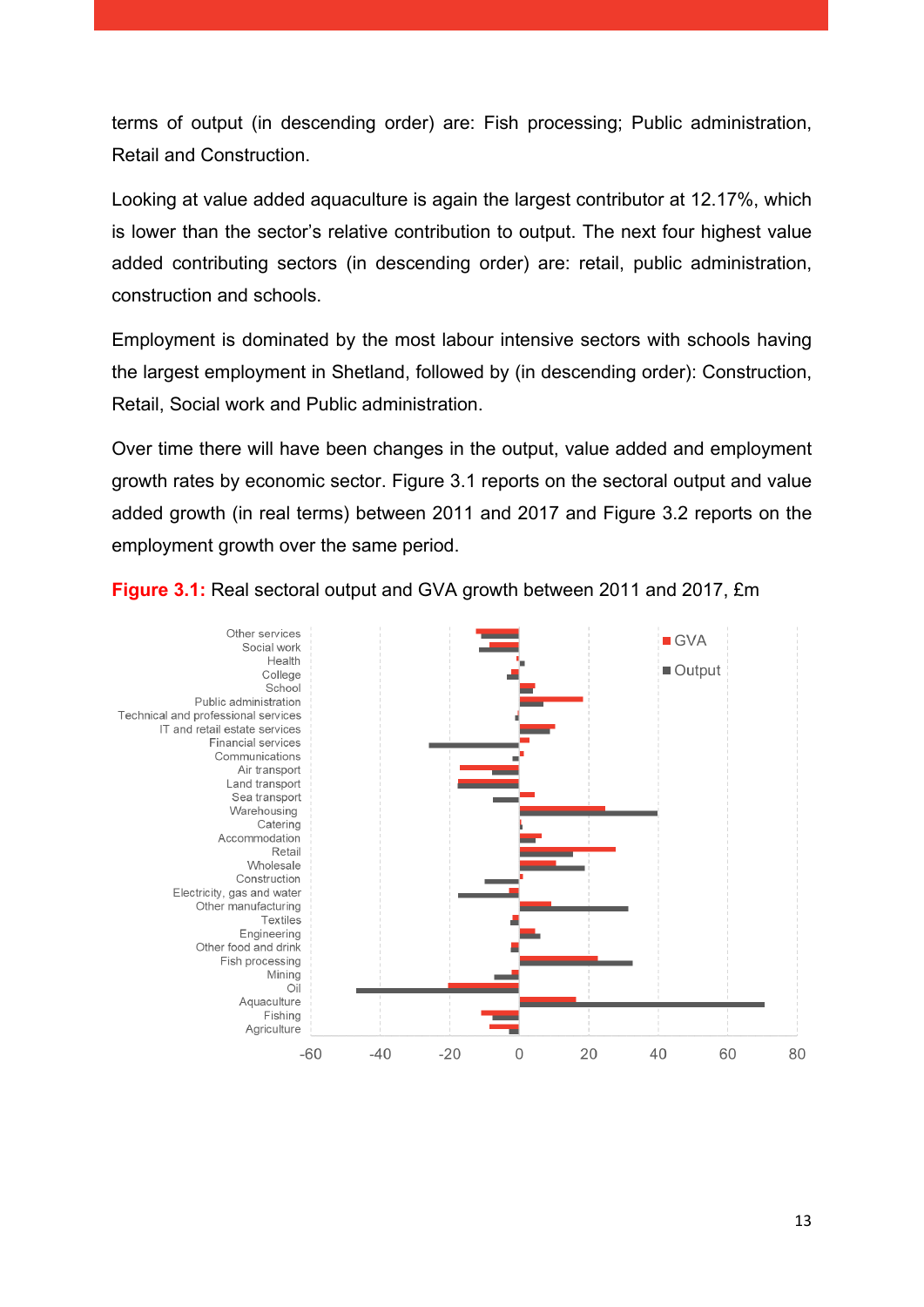<span id="page-14-0"></span>**Figure 3.2:** Sector employment growth between 2011 and 2017, FTE



In the six year period between 2011 and 2017 the real output of 13 sectors grew while the output of the other 17 economic sectors shrank. The largest increase in output was in the Aquaculture sector (£70.5 million) while the largest contraction was in the Oil sector**.** Much of the oil activity in Shetland has been re-classified as services activity rather than a primary energy activity, as there is no extraction or processing of oil on the Islands. Instead, the activity on Shetland is better represented as warehousing activities. Value added increased in 16 of the economic sectors over the six year period with the largest increase and decrease related to the Aquaculture and Oil sectors respectively. More than half (16) of the economic sectors had employment growth with Social work being the largest increase (537) and Public administration the largest decrease (2,406). The scale of these changes for Social work and Public administration do not seem feasible and the different may be down to a difference in attributing council employment to economic sector as was done for the 2011 study.

In the 2011 study employment from some sectors (such as Social work) was classified as Public administration whereas in this this employment is classified as part of the social work sector. The method used in this report is similar to that found in pre-2011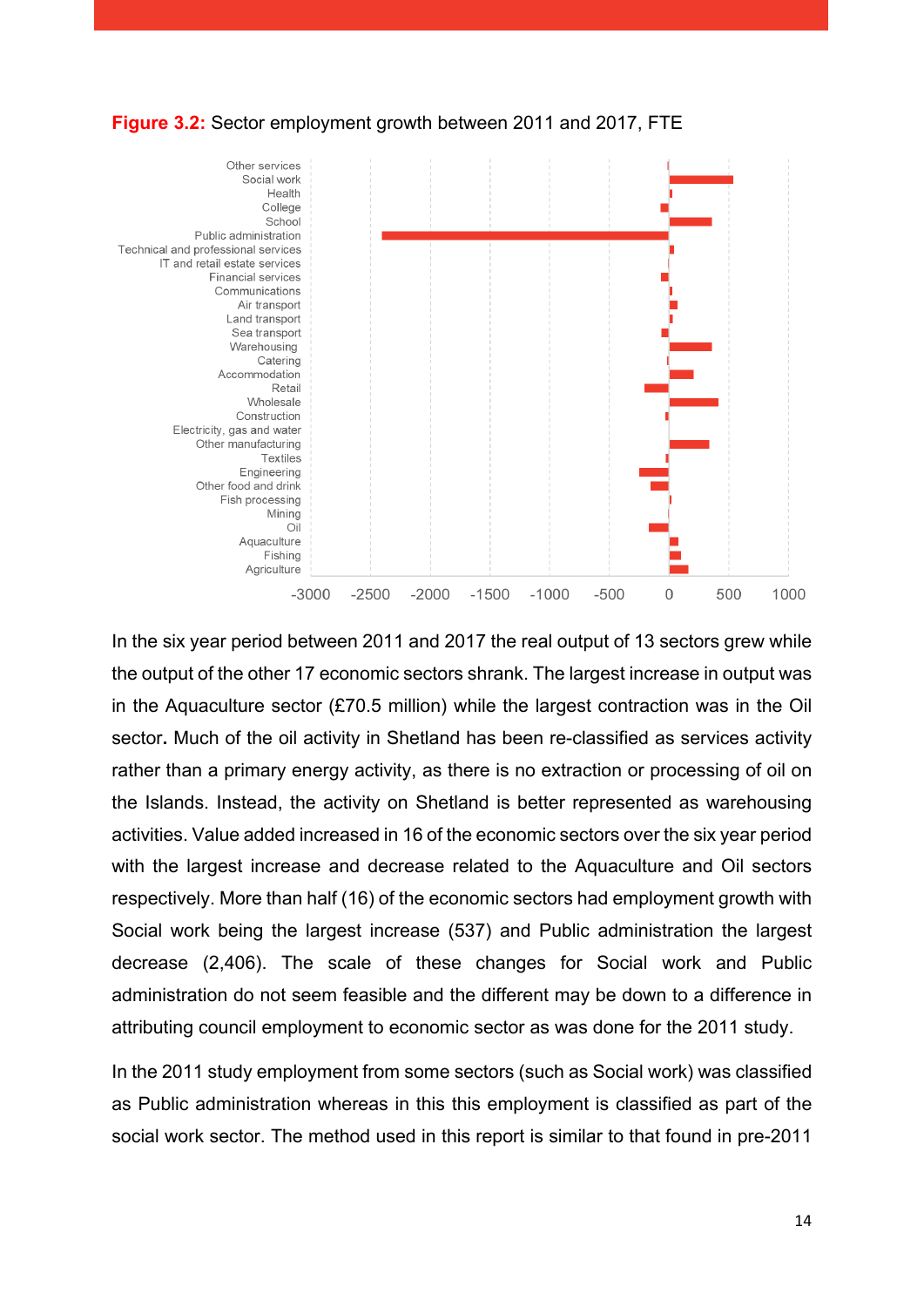studies. Also we should note that due to the updating of the SIC system the economic sectors in this reports are slightly different to previous studies.

## <span id="page-15-1"></span><span id="page-15-0"></span>**4. Households and Trade 4.1 Households**

Through the combination of the household postal survey and face to face survey (175 responses in total) information was gathered on household income and expenditure, which is fed into the development of the Shetland IO.

#### <span id="page-15-2"></span>**4.1.1 Household income**

Average household income in Shetland was estimated to be £41,322 which is a 7.56% increase in nominal terms since 2011 but a 2.96% decrease in real terms, indicating that household income growth has been slower than the national inflation rate. Household income varies by type with the largest income being households with children (£61,072) followed by households without children (£45,557) then retired households at £24,688. Households with children on average have more adults of working age, hence the difference in household income.

Across all households, wages and salaries accounted for 69.83% of income with pensions 21.02%. 5% of household income was from investments and savings, with benefits accounting for another 2.45% and the final 1.70% on income from unidentified other sources. Table 4.1 gives the breakdown of income by source and household type.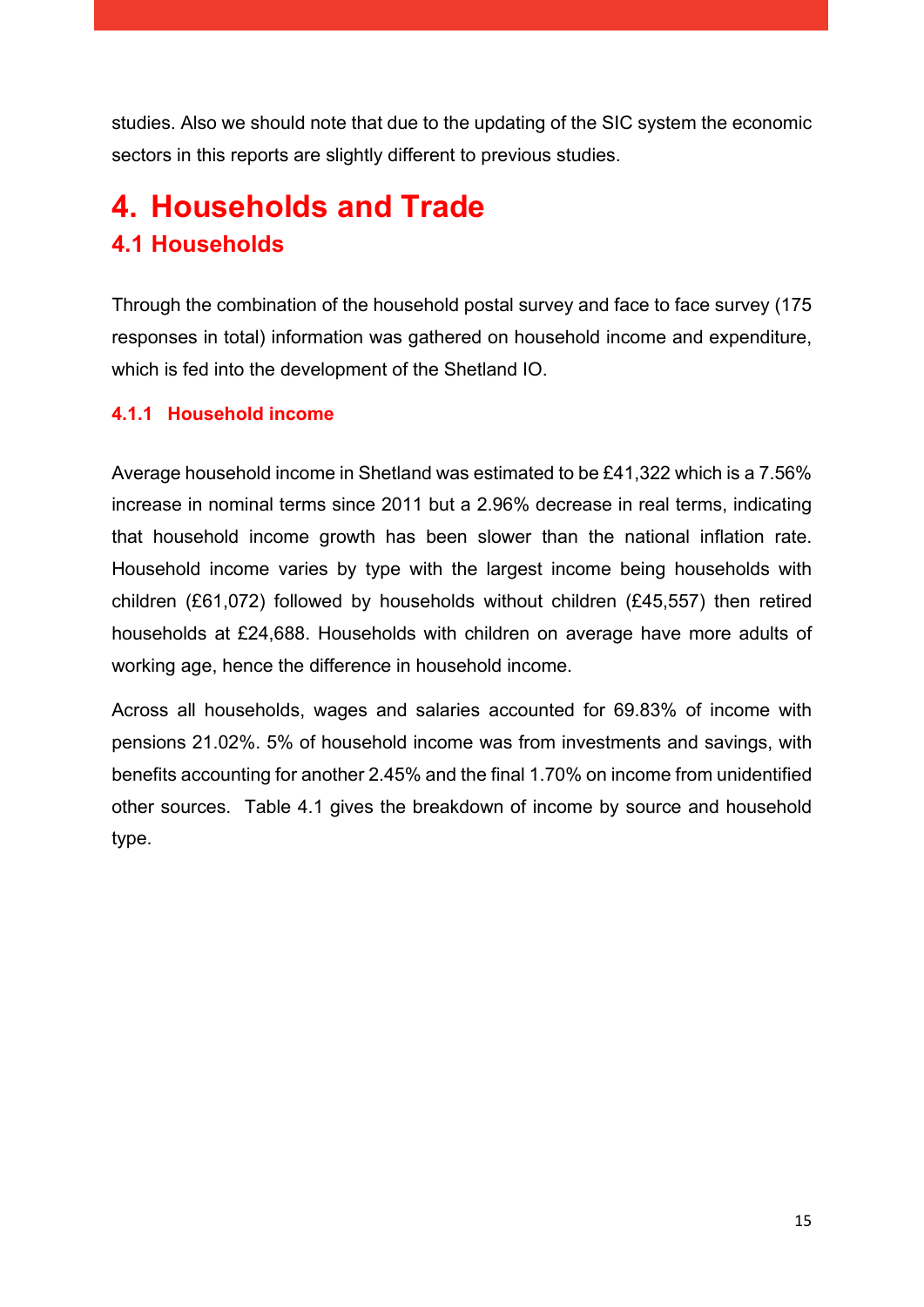|                |              | <b>Investment</b> |                 |                 |              | <b>Total</b>  |
|----------------|--------------|-------------------|-----------------|-----------------|--------------|---------------|
|                | <b>Wages</b> | & Saving          | <b>Pensions</b> | <b>Benefits</b> | <b>Other</b> | <b>Income</b> |
| Working no     | 38,397       | 1,739             | 4,179           | 1,211           | 31           | 45,557        |
| children       | 84.28%       | 3.82%             | 9.17%           | 2.66%           | $0.07\%$     |               |
| Working with   | 56,158       | 2,114             | 830             | 1,697           | 272          | 61,072        |
| children       | 91.95%       | 3.46%             | 1.36%           | 2.78%           | 0.45%        |               |
|                | 1,649        | 2,287             | 18,581          | 402             | 1,769        | 24,688        |
| <b>Retired</b> | 6.68%        | 9.26%             | 75.26%          | 1.63%           | 7.16%        |               |
|                | 29,071       | 2,082             | 8,751           | 1,021           | 709          |               |
| <b>Total</b>   | 69.83%       | 5.00%             | 21.02%          | 2.45%           | 1.70%        |               |

<span id="page-16-1"></span>**Table 4.1:** Income by source and household type

As is to be expected, the vast majority of income for working households is from wages while in retired households more than three quarters of the income is from pensions (both state and private). The pattern of income for working households is very similar to that from 2011. For retired households we find that there is some income from wages and salaries, which was not the case in the previous study. This occurs as some of the main house owners are retired but there are still some working age people (assumed to be children) living at the property.

#### <span id="page-16-0"></span>**4.1.2 Household Expenditure**

On average, household expenditure in Shetland in 2017 was £36,374 per annum with £22,030 of this spend within the Shetland region. Table 4.2 details the spending breakdown by household type across 5 broad categories.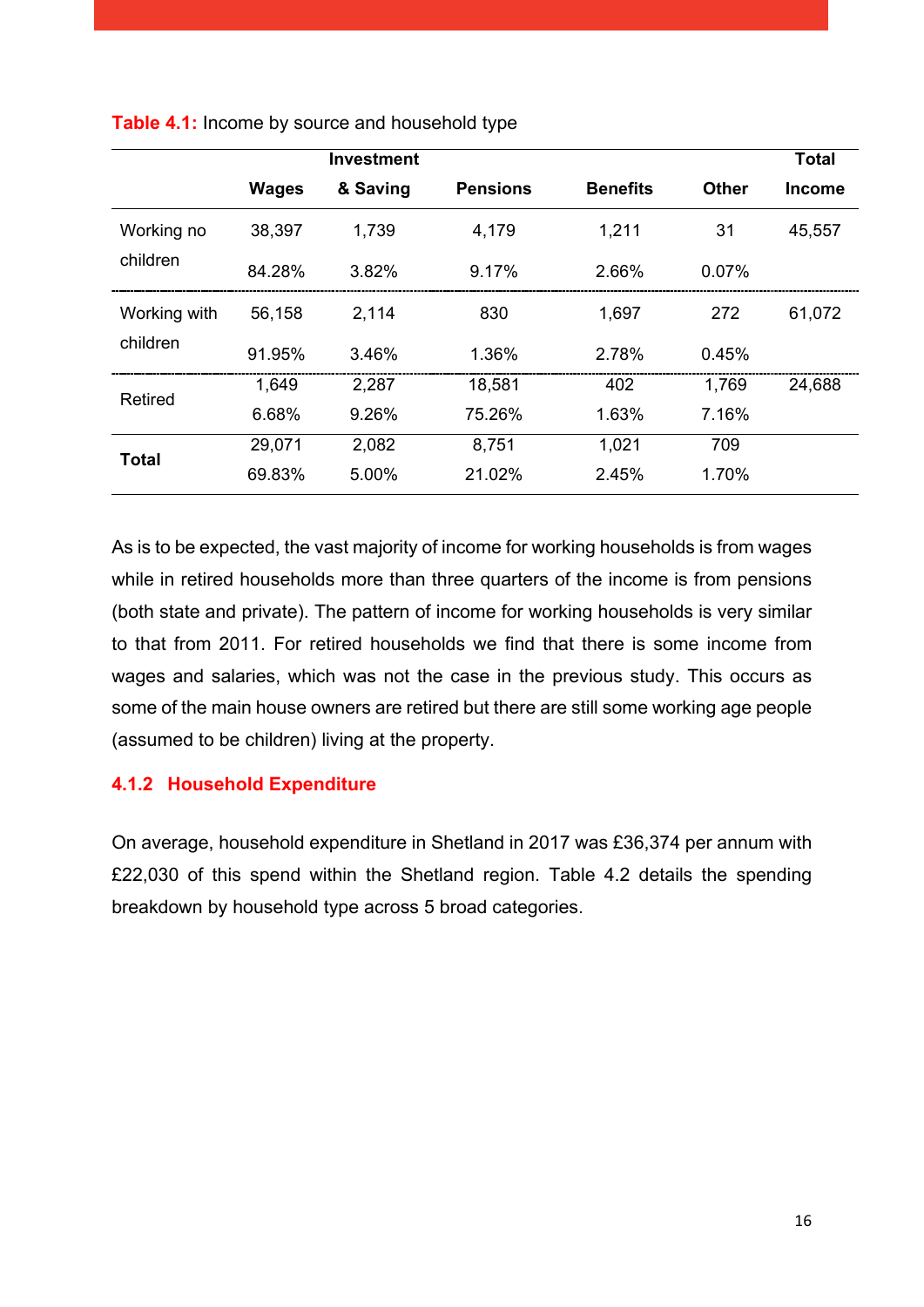|                         | All        | <b>Employment</b> | <b>Employment</b> |                |
|-------------------------|------------|-------------------|-------------------|----------------|
|                         | households | without children  | with children     | <b>Retired</b> |
| Food and drink          | 28.80%     | 35.88%            | 18.18%            | 39.27%         |
| Housing                 | 19.17%     | 7.51%             | 29.76%            | 27.51%         |
| Private transport       | 9.03%      | 9.11%             | 8.35%             | 11.22%         |
| Other transport         | 3.11%      | 3.86%             | 2.21%             | 3.40%          |
| Other expenditure       | 31.41%     | 36.48%            | 31.59%            | 10.06%         |
| Holiday & entertainment | 4.91%      | 4.52%             | 5.71%             | 3.54%          |
| Saving                  | 3.57%      | 2.64%             | 4.20%             | 5.01%          |

<span id="page-17-0"></span>**Table 4.2:** Expenditure by household type and spending category

From Table 4.2 the spending pattern of household groups vary. Overall a large proportion of the spending is concentrated in three areas: food and drink; housing and other expenditure (which includes clothing, electrical goods and regular payment). Since 2011 the proportion of spending on food and drink has increased to 28.80% from 20% while housing costs have stayed at around 20% of expenditure. Other expenditure<sup>[3](#page-17-1)</sup> has also seen an increase over the 6 year period of 6.41% with other transport and holiday and entertainment seeing similar spend levels as 2011. The proportion of spending on private transport and savings decreased by 11.93% and 3.4% respectively since the last study.

Employed households with children spend the largest proportion of expenditure on housing and the second largest on other expenditure. The large housing cost is driven by mortgage and repair payments where households with children are paying on average more than 7 times that of employed households without children and 3 times more than retired houses – for retired households the average energy costs are much larger than the other household types. For other spending, households with children spend more than three times the amount on the unidentified regular expenditure category than households without children (twice the amount when compared with

<span id="page-17-1"></span><sup>&</sup>lt;sup>3</sup> Other expenditure includes: clothing and footwear, electrical goods, furniture and durable good, tv and mobile, insurance, one of capital and banking.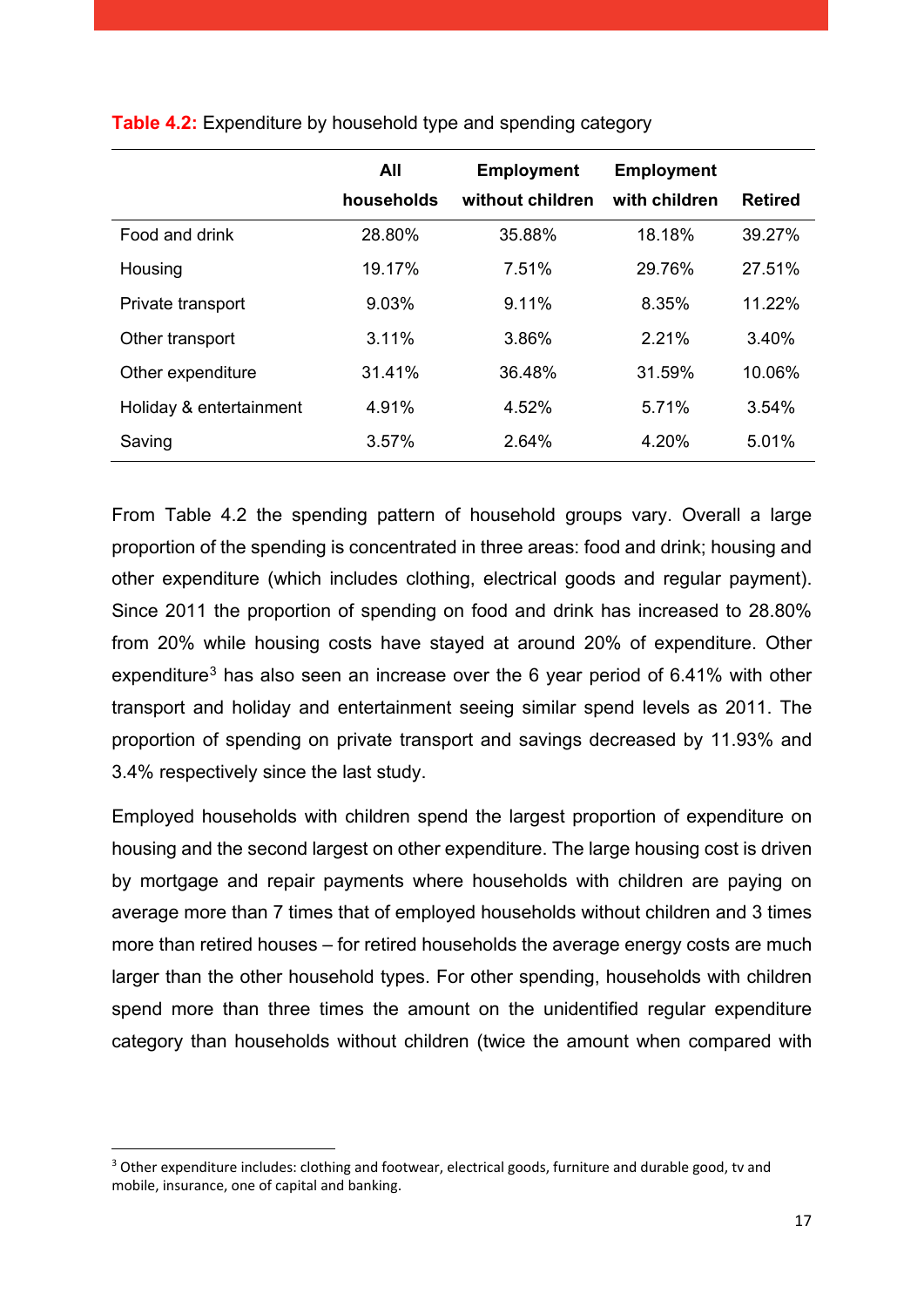retired households). With this being an unidentified regular payment, the assumption can be made these are costs associated with children such as child care/clubs.

Employed households with children spend the largest proportion on the other expenditure category and the second largest on food and drink. Within the food and drinks categories these households spend much more on off sales alcohol, tobacco and bars than the other household types. The large other expenditure is larger due to the much larger spend on communications and furniture. Finally retired households have the highest proportion of spending in the food and drink category, in which these households spend double the amount on eating out than employed households.

The household data allows the spending by category to be split into local and nonlocal spending, with the aggregate household results in Table 4.3

|                         | Local proportion of spending |
|-------------------------|------------------------------|
| Food and drink          | 79.70%                       |
| Housing                 | 72.79%                       |
| Private transport       | 79.64%                       |
| Other transport         | 34.70%                       |
| Other expenditure       | 50.93%                       |
| Holiday & entertainment | 43.85%                       |
| Saving                  | 38.58%                       |

<span id="page-18-0"></span>**Table 4.3:** Aggregated proportion of local and non-local spending

Food and drink and private transport have the highest proportion of local spend at nearly 80% of each; these are expected to be high due to the everyday nature of food items and fuel. Housing has a slightly lower local content spend of 72.29% with much of the non-local spend being on energy which will be from companies on the mainland. Just over half (50.93%) of the other expenditure is within Shetland and the local content drops below 50% for: holidays and entertainment (43.85%); savings (38.58%) and other transport (34.70%). A large proportion of holidays will be off the Shetland Islands hence the expenditure will be non-local. Other transport is a combination of local buses, sea transport and air travel with the latter two mostly for non-local travel. Finally a large proportion of savings not being local is a result of many major banks (saving accounts) not being headquartered in Shetland Islands.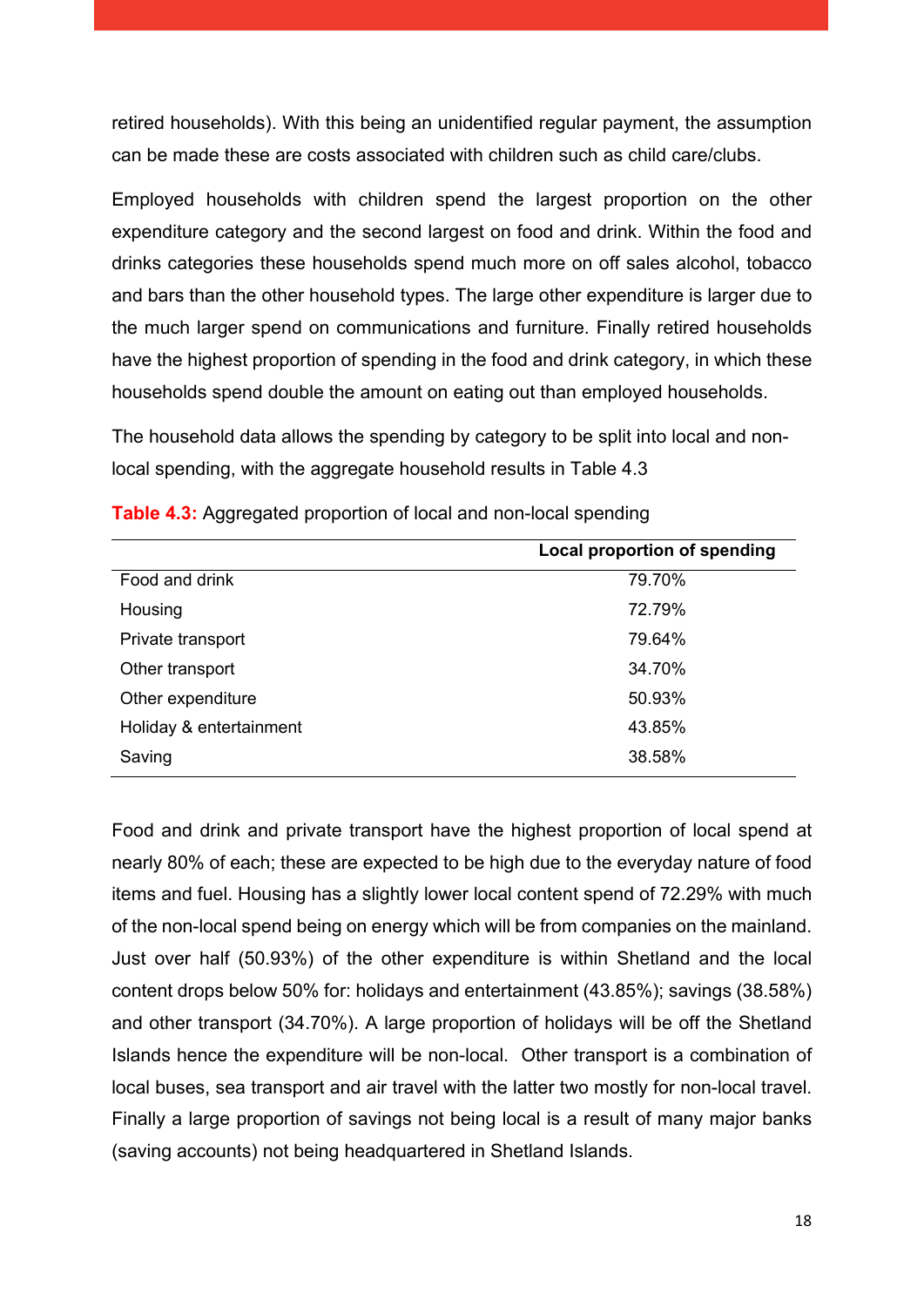### <span id="page-19-0"></span>**4.2 Trade Balance**

The development of the IO makes it possible to analyse the trade (exports and imports) occurring in Shetland. Overall Shetland exports were £597.6 million with £114.2 million to the rest of Scotland, £286.5 to the rest of the UK and £196.9 million to the rest of the world. Total imports were estimated to be £422.7 million with the majority of these from the rest of the Scotland (£230.1 million). The rest of the UK accounted for £90.8 million and the rest of the world £101.7 million. Overall this gives a trade surplus of £175 million.

In 2011 the trade surplus was estimated to be £131.1. In real terms, since the 2011 study, exports have grown at an annual rate of 1.75% with imports growing by 0.75% per annum on average. The growth rate of exports has slowed since 2011 when the annual rate of increase was 8.8% in real terms and at the same time the import rate was a 0.6% yearly decrease. Figure 4.1 displays the proportion of imports and exports by location between 2003 and 2017.



<span id="page-19-1"></span>**Figure 4.1:** Exports, imports and trade balance by region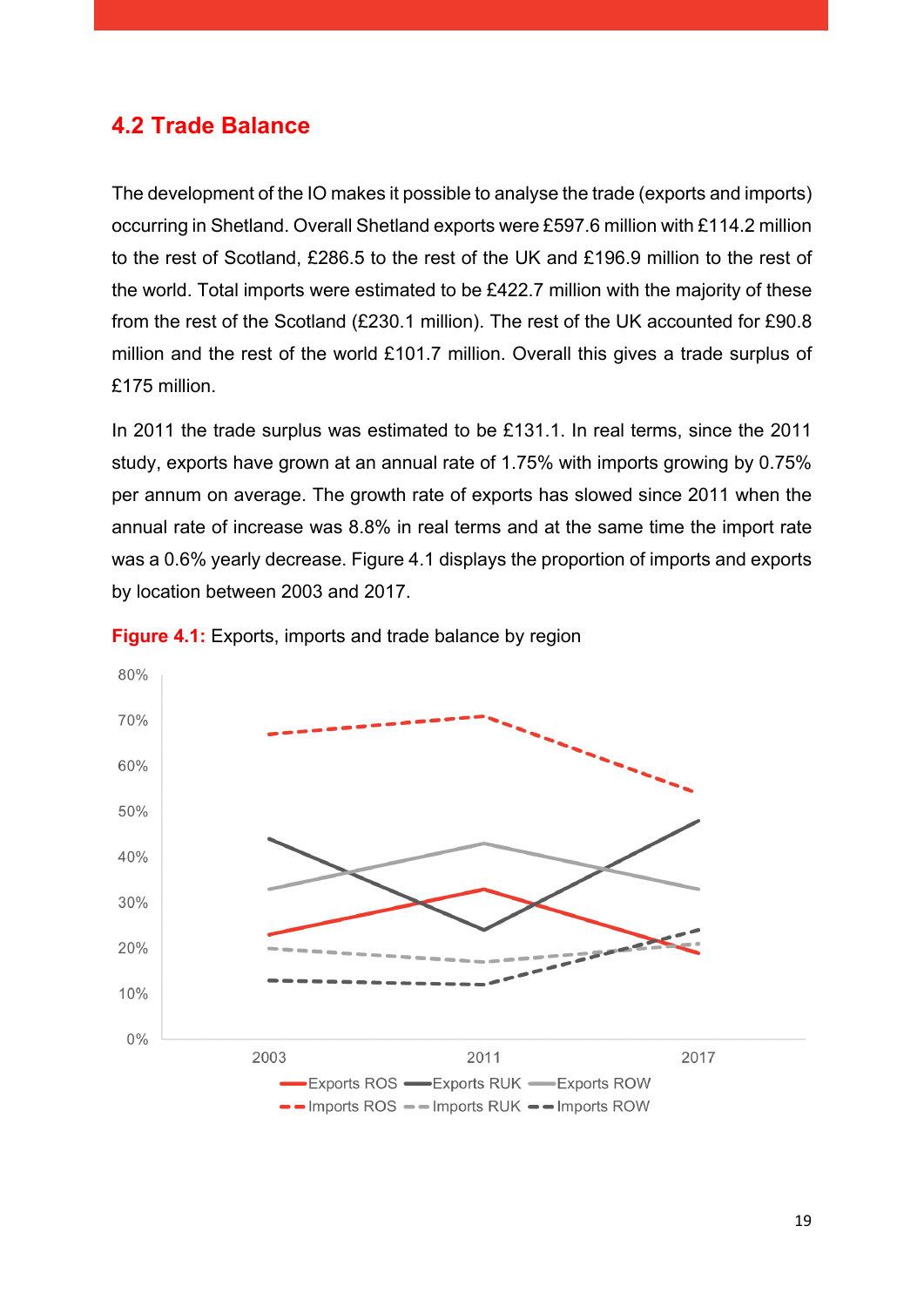The distribution of exports for 2017 is more akin to the IO for 2003 than to 2011. In 2017 exports to the rest of Scotland was 19% of the total, which is a reduction from 33% in 2011 but similar to the proportion estimated for 2003 (23%). Exports to the rest of the UK are again of similar scale for 2017 (48%) and 2003 (44%), with both having a much larger proportion than 2011 when rest of the UK exports represented 24% of total exports. Finally, the rest of the world exports accounted for 33% of the total in 2017 compared with 42% in 2011.

Between 2003 and 2011 the share of imports from the Rest of Scotland was stable at around 71% but this decreased to 54% in 2017. The shift in imports is most noticeable for the rest of the world with there being a gradual increase from 2003, with these accounting for 24% of total imports in 2017. There was also a slight increase in imports from the rest of the rUK between 2011 and 2017, 21% from 17%, which is again similar to the 2003 share.



<span id="page-20-0"></span>**Figure 4.2:** Exports, Imports and trade balance by industrial sector, £m

The above figure illustrates that Aquaculture and Fish processing dominate Shetland exports and imports. Aquaculture accounts for 31.9% (£134.8 million) of imports and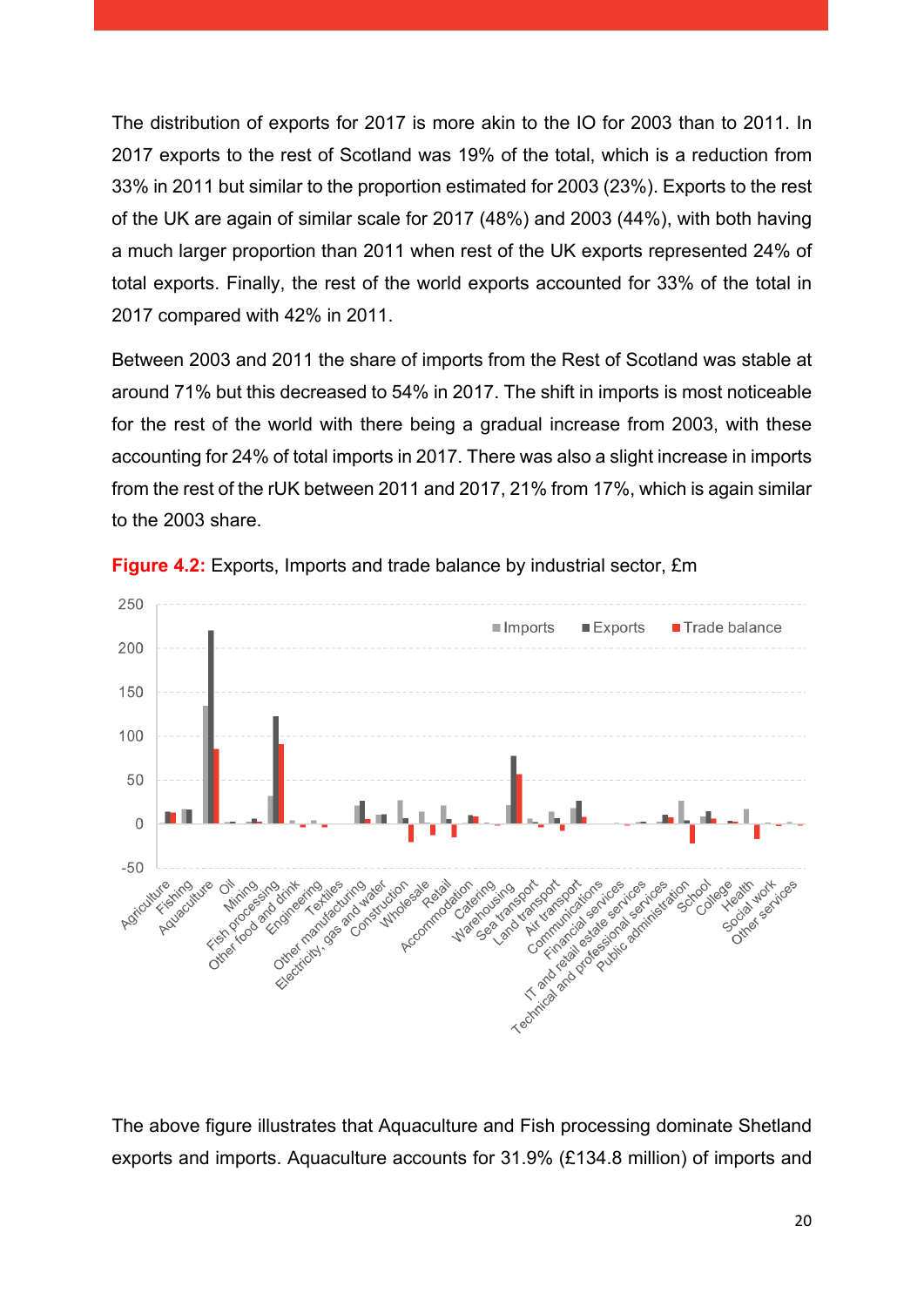36.9% of exports (£220.5 million) of exports, while fish processing is responsible for 7.6% (£31.9 million) of imports and 20.1% (£122.7 million) of exports. Out of the 30 sectors, 14 have a trade surplus and 16 a trade deficit. The three sectors which have the largest trade deficit are Public administration (£22.4 million), Construction (£20.3 million) and Health (£16.8 million) which is in line with previous studies.

Tourism in the Shetland increased to £23.20 million (in real terms) between 2011 and 2017. Expenditure of tourists is dominated by 5 sectors which account for more than three quarters of total tourism expenditure: Accommodation; Retail; Catering; Wholesale, and Aquaculture.

#### <span id="page-21-0"></span>**4.3 Employment**

The vast majority (68%) of employment is in the services sectors, with primary industries accounting for 13% of employment and manufacturing 19%. From 2011 the proportion of manufacturing employment has remained constant at 19% while there has been a slight increase in the primary industries proportion from 10% and reduction from 71% in the services industries. The Shetland employment matrix is found in Table 4.4.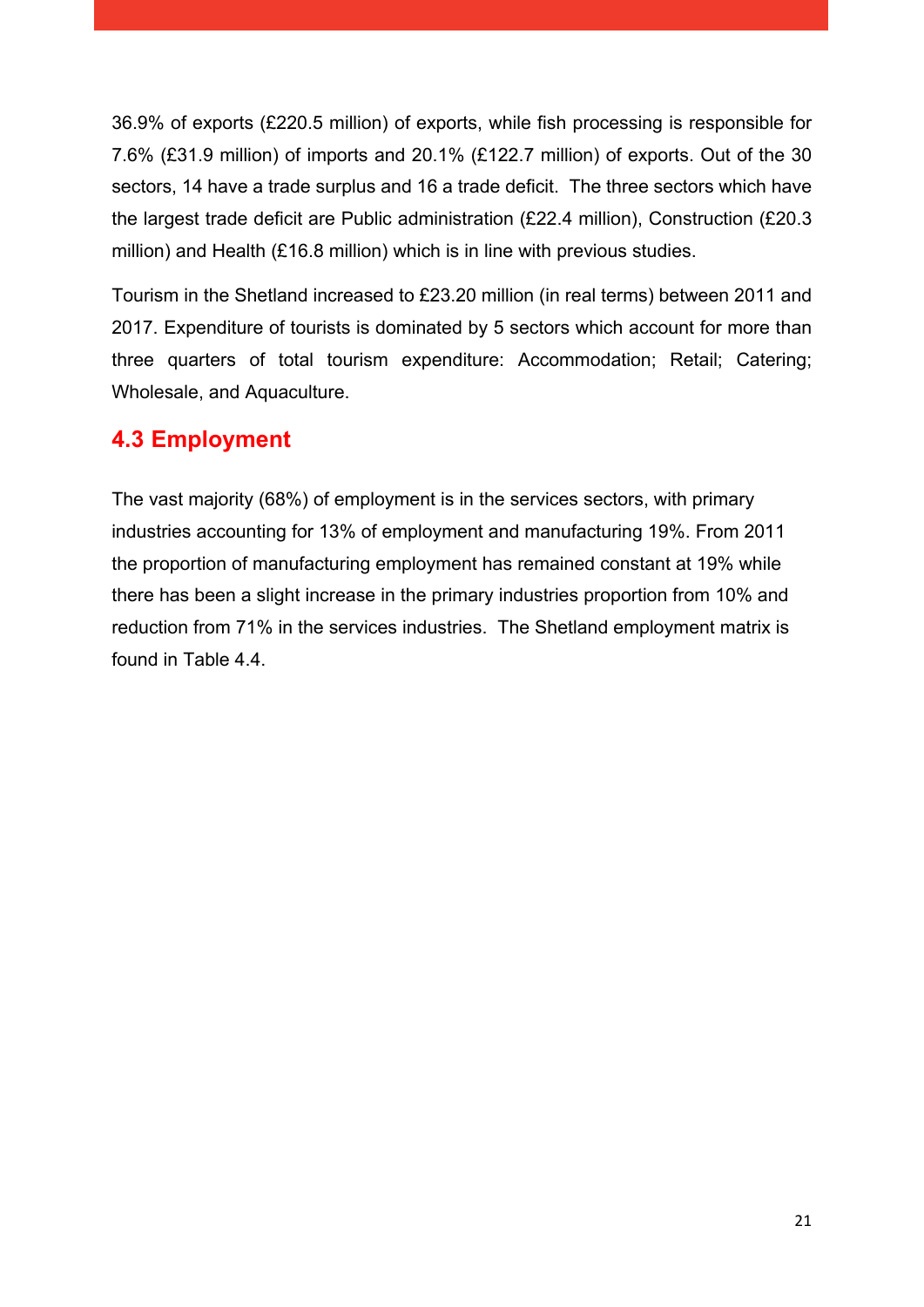| Employment<br><b>Matrix</b>               | Mangers;<br><b>Director</b><br>and<br><b>Managing</b> | <b>Professionals</b> | Associate<br>professionals<br>and<br>technicians | Administrative | <b>Skilled</b><br>trade | Caring and<br>other<br>series | Sales and<br>customer<br>services | Process;<br>plant and<br>machine<br>operation | Elementary<br>occupation |
|-------------------------------------------|-------------------------------------------------------|----------------------|--------------------------------------------------|----------------|-------------------------|-------------------------------|-----------------------------------|-----------------------------------------------|--------------------------|
| Agriculture                               | 135                                                   | $\star$              | $\star$                                          | 10             | 105                     | 5                             | $\star$                           | 10                                            | 65                       |
| Fishing                                   | 225                                                   | $\star$              | $\star$                                          | $\star$        | 30                      | $\star$                       | $\star$                           | 45                                            | 65                       |
| Aquaculture                               | 45                                                    | $\star$              | $\star$                                          | 5              | 230                     | $\star$                       | $\star$                           | 105                                           | 30                       |
| Oil                                       | $\star$                                               | 15                   | $\star$                                          | $\star$        | 5                       | $\star$                       | $\star$                           | 25                                            | $\star$                  |
| Mining                                    | $\star$                                               | 5                    | $\star$                                          | $\star$        | $\star$                 | $\star$                       | $\star$                           | $\star$                                       | $\star$                  |
| Fish processing                           | 35                                                    | $\star$              | $\star$                                          | 5              | 60                      |                               | 15                                | 25                                            | 125                      |
| Other food and<br>drink                   | 15                                                    | $\star$              | $\star$                                          | $\star$        | 5                       |                               | 10                                | 20                                            | 10                       |
| Marine<br>Engineering                     | 20                                                    | 10                   | 25                                               | 10             | 60                      | $\star$                       | 30                                | 20                                            | 5                        |
| <b>Textiles</b>                           | 35                                                    | $\star$              | $\star$                                          | $\star$        | $\,$ 5 $\,$             | $\star$                       | $\star$                           | 10                                            | $\pmb{0}$                |
| Other<br>manufacturing                    | 60                                                    | 65                   | 60                                               | 35             | 105                     | $\star$                       | 10                                | 80                                            | 30                       |
| <b>Electricity Gas</b><br>and Water       | 10                                                    | 5                    | 5                                                | 10             | 5                       | $\star$                       | 5                                 | $\star$                                       | $\star$                  |
| Construction                              | 75                                                    | 10                   | 10                                               | 25             | 385                     | $\star$                       | 25                                | 105                                           | 90                       |
| Wholesale                                 | 55                                                    | 15                   | 25                                               | 10             | 50                      | $\star$                       | 255                               | 95                                            | 5                        |
| Retail                                    | 40                                                    | 15                   | 35                                               | 35             | 20                      | 50                            | 350                               | 90                                            | 70                       |
| Accommodation                             | 115                                                   | $\star$              | 15                                               | 35             | 30                      | 40                            | 10                                | $\star$                                       | 200                      |
| Catering                                  | 25                                                    | $\star$              | $\star$                                          | 5              | 40                      | $\star$                       | 10                                | 5                                             | 110                      |
| Warehousing                               | 45                                                    | 15                   | 85                                               | 15             | 35                      | 5                             | 85                                | 75                                            | 55                       |
| Sea transport                             | 5                                                     | $\mathbf 0$          | 20                                               | 5              | $\pmb{0}$               | $\star$                       | $\star$                           | 10                                            | $\star$                  |
| Land Transport                            | 15                                                    | 5                    | 5                                                | 15             | 5                       | 5                             | $\,$ 5 $\,$                       | 175                                           | 10                       |
| Air transport                             | 10                                                    | $\star$              | 50                                               | 5              | $\star$                 | 70                            | 5                                 | 10                                            | $\star$                  |
| Communications                            | 15                                                    | 25                   | 120                                              | 10             | 15                      | $\star$                       | 10                                | $\star$                                       | 5                        |
| Financial<br>services                     | 10                                                    | $\star$              | 15                                               | $\star$        | $\star$                 | $\star$                       | $\star$                           | $\star$                                       |                          |
| IT and retail<br>estate services          | $\star$                                               | 10                   | 10                                               | $\star$        | $\star$                 | $\star$                       | 5                                 | $\star$                                       | $\star$                  |
| Technical and<br>Professional<br>services | 105                                                   | 15                   | 15                                               | 65             | 10                      | 5                             | 15                                | $\star$                                       | 15                       |
| Public<br>administration                  | 15                                                    | 100                  | 50                                               | 5              | $\,$ 5 $\,$             | 15                            | 15                                | $\star$                                       | 390                      |
| School                                    | 20                                                    | 410                  | 80                                               | 60             | 10                      | 165                           | $\star$                           | 5                                             | 50                       |
| College                                   | $\pmb{0}$                                             | 25                   | 10                                               | 5              | $\star$                 | 10                            | $\star$                           | $\star$                                       | $\mathbf 0$              |
| Health                                    | 5                                                     | 20                   | 15                                               | 45             | 210                     | 235                           | 5                                 | ۸                                             | 15                       |
| Social work                               | 30                                                    | 55                   | 45                                               | 30             | 5                       | 370                           | 60                                |                                               | 15                       |
| Other services                            | 35                                                    | $\star$              | $\star$                                          | $\star$        | 20                      | 425                           | 10                                | $\star$                                       | 5                        |
| <b>Totals</b>                             | 1,260                                                 | 870                  | 770                                              | 495            | 1,515                   | 1,430                         | 980                               | 960                                           | 1430                     |

#### <span id="page-22-0"></span>Table [4](#page-22-1).4: 2017 Shetland employment matrix<sup>4</sup>

Overall the largest occupation group in Shetland is Skilled trade with 1,515 FTE, which was the case for the last study in 2011 although the number of FTEs in the occupation group decreased by 318. Other large occupational groups (with more than 1000 FTEs) are Caring and other services (1,435), Elementary occupations (1,435) and Managers and directors (1,265). From Table 4.3 it is found that there is significant representation

<span id="page-22-1"></span> <sup>4</sup> Totals may not sum due to rounding.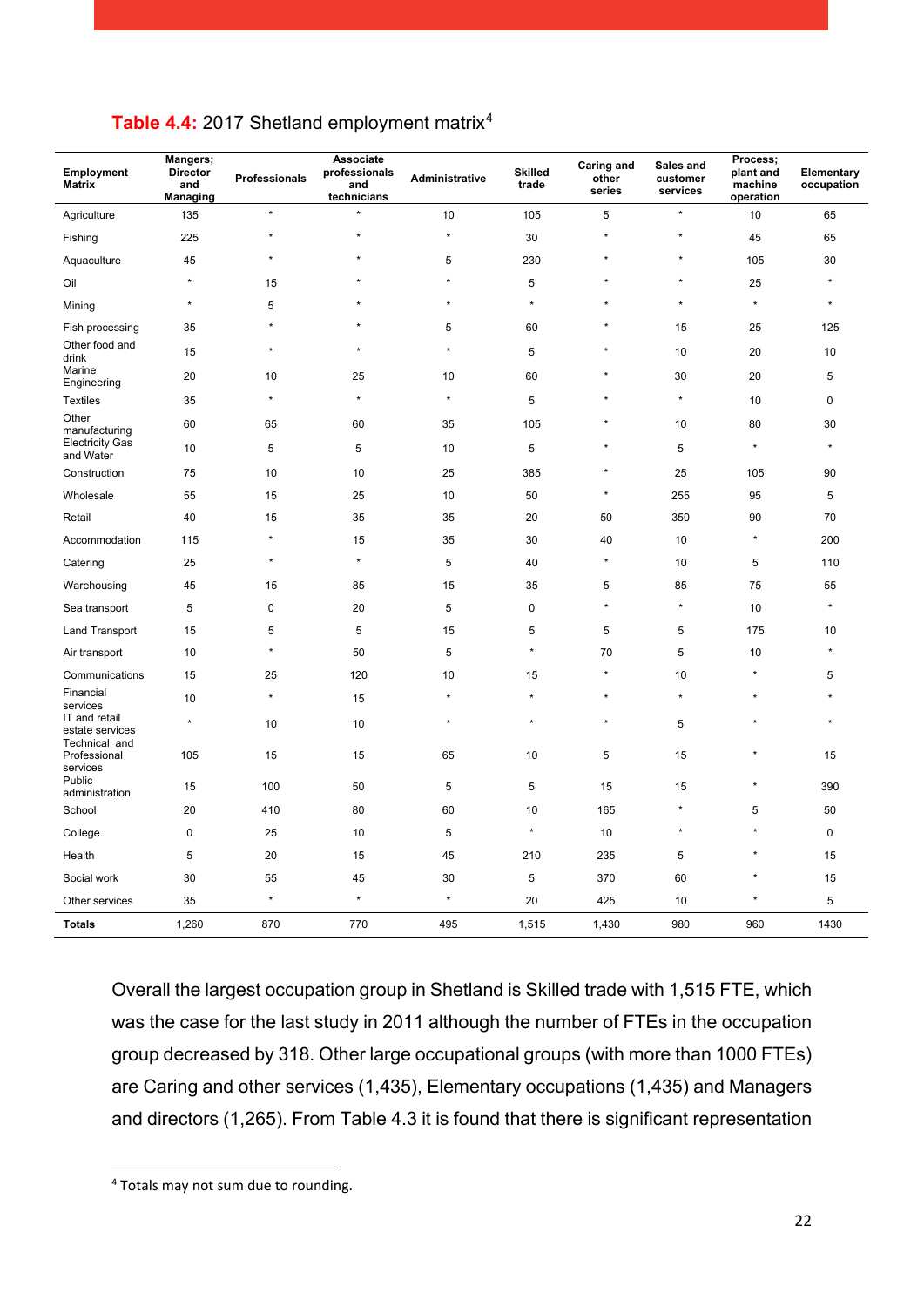across all occupation groups in Shetland – there are 13 sectors which employ people across all occupational groups (an increase from 9 in 2011).

Some changes have occurred in the occupational distribution when compared with 2011. Fishing is now the largest employer of managers and directors, overtaking the Agriculture sector. Both have large number of managers and directors due to the method used to categorise farmers and fishermen. Schools now have the largest number of Professionals, overtaking Public administration, which is driven by the difference in methods used in calculating Public administration jobs between the two studies.

The largest number of Associate professionals is now in Communication sectors instead of Public administration, the fundamental reason for this is a difference in methodology. Schools has the largest number of Administrative employees with the changes again driven by the difference in the public administration counting method. This difference in Public administration counting also explains why Social care now has the largest number of Caring and other services employees.

Similar to the previous study the Construction sector has the highest level of Skilled trades and retail has the largest number of Sales customer employees. Finally the largest number of Elementary occupations employees is in the Public administration sector, which was also the case for the 2011 study.

Using employment data and output, the employment coefficients for each sector can be calculated. Employment coefficients give the amount of labour supported by one million pounds of output, Table 4.5 displays the employment coefficients for each of the 30 Shetland economic sectors.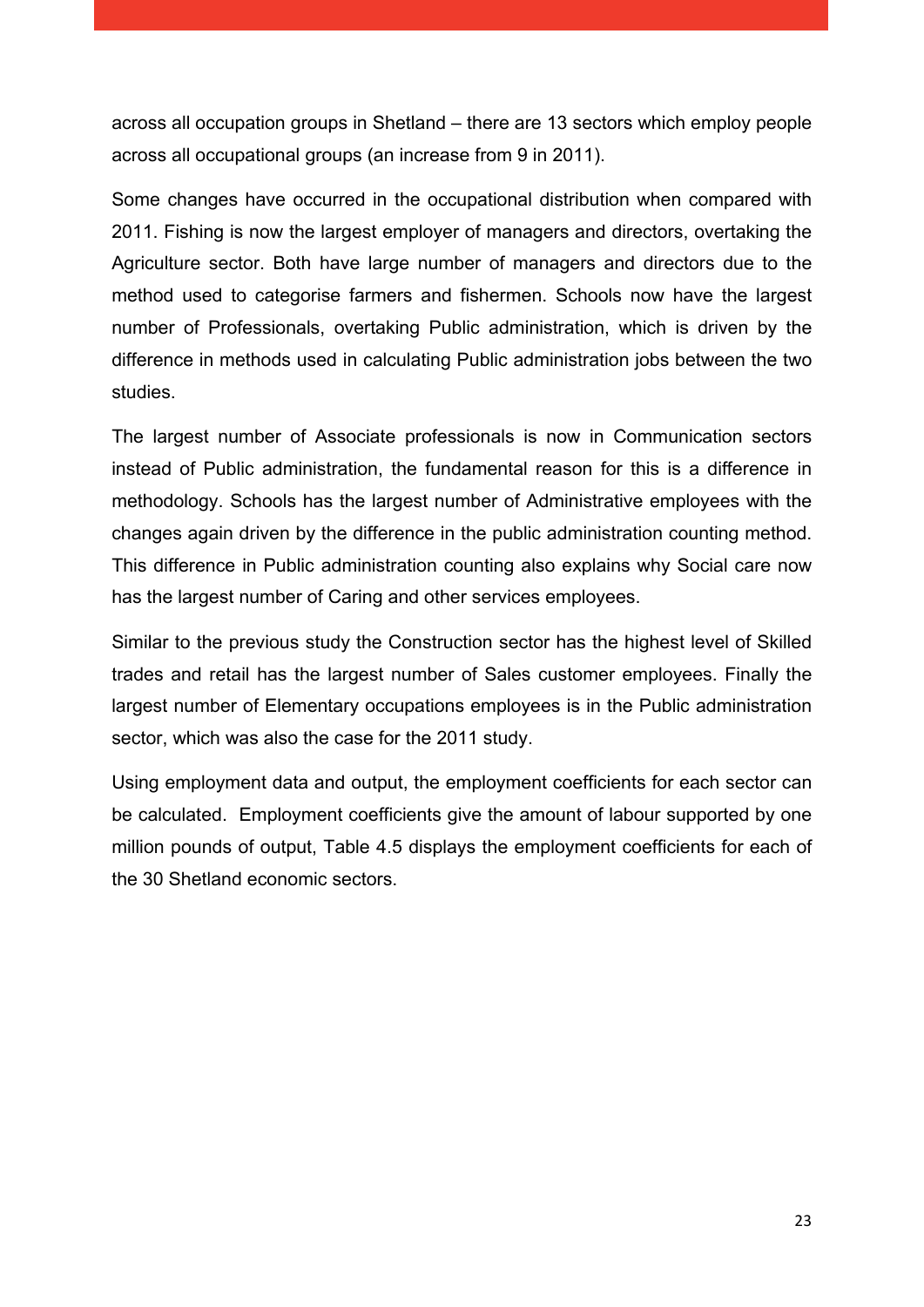|                                     | <b>Employment coefficient</b> |
|-------------------------------------|-------------------------------|
|                                     | (FTE/£million)                |
| Agriculture                         | 19.85                         |
| Fishing                             | 5.18                          |
| Aquaculture                         | 1.76                          |
| Oil                                 | 11.28                         |
| Mining                              | 3.23                          |
| Fish processing                     | 2.24                          |
| Other food and drink                | 10.35                         |
| Engineering                         | 10.31                         |
| <b>Textiles</b>                     | 24.78                         |
| Other manufacturing                 | 10.58                         |
| Electricity, gas and water          | 2.32                          |
| Construction                        | 9.78                          |
| Wholesale                           | 16.87                         |
| Retail                              | 9.10                          |
| Accommodation                       | 19.64                         |
| Catering                            | 31.75                         |
| Warehousing                         | 4.84                          |
| Sea transport                       | 4.23                          |
| Land transport                      | 7.64                          |
| Air transport                       | 5.81                          |
| Communications                      | 47.28                         |
| <b>Financial services</b>           | 2.63                          |
| IT and retail estate services       | 1.99                          |
| Technical and professional services | 12.90                         |
| Public administration               | 7.52                          |
| School                              | 17.64                         |
| College                             | 16.31                         |
| Health                              | 8.88                          |
| Social work                         | 22.64                         |
| Other services                      | 17.16                         |

#### <span id="page-24-0"></span>**Table 4.5:** Shetland employment coefficients

The largest employment coefficient is for the Communication sector at 47.3 FTEs per million of output. In 2011, again due to the method used, public administration had a much higher coefficient of (44.7 FTEs/£million). In general services sectors have a larger employment coefficient reflecting the high labour intensities of these sectors and primary and manufacturing sectors (which are more capital intensive) have a lower employment coefficient.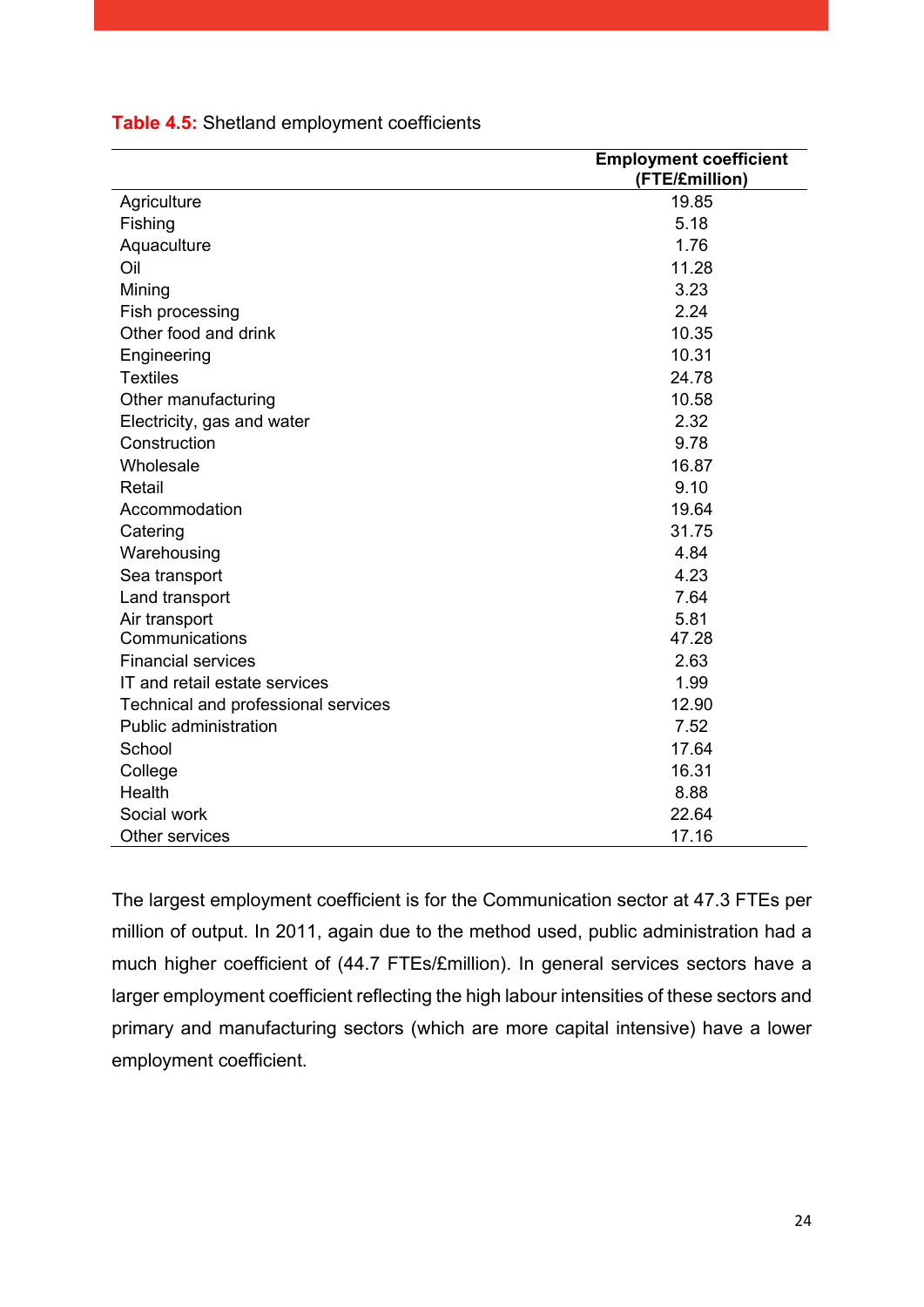#### <span id="page-25-0"></span>**4.4 Exchequer Balance**

Even with an IO methodology being applied, comment can be made on the exchequer balance (i.e. the difference between government revenue and expenditure in Shetland). The exchequer balance is the difference between government revenue raised from households and businesses in Shetland and the government expenditure on businesses and households in Shetland. As with previous studies "Government" is the combination of local and central government, illustrated by the single row within the IO table.

There are two main sources of Government revenue, Shetland Islands Council (SIC) income and business and household taxes. All SIC revenue data was made available for this report with overall revenue amounting to £103.8 million. The largest sources of SIC income were; business rates (£24.8 million), council tax (£9.7 million), towage dues (£8.2 million) and harbour dues (£6.9 million).

Business and household taxes were estimated using GERS<sup>[5](#page-25-1)</sup> figures with the assumption that these taxes are based on Shetland's proportion of Scottish population. Overall tax revenue<sup>[6](#page-25-2)</sup> amounted to £217.4 million with the more 26% of this from income tax (£53.1 million). National Insurance contributes amounted to £44.5 million and VAT from Shetland amounted to £42.9 million. Other source tax income include fuel duties, capital gains tax and alcohol and tobacco duties among others.

There are three sources of government spending. The first is local authority (SIC) spend which amounts to £181.5 million, calculated using the SIC revenue and expenditure database. This expenditure is for the running of the local area and includes costs associated with education and housing. Over half of this spend (£97.8 million) is related to salary costs while another £57.8 is identified as general revenue spend and £27.8 million on capital/infrastructure spend. From the SIC data base, 56% of revenue spend and 36% of capital spend is within Shetland.

Shetland's proportion of total Scottish Government expenditure is included in the exchequer balance, with these including costs on transport, health and policing. Using

<span id="page-25-1"></span> <sup>5</sup> Government Expenditure and Revenue Scotland (GERS) is a statistics publication, which estimates the revenues raised in Scotland and the goods and services provided for the benefit of Scotland.

<span id="page-25-2"></span> $6$  GERS has information on council tax and business rate revenue but these are excluded in this estimate as they are part of the SIC revenue database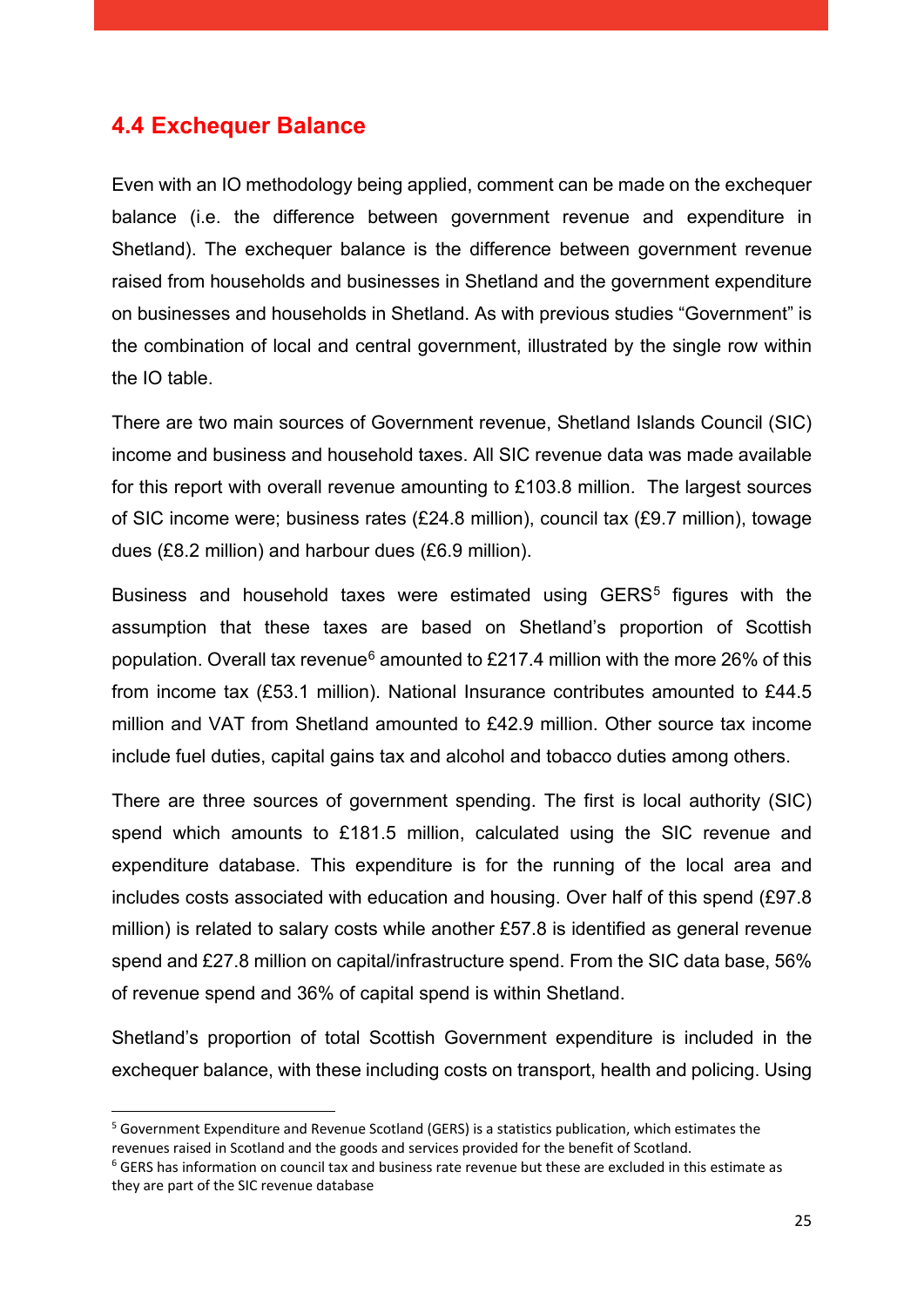the GERS database, the estimated value of this expenditure was £140.4 million with £53.8 million of this related to health and £11 million on policing.

The third and final source of government expenditure is for Shetland's proportion of UK national spend such as defence and social protection. Again this information is estimated using the GERS figures and amounts to £128.8 million. The majority of this national spend (59.7%) is related to social protection with a further 10.4% related to defence spending and the remaining 29.9% on activities such as public debt financing, transport and international services.

Overall Shetland has an exchequer deficit of £129.5 million, amounting to £5,610 per person within the region, which is more than double Scottish average deficit of £2,525 per person. In 2011 the exchequer balance was estimated to be a net contribution of £84.3 million (in 2017 prices) representing a reduction of £213.8 million over a 6 year period. This does not seem feasible and it is the update of the methodology which is the main source in the differences. The previous study included national taxes raised in Shetland but did not account for Shetland proportion of national expenditure, skewing the results towards an exchequer surplus. For a clearer picture both national taxes and Shetland's proportion of national spend must be accounted for which is applied in this report.

## <span id="page-26-1"></span><span id="page-26-0"></span>**5. Multiplier Analysis 5.1 IO multipliers**

To this point the focus of this report has been on the regional output, value added, employment and growth. However, the development of the Shetland IO allows for economic multipliers to be estimated, which can then be used in economic modelling (Chapter 6).

Economic multipliers give the quantity of a given item (e.g. output/employment) supported – directly or indirectly throughout the economy – by £1m of final demand for a sector in the economy. To take an illustrative example: an output multiplier of 1.5 means that for every £1 of final demand for the output of that sector, £1.50 of output is supported in the economy.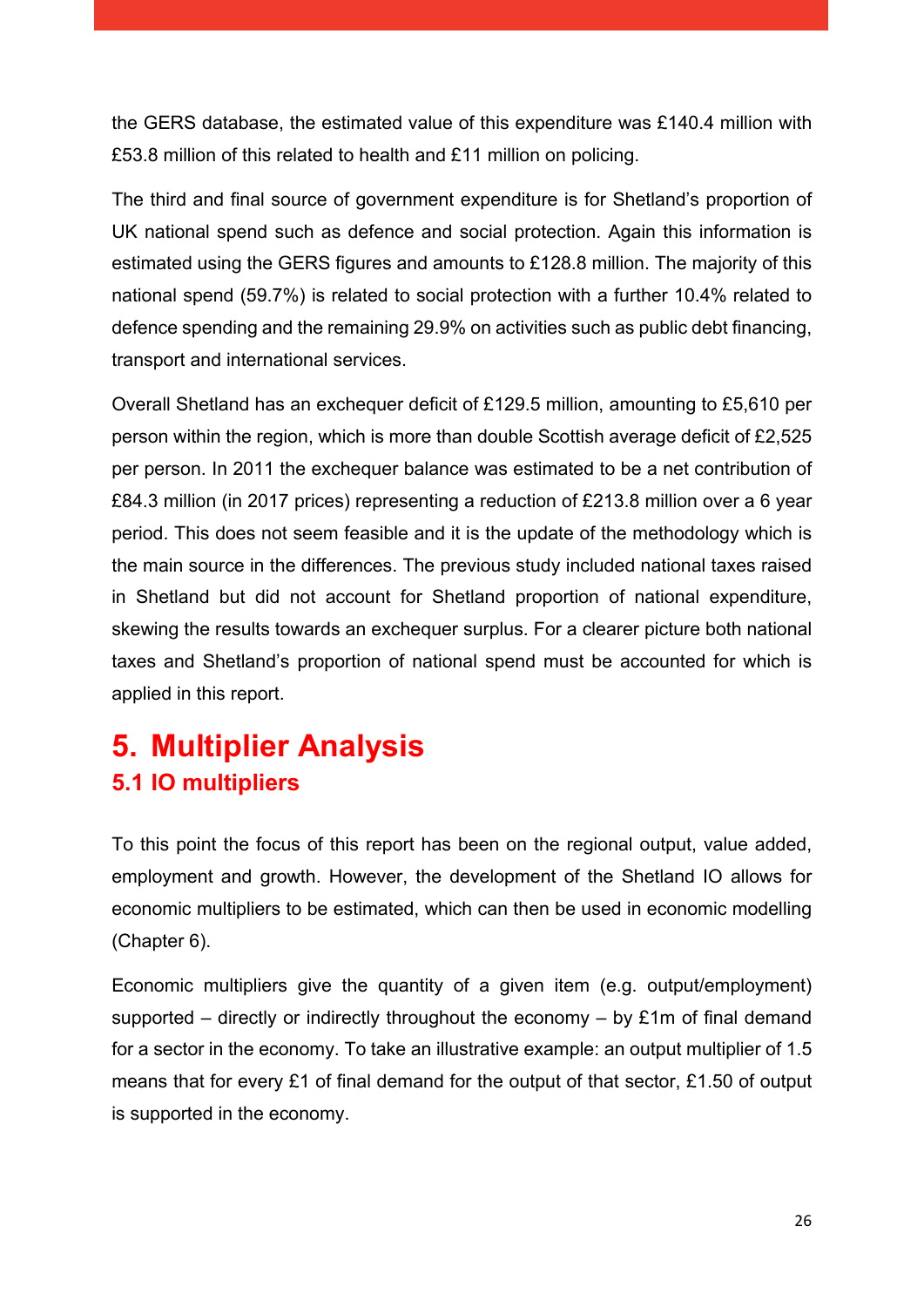There are two fundamental variations of multipliers found from IO tables (Type 1 and Type 2), which differ in their treatment of households. For Type 1 the household sector is treated as exogenous and not included in the **A** matrix. The **A** matrix is the matrix of technical coefficients – the proportion of sector i inputs which contribute to the output of sector j – calculated from the columns of the IO table.

Type 1 multipliers capture the direct and indirect change resulting from a unit change in final demand for the output of a sector. Direct effects are the simplest – if there is an increase in demand for a sector then the output of that sector will increase by at least that amount.

However, each sector in the economy is linked to the others, thus an increase in output in one sector (which is reliant on inputs from others sectors) will also require an increase in the output of the linked input sectors, known as the indirect effects.

Type 2 multipliers will also measure the direct and indirect effects along with a third effect, the 'induced effect'. An increase in the final demand will require some degree of increased labour input, reflected in the increased payment to compensation of employees. This in turn will generate additional increases – due the work force having an increased level of disposable income to spend – in final demand and thus output. This is known as the induced effect and is calculated by 'closing' the IO modelling to endogenise household consumption, by expanding the **A** matrix to add a row and column representing labour input and household consumption (Miller and Blair, 2009).

These Type 2 multipliers can be calculated through a variety of methods, with pros and cons of each (Emonts-Holley et al, 2015). The difference in methods arises from the way in which household consumption is handled. Emonts-Holley et al, 2015 indicate that while M&B can overestimate the impacts, Batey underestimate impacts. For the IO modelling used in this thesis the M+B methods is used for the calculation of Type 2 multipliers.

### <span id="page-27-0"></span>**5.2 Sector Analysis**

Table 5.1 reports the Type 1 and Type 2 multipliers for each of the 30 Shetland economic sectors along with their rank.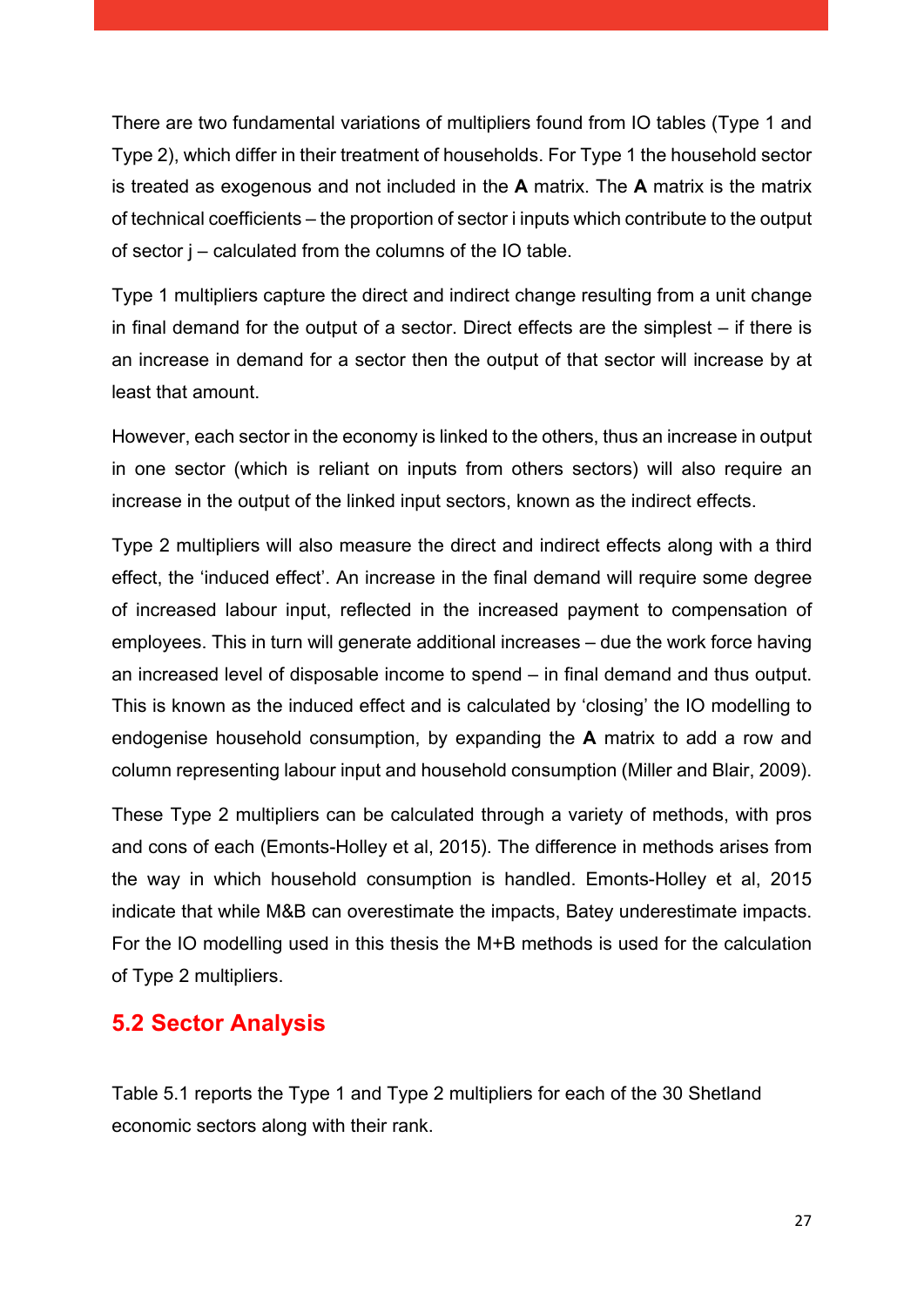<span id="page-28-0"></span>

|                                                  | Type 1 | Type 1<br>Rank          | Type 2 | Type 2<br>Rank          | <b>Employment</b><br><b>Effect</b> | <b>Employment</b><br><b>Effect</b><br>rank | <b>Employment</b><br><b>Effect</b> | <b>Employment</b><br>multiplier<br>Rank |
|--------------------------------------------------|--------|-------------------------|--------|-------------------------|------------------------------------|--------------------------------------------|------------------------------------|-----------------------------------------|
| Agriculture                                      | 1.632  | $\overline{2}$          | 1.923  | $\mathbf 1$             | 29.48                              | 5                                          | 1.48                               | 15                                      |
| Fishing                                          | 1.420  | $\sqrt{3}$              | 1.722  | 5                       | 11.96                              | 22                                         | 2.31                               | $\mathbf 5$                             |
| Aquaculture                                      | 1.117  | 15                      | 1.195  | 29                      | 3.17                               | 30                                         | 1.80                               | $\boldsymbol{9}$                        |
| Oil                                              | 1.026  | 26                      | 1.179  | 30                      | 13.25                              | 18                                         | 1.17                               | 28                                      |
| Mining                                           | 1.000  | 30                      | 1.315  | 23                      | 6.75                               | 27                                         | 2.09                               | $\overline{7}$                          |
| Fish processing                                  | 1.644  | 1                       | 1.922  | $\overline{2}$          | 9.09                               | 24                                         | 4.06                               | 1                                       |
| Other food and<br>drink                          | 1.121  | 14                      | 1.293  | 24                      | 13.76                              | 17                                         | 1.33                               | 24                                      |
| Engineering                                      | 1.116  | 16                      | 1.410  | 19                      | 14.63                              | 15                                         | 1.42                               | 19                                      |
| <b>Textiles</b>                                  | 1.277  | 6                       | 1.500  | 13                      | 30.96                              | 4                                          | 1.25                               | 25                                      |
| Other<br>manufacturing                           | 1.123  | 13                      | 1.388  | 20                      | 15.09                              | 14                                         | 1.43                               | 18                                      |
| Electricity, gas<br>and water                    | 1.205  | $\boldsymbol{9}$        | 1.361  | 22                      | 5.63                               | 28                                         | 2.43                               | 4                                       |
| Construction                                     | 1.145  | 12                      | 1.516  | 11                      | 15.34                              | 12                                         | 1.57                               | 14                                      |
| Wholesale                                        | 1.090  | 19                      | 1.289  | 25                      | 19.93                              | 10                                         | 1.18                               | 27                                      |
| Retail                                           | 1.055  | 22                      | 1.475  | 14                      | 14.41                              | 16                                         | 1.58                               | 13                                      |
| Accommodation                                    | 1.227  | 8                       | 1.625  | $\overline{7}$          | 26.47                              | 6                                          | 1.35                               | 23                                      |
| Catering                                         | 1.094  | 18                      | 1.468  | 15                      | 37.24                              | $\overline{2}$                             | 1.17                               | 29                                      |
| Warehousing                                      | 1.378  | $\overline{\mathbf{4}}$ | 1.749  | $\overline{\mathbf{4}}$ | 12.03                              | 21                                         | 2.48                               | $\mathbf 3$                             |
| Sea transport                                    | 1.013  | 28                      | 1.362  | 21                      | 8.20                               | 26                                         | 1.94                               | 8                                       |
| Land transport                                   | 1.041  | 24                      | 1.419  | 18                      | 12.24                              | 20                                         | 1.60                               | 12                                      |
| Air transport                                    | 1.008  | 29                      | 1.228  | 26                      | 8.32                               | 25                                         | 1.43                               | 17                                      |
| Communications                                   | 1.057  | 21                      | 1.431  | 17                      | 52.03                              | 1                                          | 1.10                               | 30                                      |
| Financial<br>services                            | 1.191  | 10                      | 1.599  | 9                       | 9.60                               | 23                                         | 3.65                               | $\boldsymbol{2}$                        |
| IT and retail<br>estate services                 | 1.087  | 20                      | 1.203  | 27                      | 4.19                               | 29                                         | 2.10                               | 6                                       |
| <b>Technical and</b><br>professional<br>services | 1.102  | 17                      | 1.202  | 28                      | 15.34                              | 13                                         | 1.19                               | 26                                      |
| Public<br>administration                         | 1.047  | 23                      | 1.460  | 16                      | 12.70                              | 19                                         | 1.69                               | 11                                      |
| School                                           | 1.017  | 27                      | 1.563  | 10                      | 23.99                              | 8                                          | 1.36                               | 22                                      |
| College                                          | 1.034  | 25                      | 1.652  | 6                       | 23.64                              | 9                                          | 1.45                               | 16                                      |
| Health                                           | 1.250  | $\overline{7}$          | 1.504  | 12                      | 15.57                              | 11                                         | 1.75                               | 10                                      |
| Social work                                      | 1.159  | 11                      | 1.784  | 3                       | 31.42                              | $\mathfrak{S}$                             | 1.39                               | 21                                      |
| Other services                                   | 1.282  | 5                       | 1.622  | 8                       | 24.04                              | $\overline{7}$                             | 1.40                               | 20                                      |

The largest Type 1 multiplier, indicating the highest proportion of local interconnectivity, is for the fish processing sector at 1.644. Meaning that for an increase of £1,000 in fish processing demand will result in an overall increase in Shetland economic output of £1,644. Agriculture processing has the second largest type 1 multiplier at 1.632, indicating significant interlinkages with the local economy.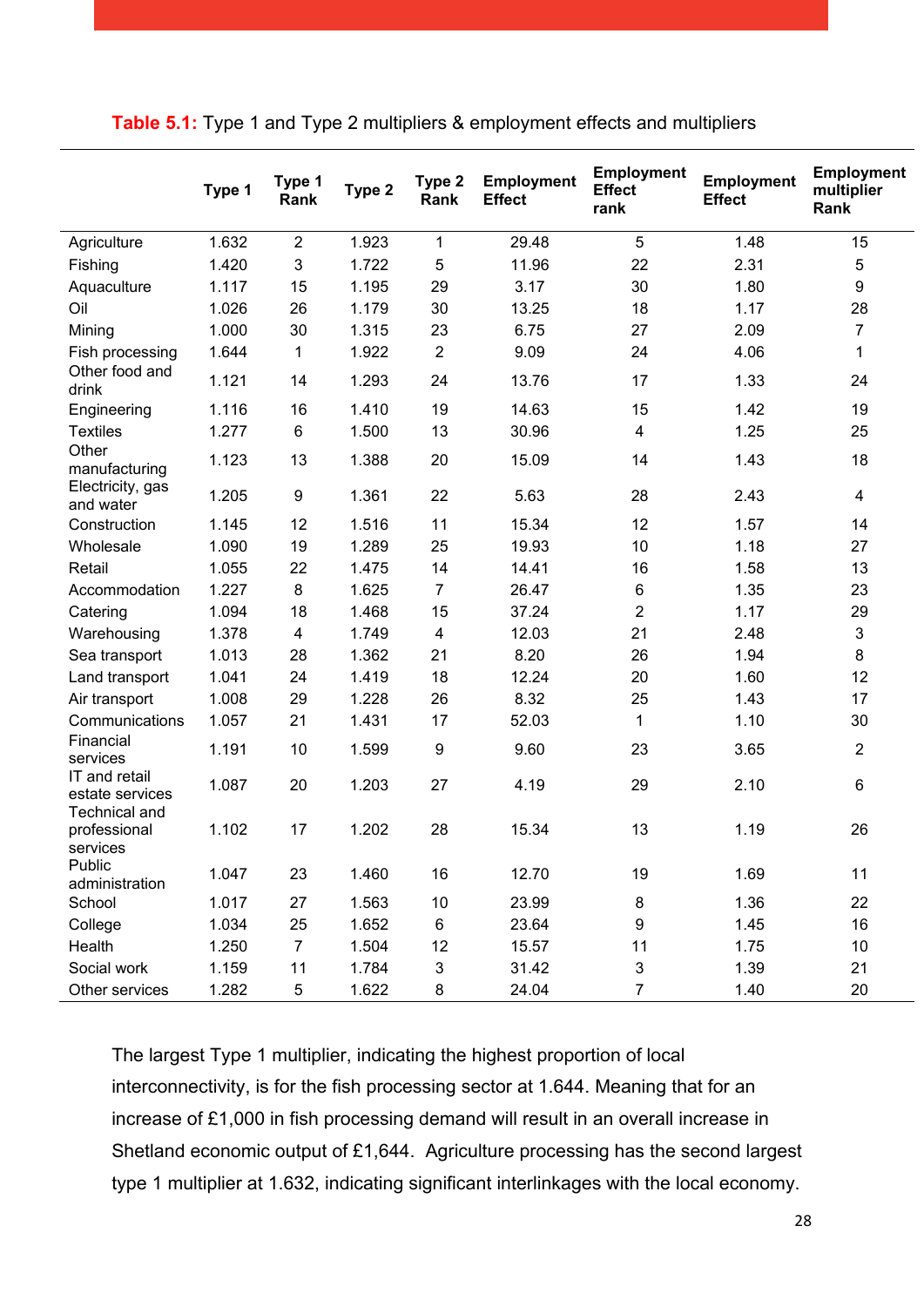The top 5 largest type 1 multipliers are rounded out with fishing (1.418), warehousing (1.378) and other services (1.282).

In Table 5.2 we compare the Type 1 multipliers with last two Shetland economic studies – 2011 and 2003.

| 2017               | 2011                       | 2003                    |
|--------------------|----------------------------|-------------------------|
| 1. Fish processing | 1. Communications          | Agriculture             |
| 2. Agriculture     | Wholesale<br>$\mathcal{P}$ | 2. Fish processing      |
| 3. Fishing         | 3. Electricity, gas and    | 3. Other food and drink |
| 4. Warehousing     | water                      | processing              |
| 5. Other services  | 4. Oil terminal            | 4. Communications       |
|                    | 5. Sea transport           | 5. College education    |

<span id="page-29-0"></span>**Table 5.2:** Largest Type 1 multipliers 2003-2017

From Table 5.3 we find significant differences between 2017 and 2011, with the 2017 more in line with 2003 as agriculture and fish processing have the two largest multipliers.

Column three of Table 5.1 gives the Type 2 multipliers for each of the 30 Shetland economic sectors. Across all sectors multipliers are larger, driven by the increase in overall employment income (not wage rates), which increases sectoral demand further depending on the household consumption pattern. Again Agriculture and Fish processing have the two largest multipliers at 1.923 and 1.922 respectively. The next three largest Type 2 multipliers are Social work (1.784), Warehousing (1.749) and Fishing (1.720)

Both Social work and College see very large differences between Type 1 and Type 2 multipliers which is attributed to their large employment to output coefficient. This is also the cause of other employment intensive sectors (such as retail, schools and public administration) which see large difference between multipliers.

Unlike with the Type 1 multipliers, the Type 2 cannot be directly compared with previous studies which use the SAM methodology. However, they do find similar patterns in that the change in multipliers is largest within the labour intensive sectors.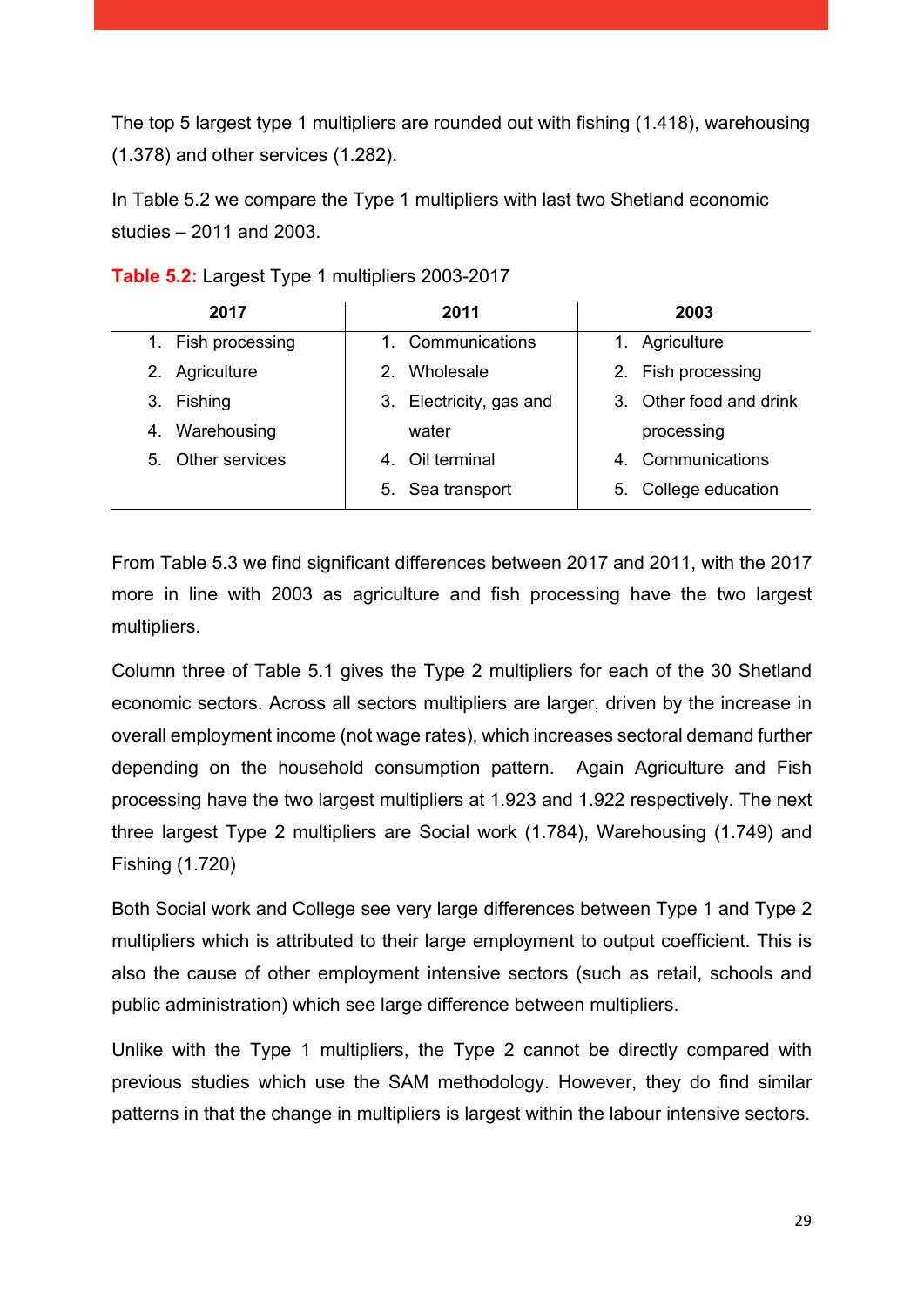The table can also be used to measure employment effects and multipliers. Employment effects measure the total employment for the whole economy generated from a unit increase (£1m) in demand for sectors. These are generated by multiplying the Leontief inverse matrix by the diagnosed employment-coefficient matrix. Similar to the employment coefficient, Communication has the largest employment effect at 52.0 FTE/£ million, meaning that for every £1million of output in the Communication sector 52.0 FTEs are created. Across all sectors the employment effect is larger than the coefficient as inter-industrial linkages are now accounted for.

Employment multipliers are calculated by dividing the total employment effects for each sector by the sector's employment coefficients (again found in Table 5.1). These multipliers give the whole economy increase resulting from a unit increase in employment of a particular sector. The largest employment coefficients for Shetland 2017 were found in the Fish processing, Financial and Warehousing sectors. Fish processing has an employment multiplier of 4.06 indicating that for every 1 FTE created in this sector 3.06 FTEs are created elsewhere in the economy. Sectors with lower employment coefficients (i.e. capital intensive) in general have lower employment multipliers.

The employment effects can be separated further using the information from the employment occupation matrix with the results in Table 5.3. For the table below the sum of the 9 occupational effects matches that for the total employment effects in Table 5.1.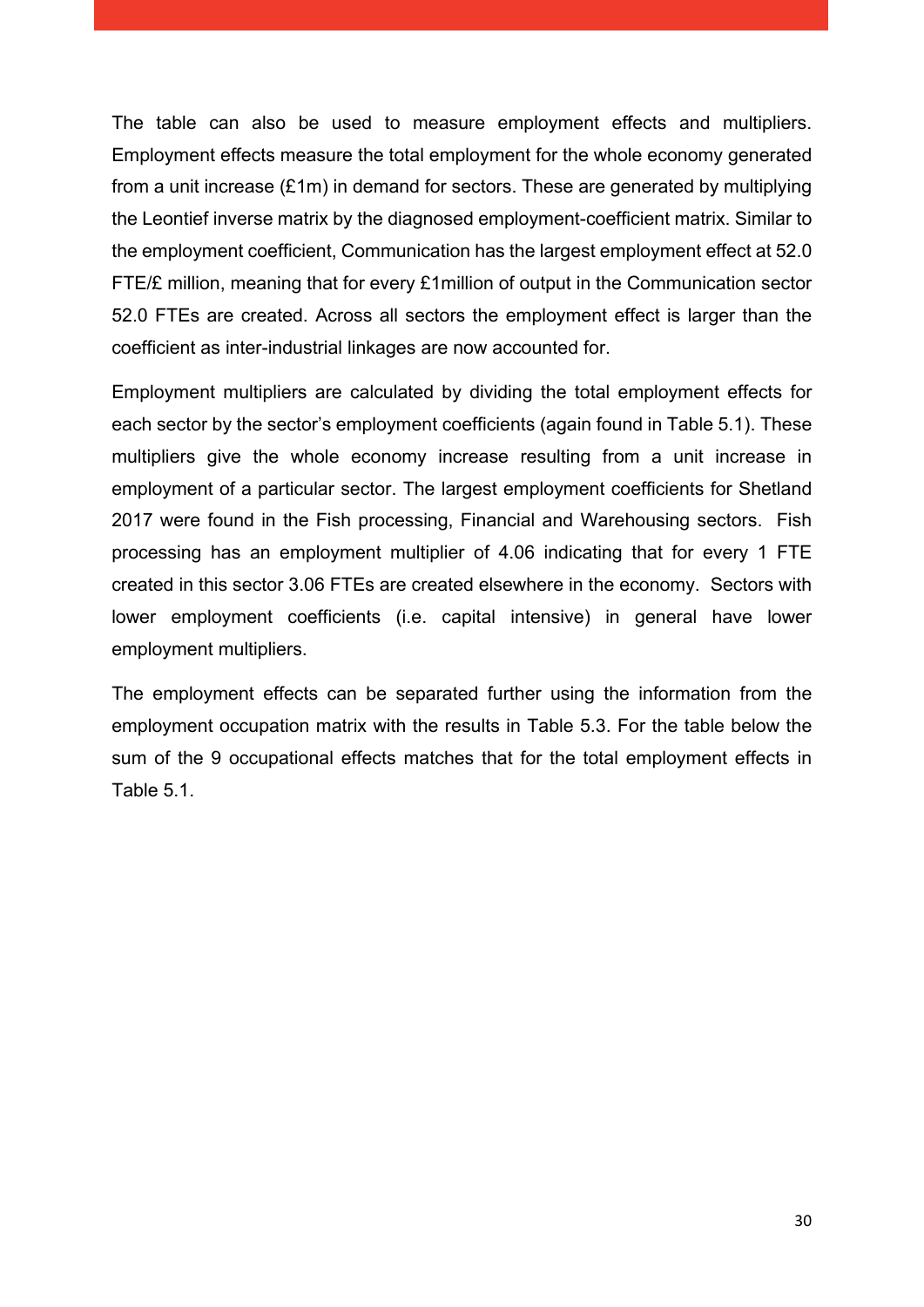|                                        | Mangers;<br>Director<br>and<br>Managing | Professionals | Associate<br>professionals<br>and<br>technicians | Administrative | Skilled<br>Trade | Caring<br>and<br>other<br>series | Sales<br>and<br>customer<br>services | Process;<br>plant and<br>machine<br>operation | Elementary<br>occupation | Total |
|----------------------------------------|-----------------------------------------|---------------|--------------------------------------------------|----------------|------------------|----------------------------------|--------------------------------------|-----------------------------------------------|--------------------------|-------|
| Agriculture                            | 9.44                                    | 0.59          | 0.75                                             | 1.26           | 7.39             | 1.25                             | 2.32                                 | 1.76                                          | 4.71                     | 29.48 |
| Fishing                                | 3.42                                    | 0.44          | 1.06                                             | 0.44           | 2.03             | 0.67                             | 1.22                                 | 1.40                                          | 1.28                     | 11.96 |
| Aquaculture                            | 0.35                                    | 0.11          | 0.18                                             | 0.12           | 1.19             | 0.17                             | 0.26                                 | 0.56                                          | 0.23                     | 3.17  |
| Oil                                    | 0.65                                    | 3.92          | 0.16                                             | 0.09           | 1.59             | 0.43                             | 0.32                                 | 5.89                                          | 0.21                     | 13.25 |
| Minina                                 | 1.35                                    | 2.08          | 0.84                                             | 0.28           | 0.98             | 0.14                             | 0.08                                 | 0.85                                          | 0.14                     | 6.75  |
| Fish processing                        | 1.93                                    | 0.32          | 0.65                                             | 0.33           | 1.58             | 0.67                             | 0.94                                 | 1.03                                          | 1.63                     | 9.09  |
| Other food and drink                   | 3.00                                    | 0.48          | 0.77                                             | 0.41           | 1.37             | 0.50                             | 1.99                                 | 3.31                                          | 1.91                     | 13.76 |
| Engineering                            | 1.60                                    | 0.92          | 2.14                                             | 0.80           | 4.52             | 0.20                             | 2.35                                 | 1.54                                          | 0.56                     | 14.63 |
| <b>Textiles</b>                        | 14.47                                   | 0.33          | 1.49                                             | 1.28           | 3.90             | 1.16                             | 1.60                                 | 4.62                                          | 2.12                     | 30.96 |
| Other manufacturing                    | 1.82                                    | 1.39          | 1.57                                             | 0.87           | 2.40             | 1.53                             | 1.94                                 | 2.26                                          | 1.31                     | 15.09 |
| Electricity, gas and<br>water          | 0.84                                    | 0.48          | 0.56                                             | 0.65           | 1.13             | 0.43                             | 0.60                                 | 0.50                                          | 0.42                     | 5.63  |
| Construction                           | 1.56                                    | 0.46          | 0.61                                             | 0.67           | 5.68             | 1.07                             | 1.45                                 | 2.01                                          | 1.83                     | 15.34 |
| Wholesale                              | 2.13                                    | 0.77          | 1.20                                             | 0.53           | 2.03             | 0.58                             | 8.70                                 | 3.38                                          | 0.62                     | 19.93 |
| Retail                                 | 1.05                                    | 0.48          | 0.96                                             | 0.69           | 0.95             | 1.79                             | 5.21                                 | 1.76                                          | 1.53                     | 14.41 |
| Accommodation                          | 5.67                                    | 0.49          | 1.29                                             | 1.79           | 2.32             | 2.90                             | 1.82                                 | 1.02                                          | 9.17                     | 26.47 |
| Catering                               | 4.59                                    | 0.33          | 1.08                                             | 1.30           | 6.74             | 1.35                             | 3.07                                 | 1.38                                          | 17.40                    | 37.24 |
| Ports and Harbour                      | 1.38                                    | 0.59          | 2.20                                             | 0.68           | 1.37             | 1.24                             | 1.16                                 | 1.67                                          | 1.74                     | 12.03 |
| Sea transport                          | 0.82                                    | 0.22          | 2.05                                             | 0.57           | 0.66             | 1.10                             | 0.76                                 | 1.37                                          | 0.66                     | 8.20  |
| Land transport                         | 0.90                                    | 0.47          | 0.62                                             | 0.72           | 0.74             | 1.27                             | 1.00                                 | 5.66                                          | 0.86                     | 12.24 |
| Air transport                          | 0.64                                    | 0.23          | 2.02                                             | 0.29           | 0.41             | 3.05                             | 0.61                                 | 0.78                                          | 0.30                     | 8.32  |
| Communications                         | 3.83                                    | 6.08          | 28.49                                            | 2.38           | 4.24             | 1.06                             | 3.66                                 | 0.63                                          | 1.65                     | 52.03 |
| <b>Financial services</b>              | 1.62                                    | 0.60          | 2.26                                             | 0.49           | 0.78             | 1.23                             | 1.12                                 | 0.76                                          | 0.74                     | 9.60  |
| IT and retail estate<br>services       | 0.43                                    | 0.70          | 0.78                                             | 0.29           | 0.40             | 0.30                             | 0.69                                 | 0.23                                          | 0.36                     | 4.19  |
| Technical and<br>professional services | 5.66                                    | 0.99          | 1.12                                             | 3.61           | 0.79             | 0.65                             | 1.08                                 | 0.40                                          | 1.06                     | 15.34 |
| Public administration                  | 0.73                                    | 1.51          | 1.12                                             | 0.34           | 0.69             | 1.39                             | 1.02                                 | 0.63                                          | 5.27                     | 12.70 |
| School                                 | 1.04                                    | 9.14          | 2.31                                             | 1.60           | 0.95             | 5.03                             | 1.12                                 | 0.93                                          | 1.88                     | 23.99 |
| College                                | 1.62                                    | 6.17          | 3.50                                             | 2.16           | 0.98             | 4.32                             | 2.14                                 | 1.01                                          | 1.72                     | 23.64 |
| Health                                 | 0.83                                    | 0.67          | 0.78                                             | 0.93           | 3.96             | 4.43                             | 2.22                                 | 1.00                                          | 0.74                     | 15.57 |
| Social work                            | 2.03                                    | 2.49          | 2.37                                             | 1.67           | 1.28             | 15.09                            | 3.80                                 | 1.03                                          | 1.65                     | 31.42 |
| Other services                         | 2.05                                    | 0.38          | 0.56                                             | 0.47           | 1.62             | 15.22                            | 1.91                                 | 0.93                                          | 0.90                     | 24.04 |

#### <span id="page-31-1"></span>**Table 5.3:** Occupational employment effects

## <span id="page-31-0"></span>**6. The impact of COVID on Shetland Islands**

Many of the direct impacts of the pandemic on national economies have been clear. Many businesses have been forced to close and the behavioural patterns of consumers have changed dramatically.

But businesses do not operate in isolation. Supply chains make up a complex web of activity running through local economies, such as the Shetland Islands, and connecting to firms in Scotland, the rest of the UK and further afield.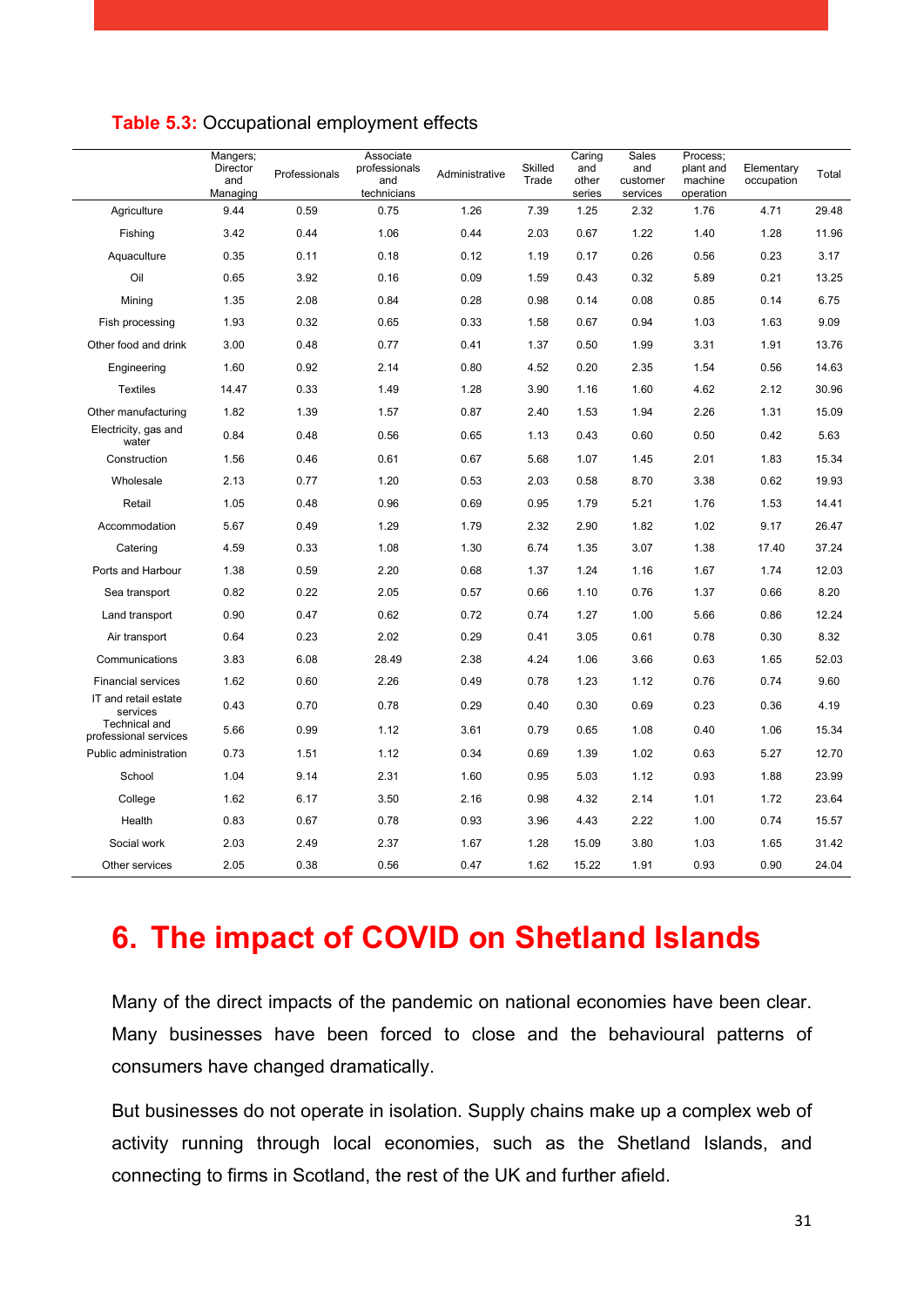To understand how demand shocks can affect economies – whether that is new investment and projects, or the shutting down of sectors – it is therefore crucial to understand how supply chains work.

Input output tables enable such an understanding as they describe the relationships between sectors, labour and sources of demand.

In this section, we illustrate the power of economic modelling using IO tables by analysing the potential impact of COVID on Shetland Islands.

#### <span id="page-32-0"></span>**6.1 Size of the shock**

It is difficult to estimate the impact of the pandemic for a number of reasons. But first, we must define the scope of this impact. We define this as the impact of business closures due to government restrictions and do not attempt to explicitly consider medium-term behavioural changes due to the lack of information.

The first issue is that input-output tables look at an economy for a whole year and therefore requires the shock is specified in whole year terms.

It's very difficult to say what the annual level of restrictions has been in the Shetland Islands. For example, Shetland has moved between different tiers and restrictions have changed greatly over 2020 and 2021.

And specifying the direct shock is also an issue. Looking at how GDP has changed over several quarters would include not just the direct impact, but also some of the spill-over impacts. Using these as the direct shock would therefore lead to double counting of the indirect impact.

Because of this, we have not attempted to model the whole economic impact of the pandemic. A follow up post-restriction analysis will be required to examine this. We have instead modelled a specific period of restrictions.

There are also some clues in a survey run by Shetland Islands Council conducted in October 2020. It should be noted that it was difficult to draw conclusions from smaller or less surveyed sectors due to small sample sizes.

The survey showed large amounts of furloughing over the summer in construction, food & drink, retail & wholesale and tourism, leisure & hospitality.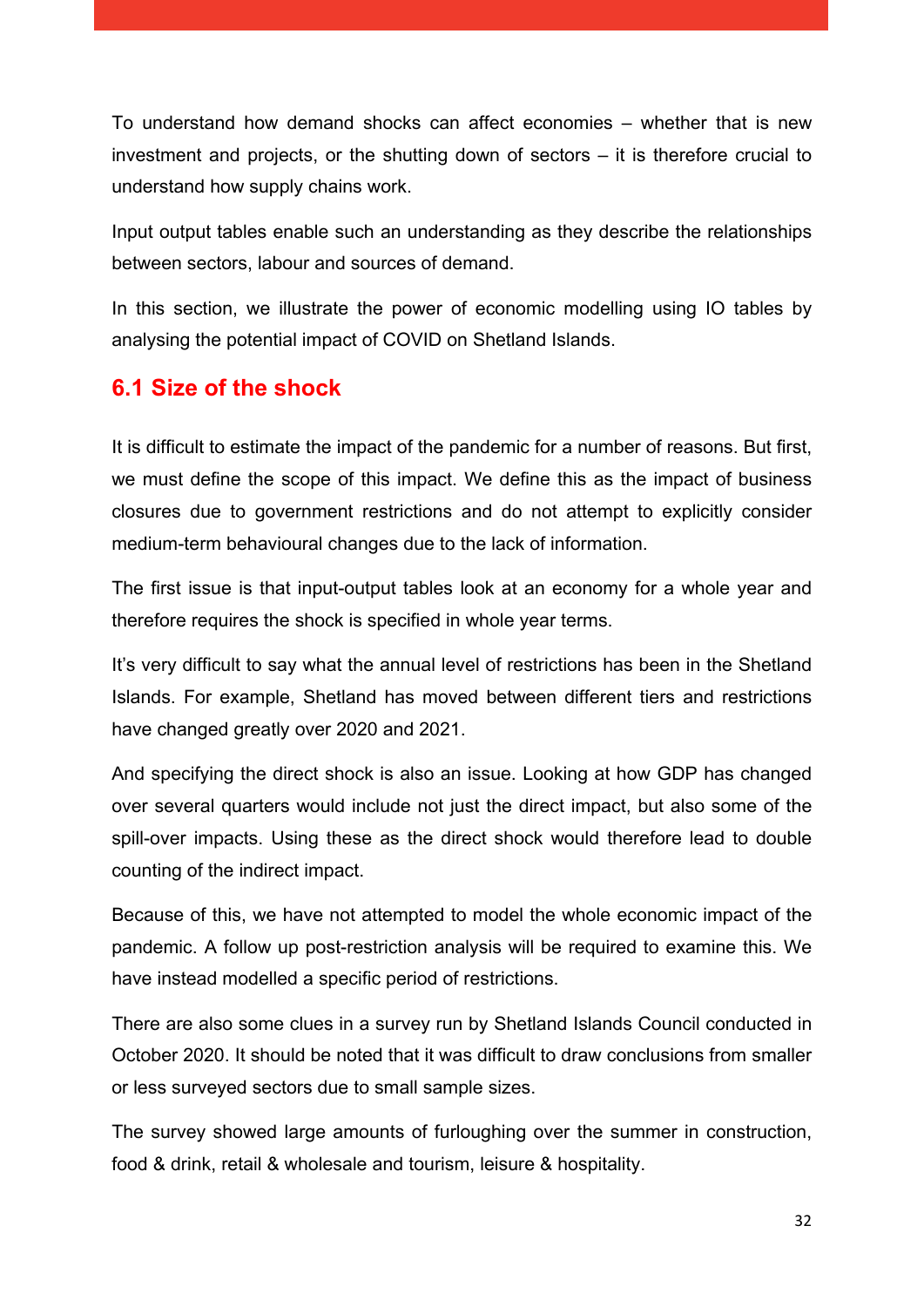By October, the vast majority of furloughed construction workers were working again. Comparatively, over a third of food & drink and tourism, leisure & hospitality workers were still furloughed. Around one in four retail & wholesale employees also remained furloughed.

A large proportion of responding firms in these two sectors, along with Personal Services (e.g. hair and beauty) were also very concerned with going out of business in the 3-6 months following October. Retail & Wholesale followed closely behind these sectors in their concerns.

While the sample sizes on the individual sectors are not enough to make a quantitative estimate of the level of shutdown over the year, it does indicate that the food & drink, tourism-facing, leisure & hospitality and personal services sectors likely saw the largest and longest shutdowns.

Comparatively, sectors such as construction likely experienced a large temporary drop in activity followed by a relatively swift recovery. This chimes with the experience of many construction firms around Scotland.

In our modelling, we look at the temporary and permanent closure of UK businesses by sector using the ONS Business Impact of COVID-19 Survey (BICS), undertaken between the 6th and 19th of April 2020. This gives us an understanding of how different sectors reacted to restrictions in the UK. It only includes closure of businesses rather than reduced operation, however.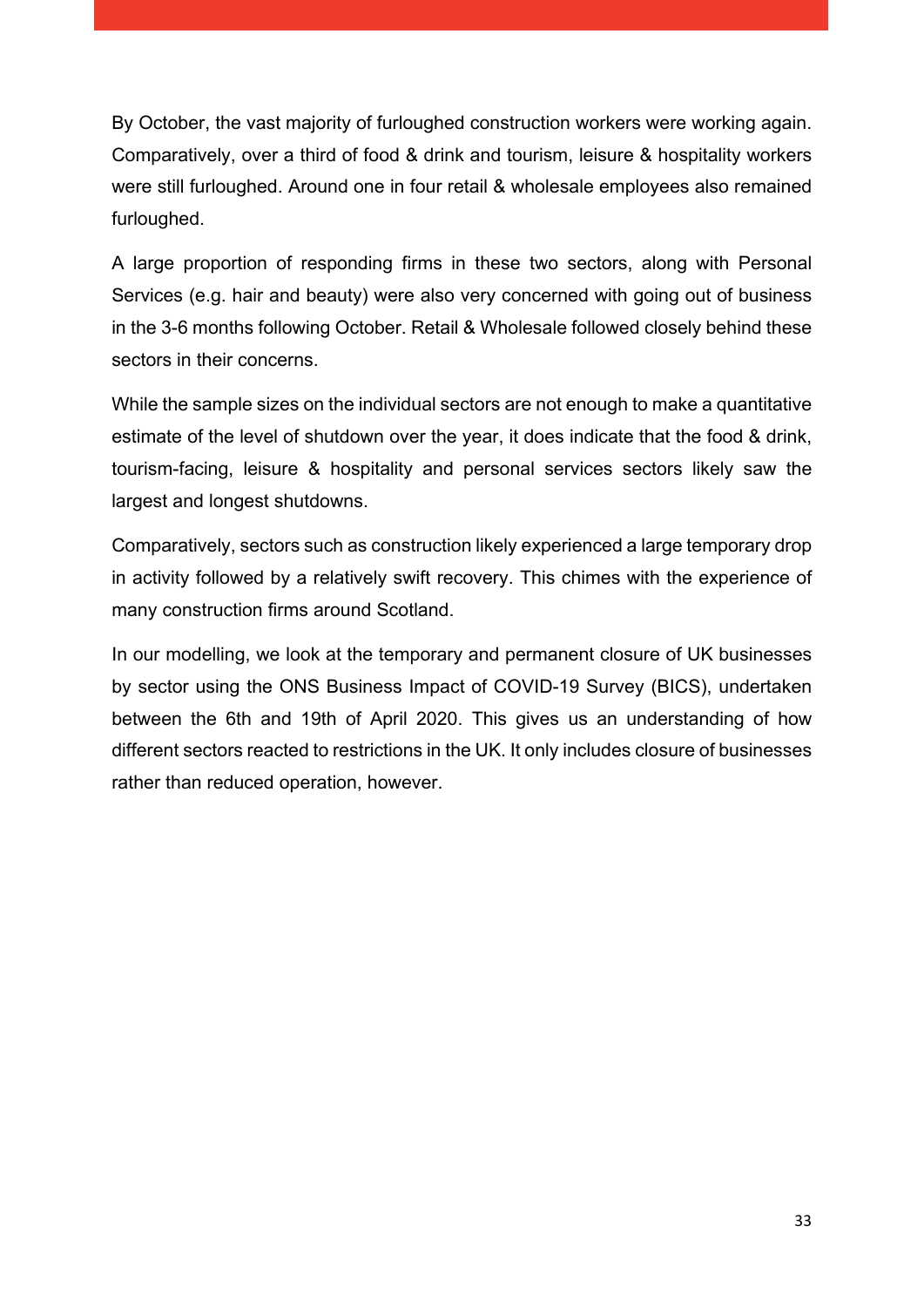

<span id="page-34-1"></span>

Source: ONS BICS

In summary, we use the proportion of business closures by sector in the UK as a proxy for the direct shock at the start of the lockdown. We then specify the length of the first lockdown as twelve weeks.

### <span id="page-34-0"></span>**6.2 Estimates of economic impacts**

Using our model of Shetland Islands, we can understand the impact of these closures on the Shetland Islands economy.

Before looking at the results, it is important to understand the three impacts that they are composed of. It is easiest to illustrate this with an example – here, on the accommodation sector.

■ The **direct impact** is the fall in output in the accommodation sector from the enforced closure.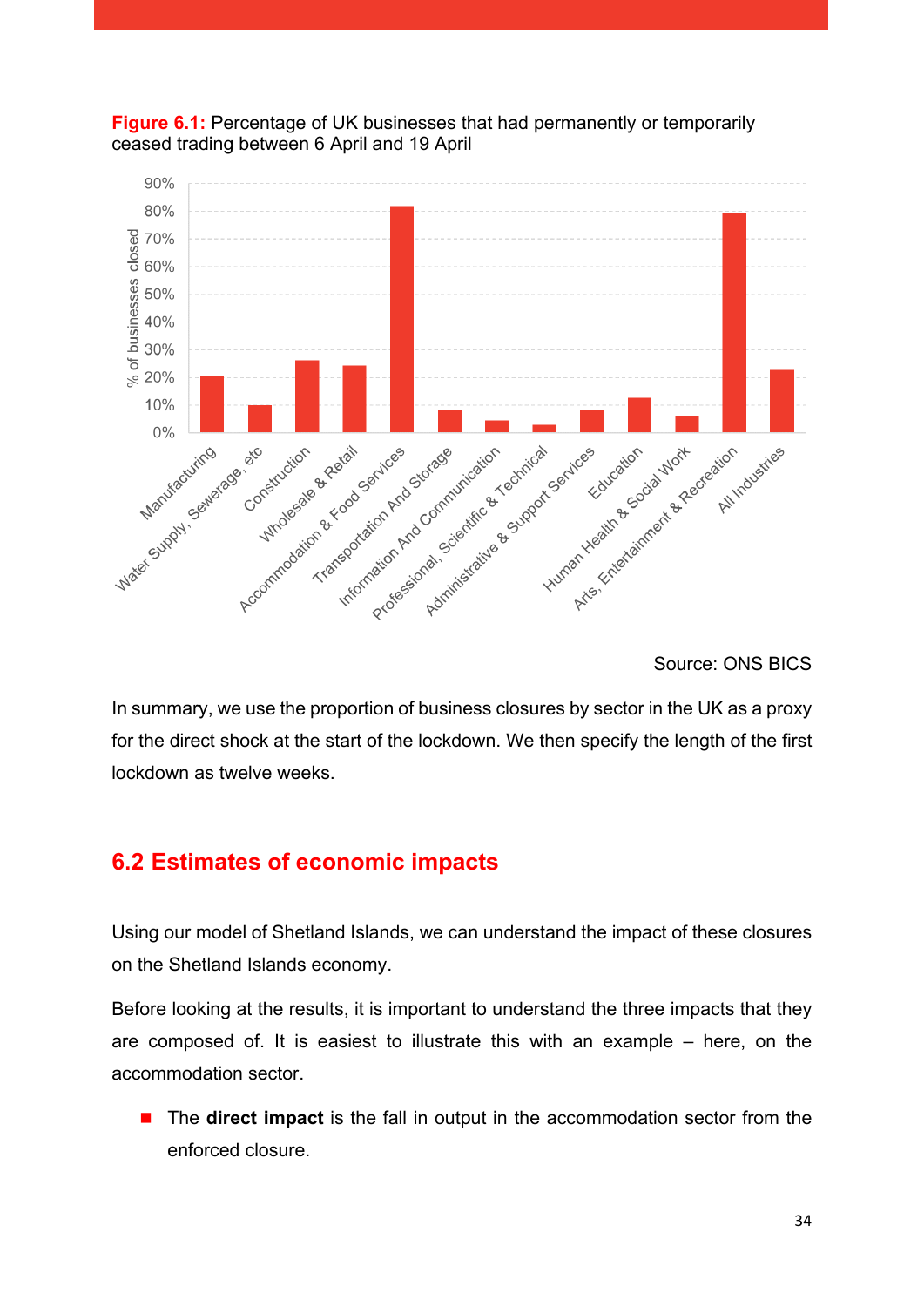- Hotels and other forms of accommodation purchase goods and services from other firms in the Shetland Islands economy. The **indirect impacts** includes these supply chain impacts.
- The closure of hotels and other forms of accommodation leads to a fall in employment in accommodation and its supply chain. These people no longer spend their wages across the Shetland Islands economy and so this generates a knock on impact – this is the **induced impact**.

In the table below, we look first at the modelled impact of this twelve week lockdown on gross value added (GVA) and full-time equivalent (FTE) employment had there been no policy response. We follow this of a discussion on how this has been tempered by furloughing and the job security of public sector employment.

|               | $GVA$ (£m) | <b>FTE Employment</b> |
|---------------|------------|-----------------------|
| <b>Direct</b> | 26.3       | -575                  |
| Indirect      | 4.1        | $-75$                 |
| Induced       | 6.5        | $-125$                |
| <b>Total</b>  | 36.9       | $-775$                |

<span id="page-35-0"></span>**Table 6.1:** Modelled first lockdown impact without policy response\*

\* Employment rounded to the nearest 25. Columns may not sum as a result.

Public sector employment has been protected over the past year and so any modelling should reflect this. We have removed the impact on public sector employment in the table below.

<span id="page-35-1"></span>**Table 6.2:** Modelled first lockdown impact with public sector employment protected\*

|               | <b>FTE Employment</b> |
|---------------|-----------------------|
| <b>Direct</b> | -425                  |
| Indirect      | -75                   |
| Induced       | -75                   |
| <b>Total</b>  | $-575$                |

\* Employment rounded to the nearest 25. Columns may not sum as a result.

The impact on employment will also have been significantly tempered by the furloughing scheme. In the first lockdown, this was backdated to the 1<sup>st</sup> of March and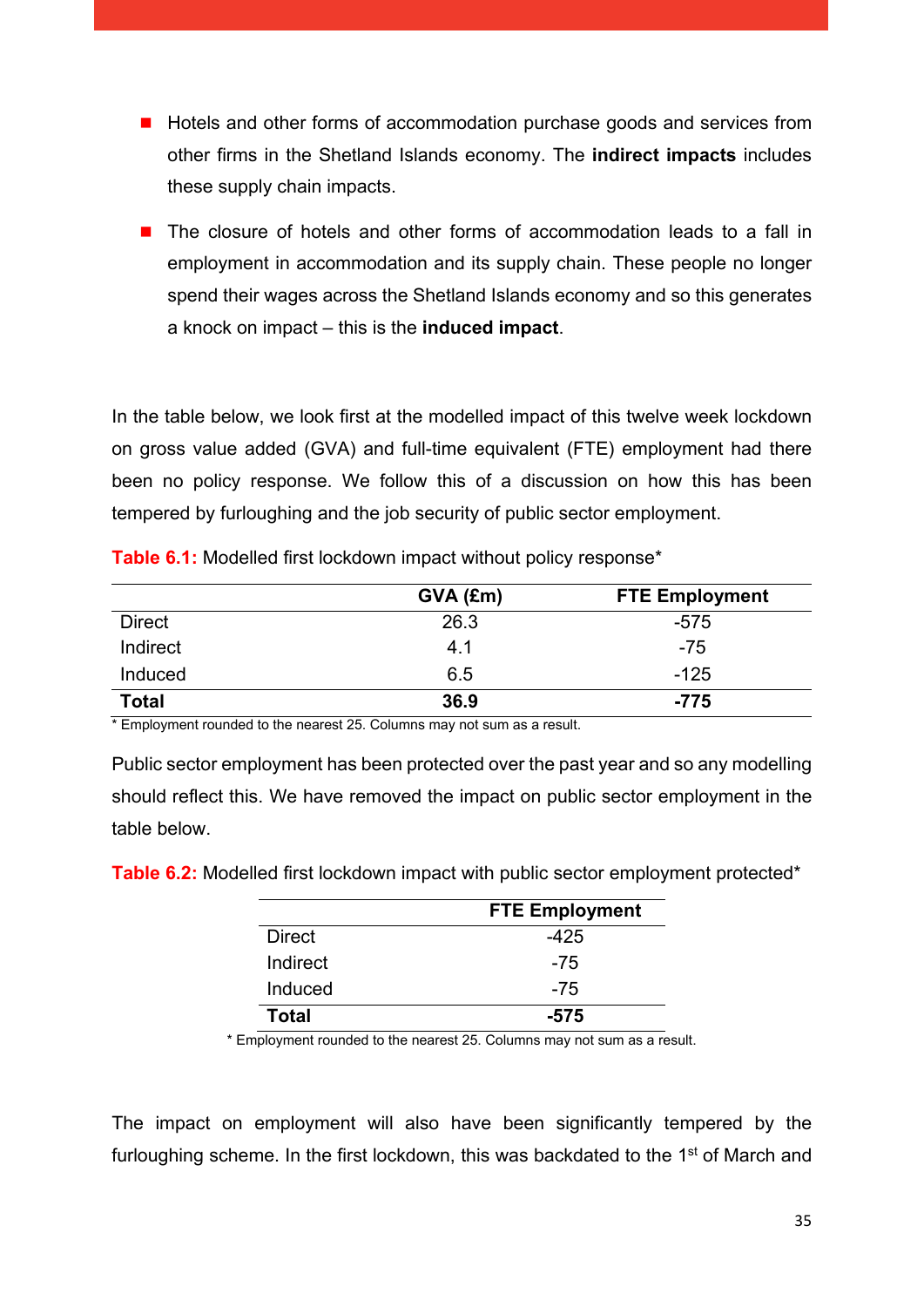provided grants of 80% of employment costs up to a total of £2,500 per person per month.

This protected jobs that would have otherwise been lost. That is, it tempers the direct and indirect job losses. The induced impact is the result of direct and indirect job losses leading to a fall in wages (and other employee costs) which are then no longer able to be spent around the economy. The protection of a large amount of wages will therefore significantly temper the induced effect.

In addition, grants and loans provided by local and central government as well as private loans will have further protected job losses in the Shetland Islands.

We can therefore estimate that in the first lockdown, without the policy response of local and central government, an estimated 575 full-time equivalent jobs (5.9%) are expected to have been lost in Shetland Islands.

The chart below shows these estimated job losses (induced excluded) by sector. Jobs were most at risk in other services (creative, arts, entertainment, sports services etc) and accommodation. Indirect job losses played a proportionately large role in the wholesale and fishing sectors.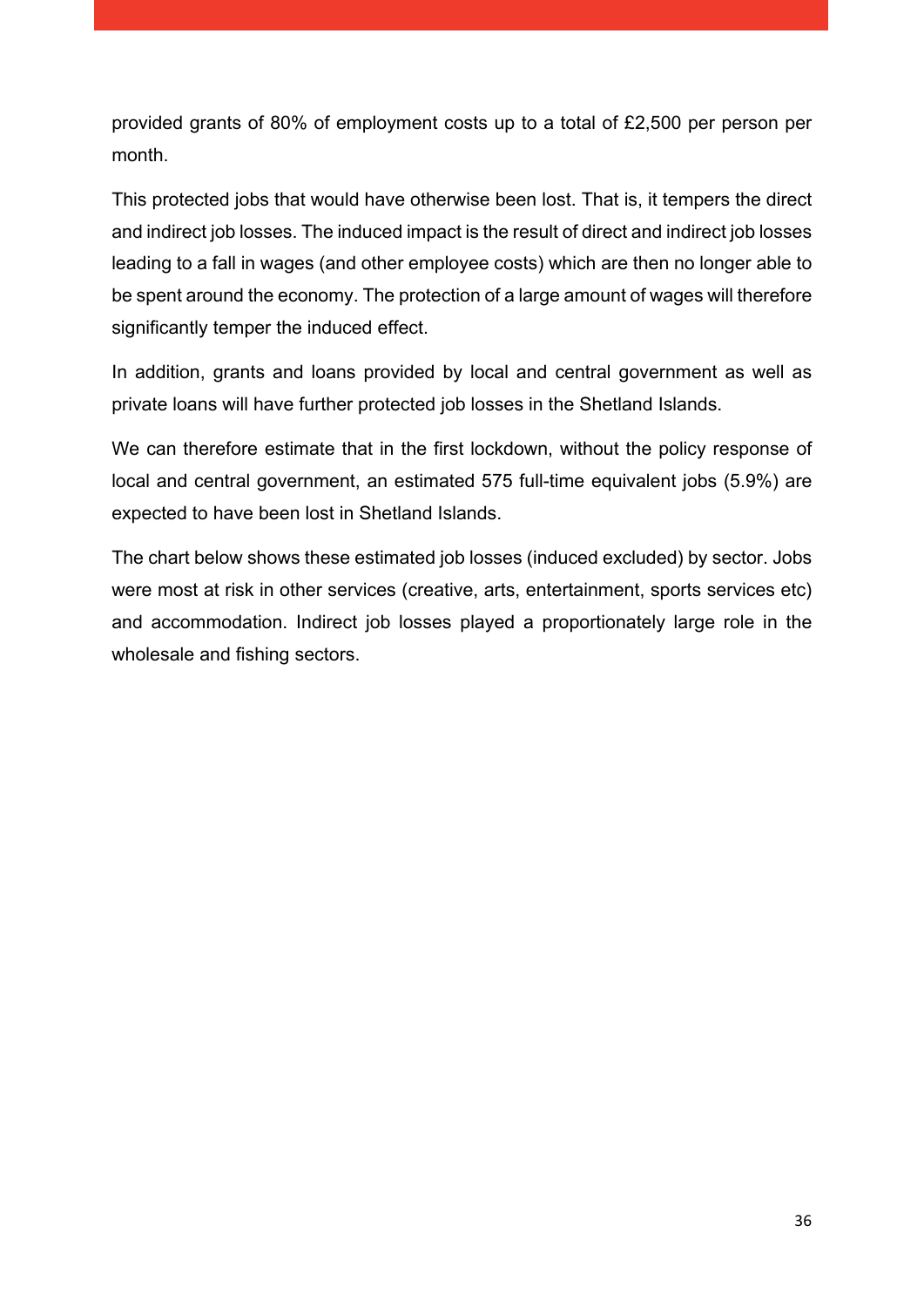

<span id="page-37-1"></span>

### <span id="page-37-0"></span>**6.3 Illustrating the size of shocks to sectors**

Due to the limited data on exact levels of closure by sector over the lockdown period, we have modelled the economic impact of 'shutting down' nine different sectors individually. Each sector is shut down by 20% to allow for comparisons between the results.

The nine sectors included represent some of the most likely sectors to experience large direct closures due to a lockdown.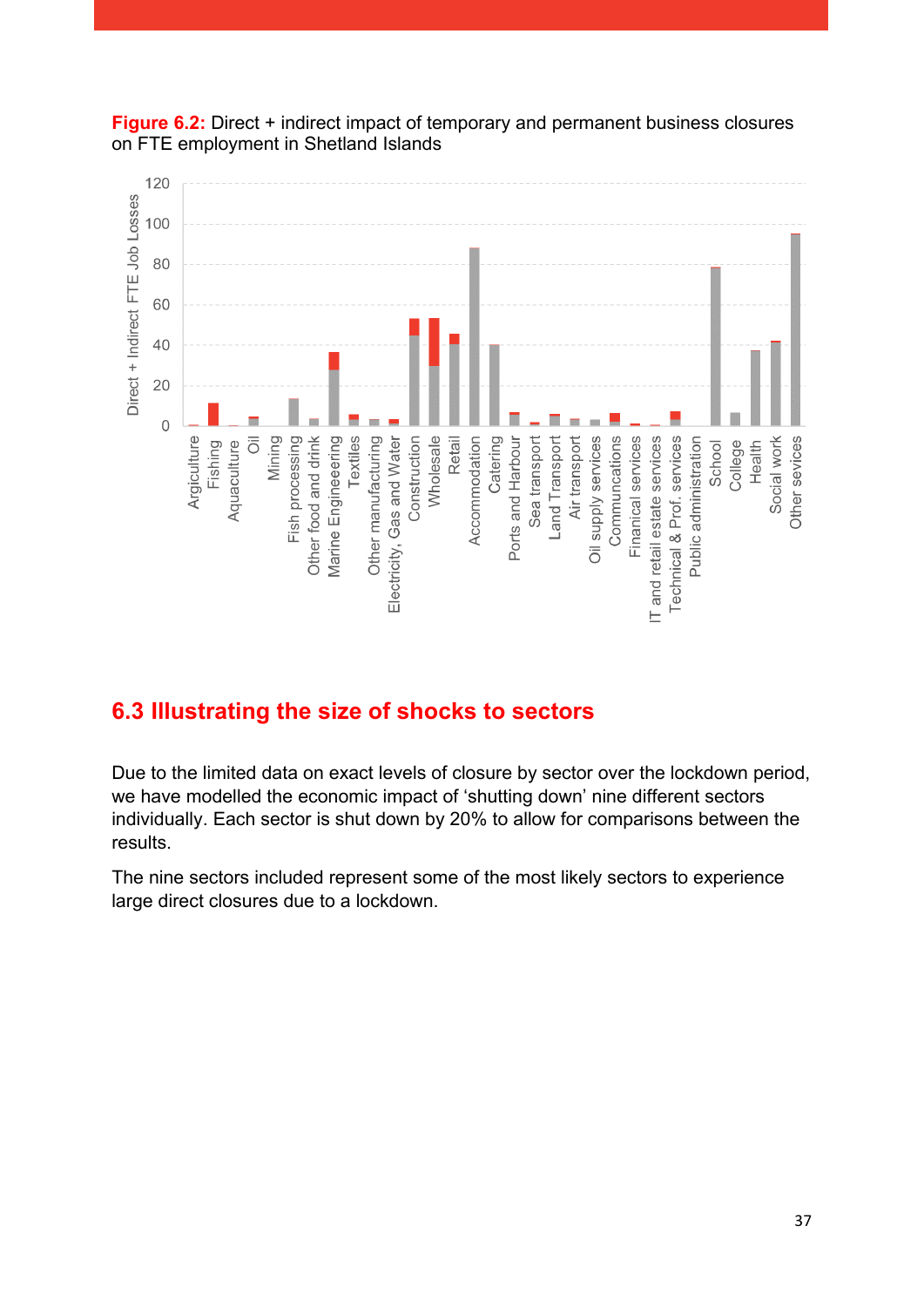|                       | <b>Direct</b> | <b>Indirect</b> | <b>Induced</b> | <b>Total</b> |
|-----------------------|---------------|-----------------|----------------|--------------|
| Accommodation         | 4,745         | 1,075           | 2,050          | 7,875        |
| Construction          | 15,230        | 2,100           | 6,075          | 23,416       |
| Wholesale             | 6,300         | 545             | 1,350          | 8,175        |
| Retail                | 15,925        | 850             | 6,825          | 23,600       |
| Catering              | 1,340         | 125             | 545            | 2,000        |
| Sea Transport         | 2,550         | 30              | 975            | 3,550        |
| <b>Land Transport</b> | 6,810         | 270             | 2,735          | 9,810        |
| Air Transport         | 5,890         | 40              | 1,515          | 7,450        |
| <b>Other Services</b> | 6,025         | 1,680           | 2,160          | 9,865        |

<span id="page-38-0"></span>Table 6.3: Fall in output from an annualised 20% fall in activity in a specific sector, £ thousand\*

\* Column totals may not match sums due to rounding. Rounded to the nearest 5

<span id="page-38-1"></span>**Table 6.4:** Fall in employment from a 20% fall in activity in a specific sector, FTE Employment\*

|                       | <b>Direct</b> | <b>Indirect</b> | <b>Induced</b> | <b>Total</b> |
|-----------------------|---------------|-----------------|----------------|--------------|
| Accommodation         | 95            | 10              | 25             | 130          |
| Construction          | 150           | 20              | 75             | 245          |
| Wholesale             | 105           | 5               | 15             | 130          |
| Retail                | 145           | 10              | 75             | 230          |
| Catering              | 45            | $\overline{0}$  | 5              | 50           |
| Sea Transport         | 10            | $\overline{0}$  | 10             | 20           |
| <b>Land Transport</b> | 50            | $\overline{0}$  | 30             | 85           |
| Air Transport         | 35            | 0               | 15             | 50           |
| <b>Other Services</b> | 105           | 20              | 25             | 1,450        |

\* Column totals may not match sums due to rounding. Rounded to the nearest 5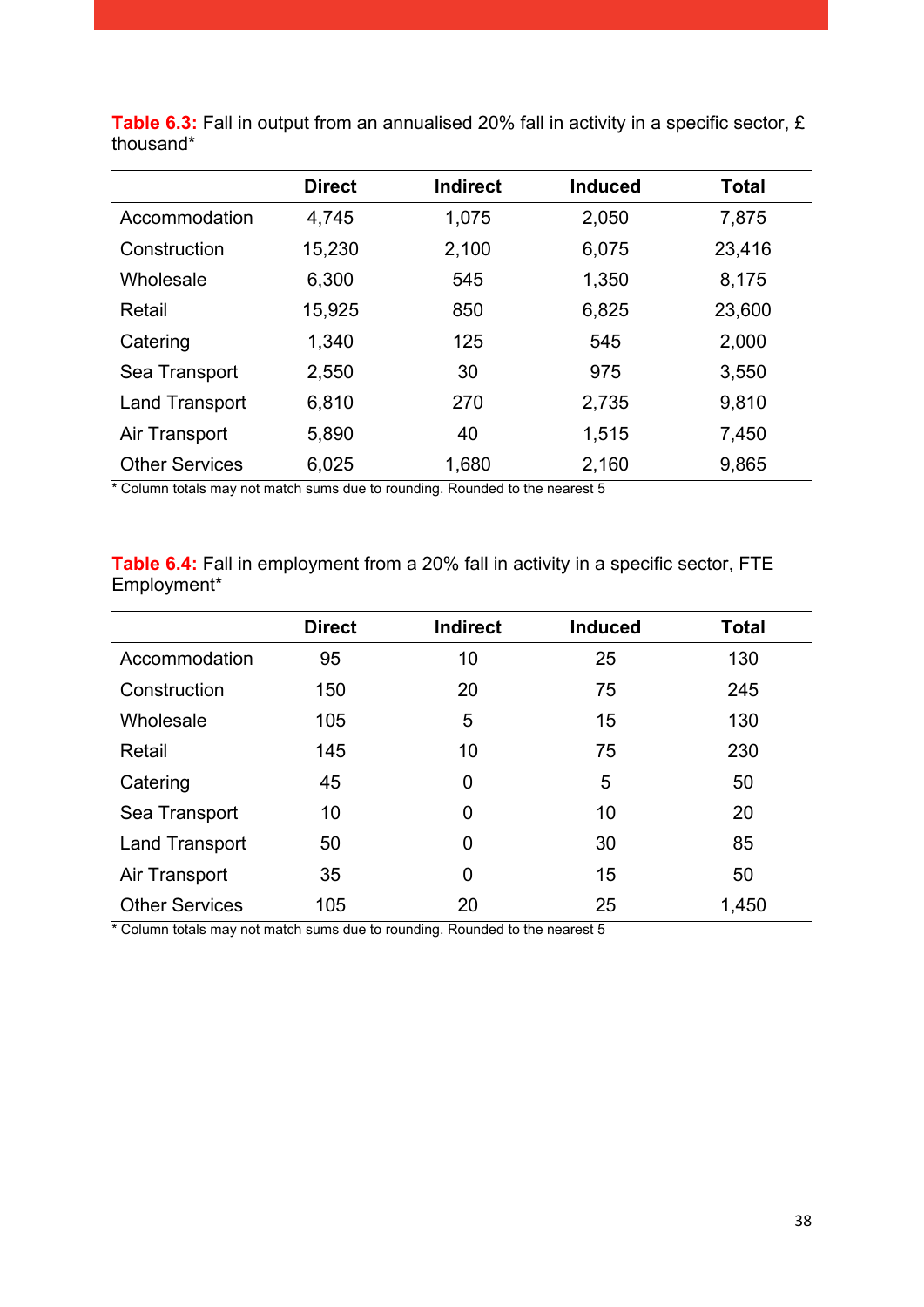|                       | <b>Direct</b> | <b>Indirect</b> | <b>Induced</b> | <b>Total</b> |
|-----------------------|---------------|-----------------|----------------|--------------|
| Accommodation         | 3,320         | 535             | 1,200          | 5,060        |
| Construction          | 7,690         | 1,335           | 3,565          | 12,590       |
| Wholesale             | 2,960         | 305             | 790            | 4,055        |
| Retail                | 10,925        | 455             | 3,960          | 15,340       |
| Catering              | 760           | 60              | 320            | 1,140        |
| Sea Transport         | 1,125         | 15              | 565            | 1,805        |
| <b>Land Transport</b> | 3,475         | 130             | 1,605          | 5,210        |
| Air Transport         | 1,720         | 15              | 830            | 2,565        |
| <b>Other Services</b> | 3,890         | 785             | 1,260          | 5,935        |

<span id="page-39-0"></span>**Table 6.5:** Fall in GVA from an annualised 20% fall in activity in a specific sector, £ thousand\*

\* Column totals may not match sums due to rounding. Rounded to the nearest 5.

Bearing the caveats of furloughing in mind, a 20% fall in activity in the construction sector leads to an estimated fall of £23.4 million in output, £12.6 million in GVA and 245 FTE employment in Shetland Islands.

Approximately 36% of this impact on output comes from the spill-over effects, i.e. indirect and induced impacts.

The chart below shows the spill over impacts of a 20% shutdown in construction on output. In particular, you can see that the retail sector is particularly affected, followed by sectors such as land transport, health and other services.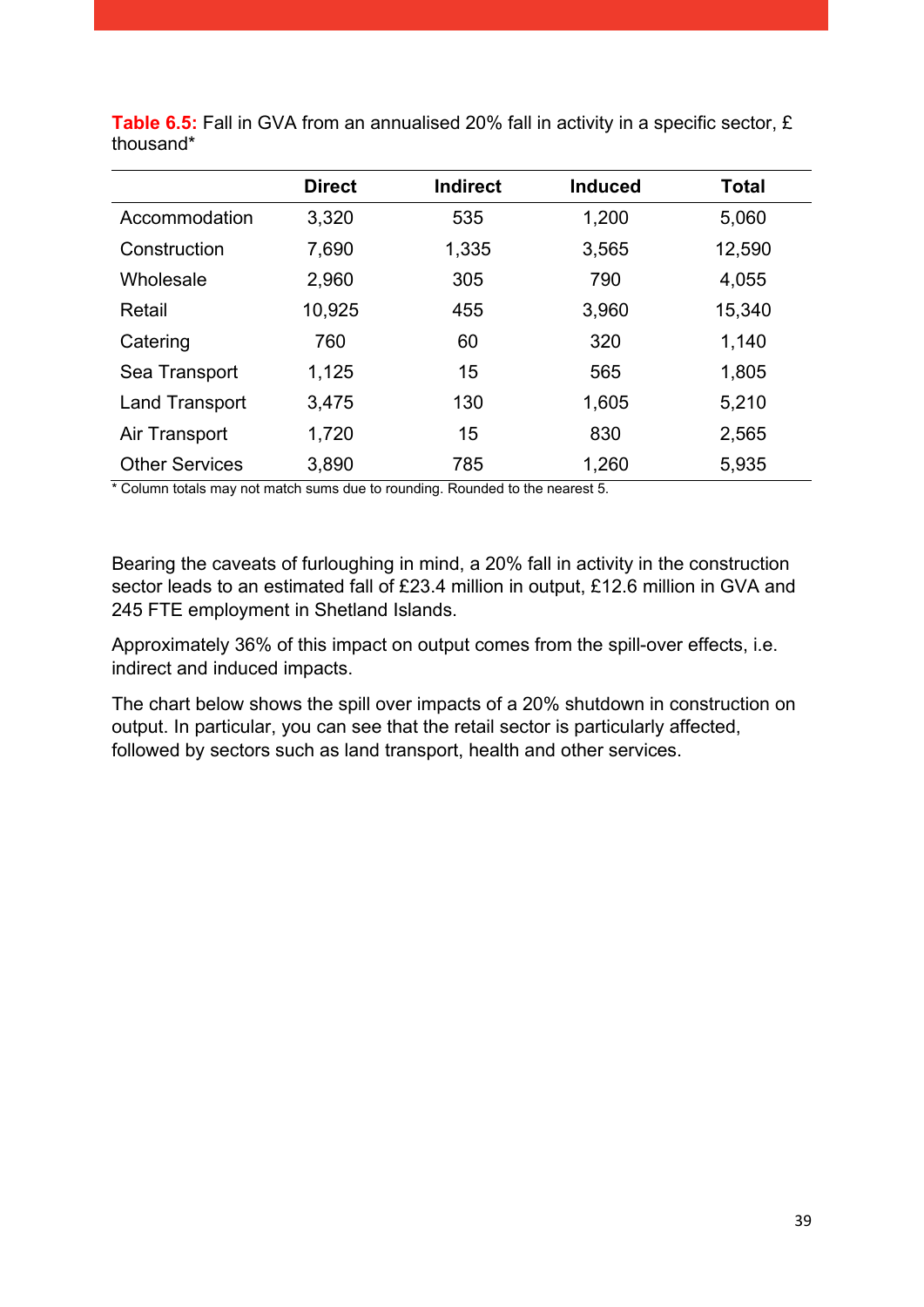

<span id="page-40-0"></span>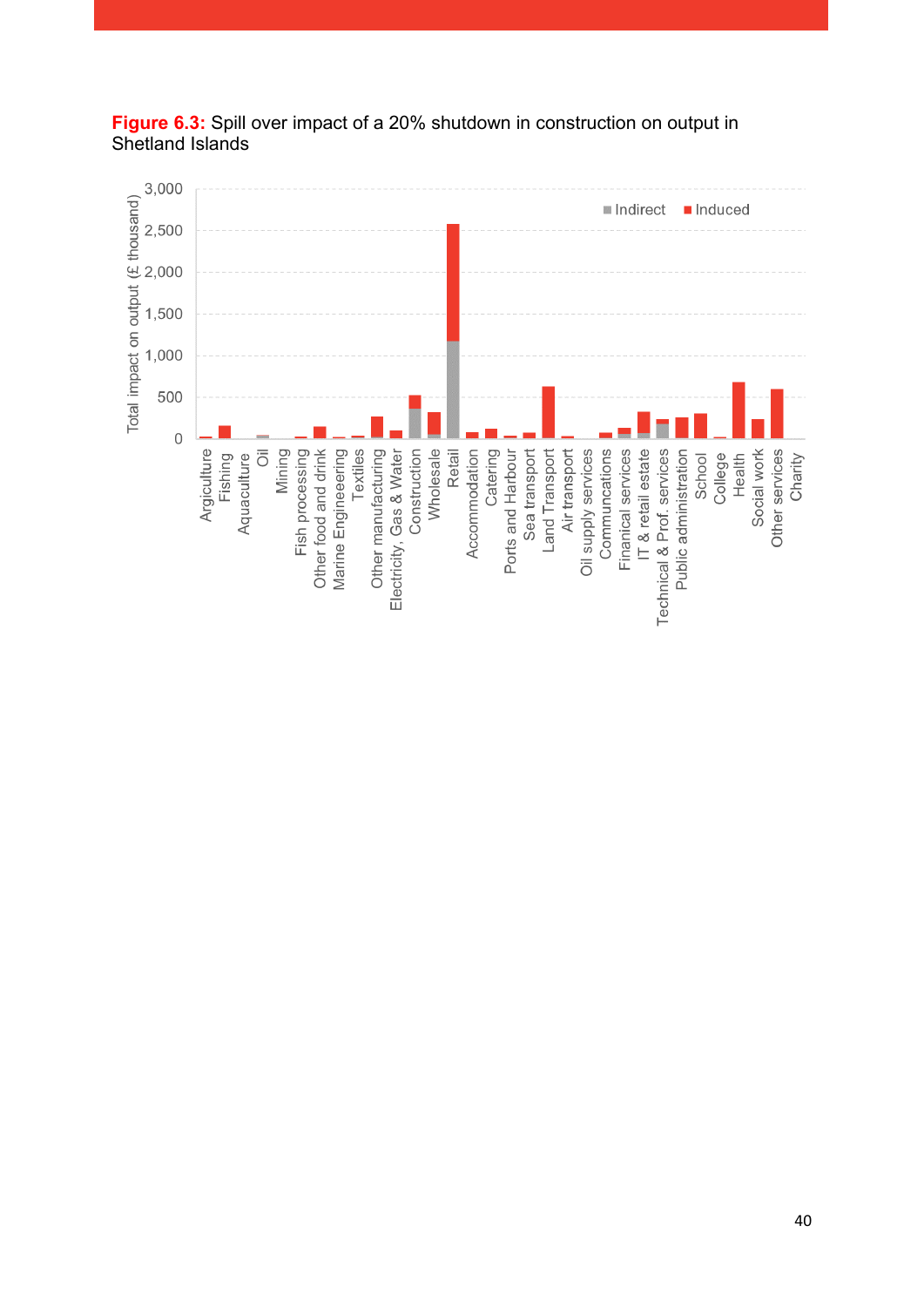## <span id="page-41-0"></span>**References**

Hermannsson K (2016) Beyond Intermediates : The Role of Consumption and Commuting in the Construction of Local Input – Output Tables Beyond Intermediates: The Role of Consumption and. 1772. Taylor & Francis. DOI: 10.1080/17421772.2016.1177194.

# <span id="page-41-1"></span>**Appendix A: Shetland 2017 IO sector classification**

| <b>Sector</b>                       | <b>SIC 2007 Code</b> |
|-------------------------------------|----------------------|
| Agriculture                         | $01-02.4$            |
| Fishing                             | 03.1                 |
| Aquaculture                         | 03.2                 |
| Oil                                 | 06-08                |
| Mining                              | 05,09                |
| Fish processing                     | 10.2                 |
| Other food and drink                | 10.1, 10.4-12        |
| <b>Marine Engineering</b>           | 30,32                |
| <b>Textiles</b>                     | $13 - 18$            |
| Other manufacturing                 | 19-33                |
| <b>Electricity Gas and Water</b>    | 35-39                |
| Construction                        | 41-43                |
| Wholesale                           | 45,46                |
| Retail                              | 47                   |
| Accommodation                       | 55                   |
| Catering                            | 56                   |
| Warehousing                         | 52                   |
| Sea transport                       | 40                   |
| <b>Land Transport</b>               | 49                   |
| Air transport                       | 51                   |
| Communications                      | 58-61 63             |
| <b>Financial services</b>           | 64-66                |
| IT and retail estate services       | 62, 68               |
| Technical and professional services | 69-82                |
| <b>Public administration</b>        | 84                   |
| School                              | 85                   |
| College                             | 85                   |
| Health                              | 86                   |
| Social work                         | 87,88                |
| Other services                      | 90-97                |